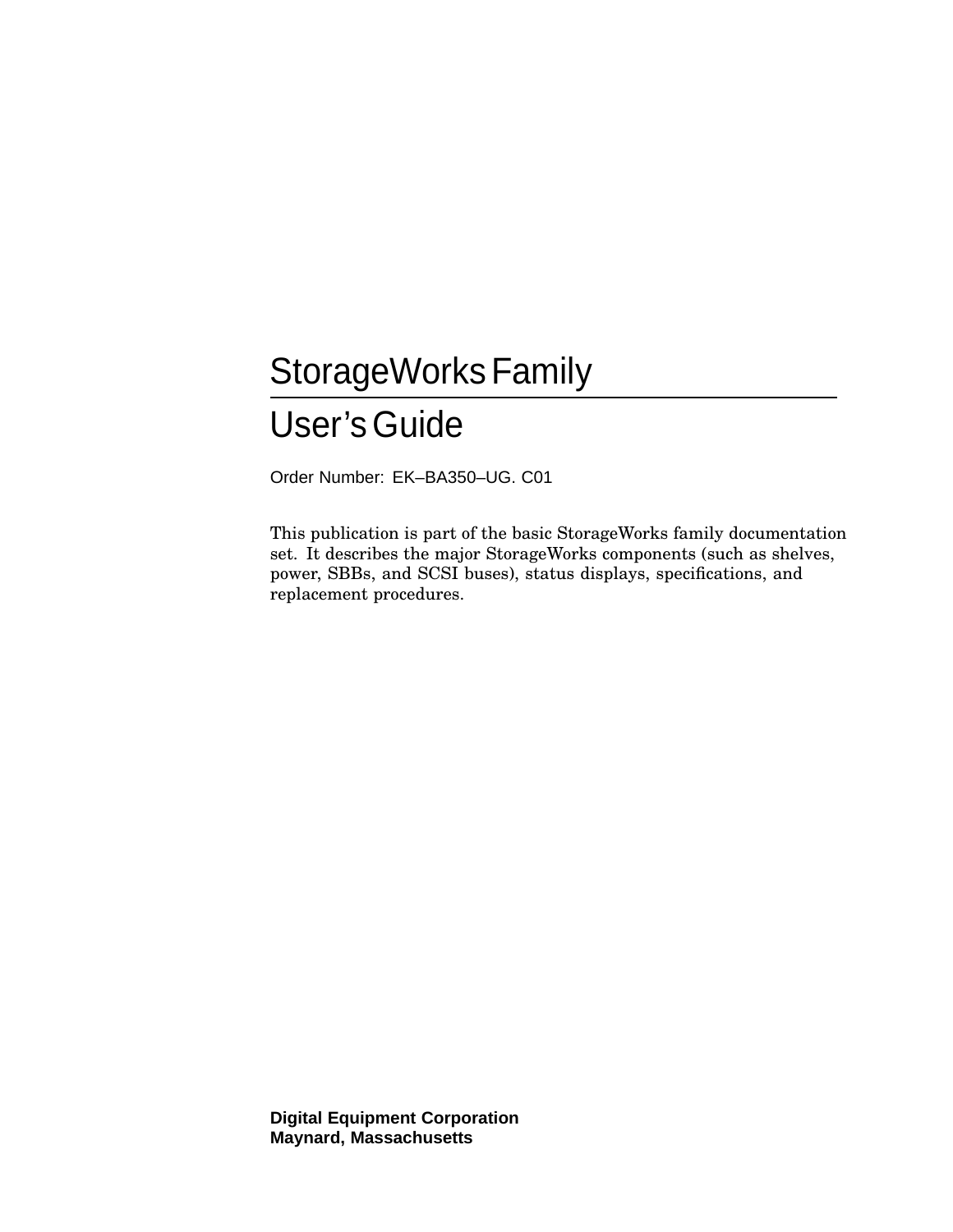#### **October 1993**

While Digital believes the information included in this publication is correct as of the date of publication, it is subject to change without notice.

Digital Equipment Corporation makes no representations that the interconnection of its products in the manner described in this document will not infringe existing or future patent rights, nor do the descriptions contained in this document imply the granting of licenses to make, use, or sell equipment or software in accordance with the description.

Copyright © Digital Equipment Corporation 1992,1993. All Rights Reserved. Printed in the United States of America.

**NOTE:** This equipment has been tested and found to comply with the limits for a Class A digital device, pursuant to Part 15 of the FCC Rules. These limits are designed to provide reasonable protection against harmful interference when the equipment is operated in a commercial environment. This equipment generates, uses, and can radiate radio frequency energy and, if not installed and used in accordance with the instruction manual, may cause harmful interference to radio communications.

Any changes or modifications made to this equipment may void the user's authority to operate this equipment.

Operation of this equipment in a residential area may cause interference in which case the user at his own expense will be required to take whatever measures may be required to correct the interference.

DEC, DECsystem, MicroVAX, RZ, VAXserver, StorageWorks, and the DIGITAL logo are trademarks of Digital Equipment Corporation.

The postpaid READER'S COMMENTS card requests the user's critical evaluation to assist in preparing future documentation.

This document was prepared using VAX DOCUMENT Version 2.1.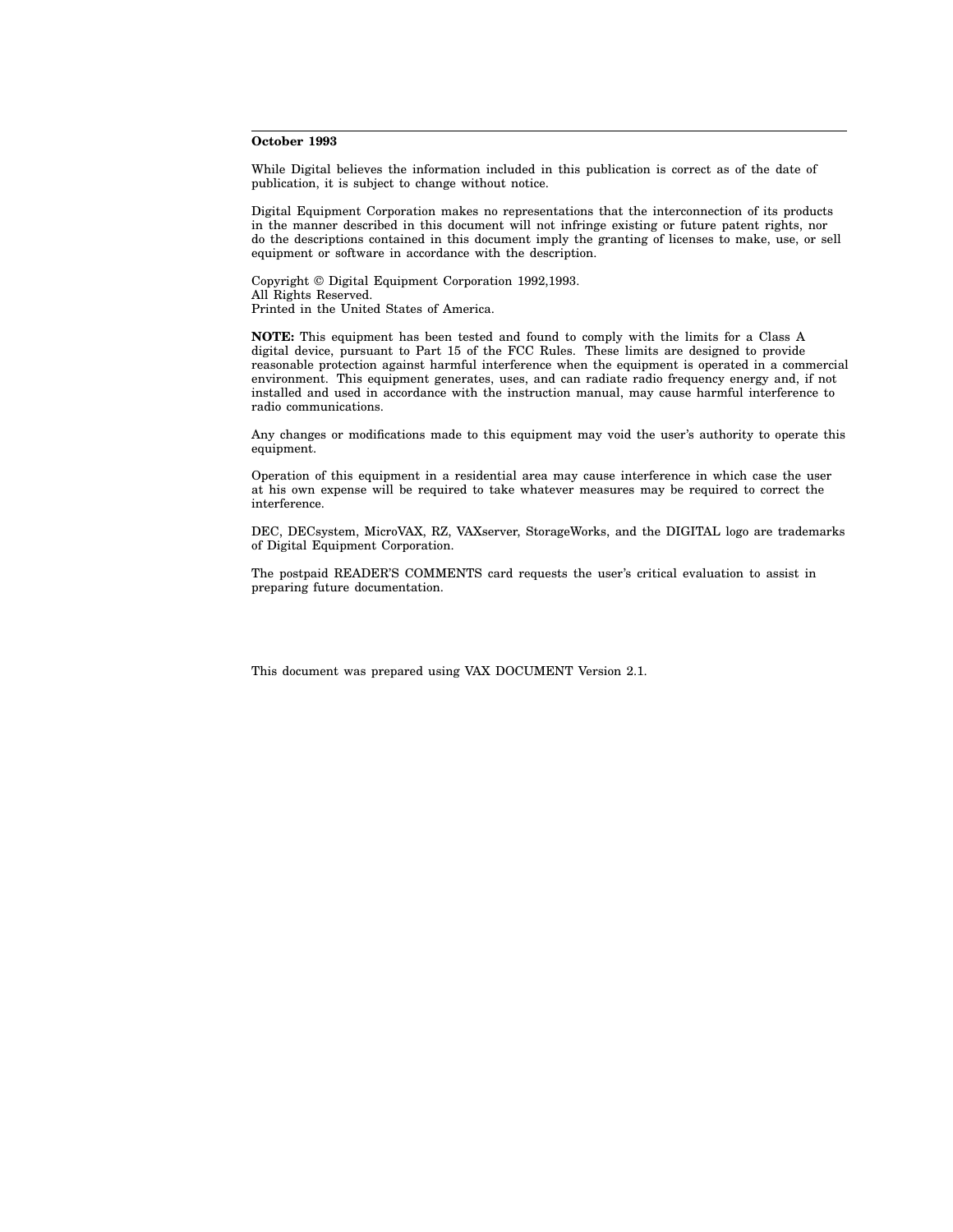# **Contents**

|                |                                                              |                                                                                                        | vii                                                                                    |
|----------------|--------------------------------------------------------------|--------------------------------------------------------------------------------------------------------|----------------------------------------------------------------------------------------|
|                |                                                              |                                                                                                        | xi                                                                                     |
| 1              | <b>Introduction</b>                                          |                                                                                                        |                                                                                        |
|                | 1.1<br>1.2                                                   |                                                                                                        | $1 - 1$<br>$1 - 2$                                                                     |
| 2 <sup>7</sup> |                                                              | <b>StorageWorks Status Reporting</b>                                                                   |                                                                                        |
|                | 2.1<br>2.1.1<br>2.1.2<br>2.1.3<br>2.1.4<br>2.2<br>2.3<br>2.4 | <b>Shelf Status</b><br>Backplane SHELF_OK Jumper<br>Terminator Board and Jumper Board SHELF_OK Jumpers | $2 - 2$<br>$2 - 2$<br>$2 - 3$<br>$2 - 4$<br>$2 - 6$<br>$2 - 8$<br>$2 - 10$<br>$2 - 12$ |
| 3              |                                                              | <b>StorageWorks Replacement Procedures</b>                                                             |                                                                                        |
|                | 3.1<br>3.2<br>3.3<br>3.3.1<br>3.3.2                          | Replacing a Storage Device or a Power Unit                                                             | $3 - 1$<br>$3 - 4$<br>$3 - 5$<br>$3 - 6$<br>$3 - 6$                                    |
| 4              | <b>Power</b>                                                 |                                                                                                        |                                                                                        |
|                | 4.1<br>4.2<br>4.3<br>4.4<br>4.5<br>4.5.1<br>4.5.2<br>4.6     | Universal AC and DC Input Power Supplies<br>Replacing a Shelf Power Supply                             | $4 - 1$<br>$4 - 2$<br>$4 - 3$<br>$4 - 4$<br>$4 - 5$<br>$4 - 5$<br>$4 - 6$<br>$4 - 6$   |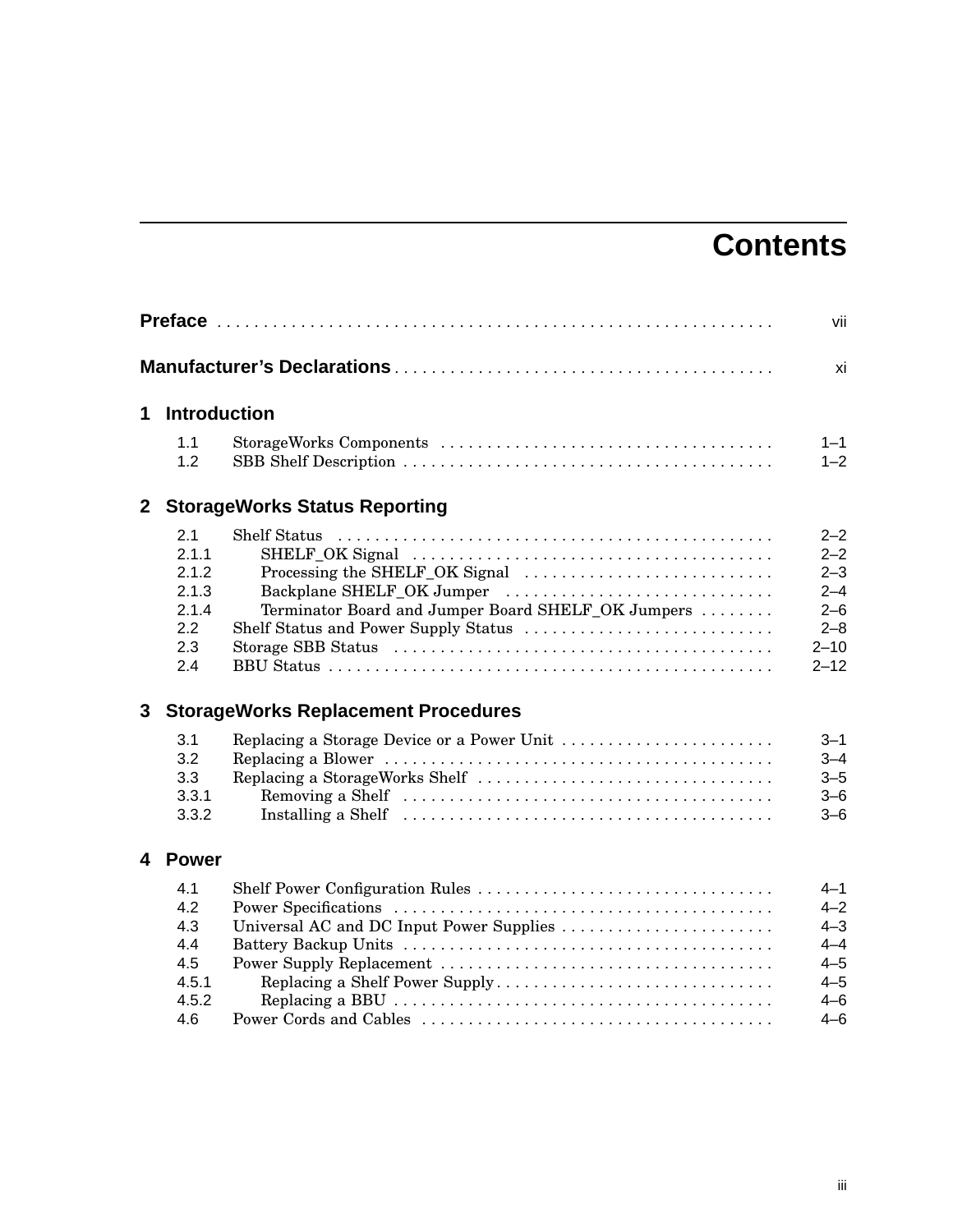## **5 StorageWorks SCSI Buses**

| 5.1 | $5 - 2$ |
|-----|---------|
| 5.2 | $5 - 4$ |
| 5.3 | $5 - 5$ |
| 5.4 | $5 - 7$ |
| 5.5 | $5 - 8$ |
| 5.6 | $5 - 9$ |

## **6 SCSI Bus Signal Converters**

| 6.1   |                                               | $6 - 2$ |
|-------|-----------------------------------------------|---------|
| 6.2   |                                               | $6 - 2$ |
| 6.3   |                                               | $6 - 5$ |
| 6.4   |                                               | $6 - 6$ |
| 6.4.1 | End-Bus SCSI Bus Signal Converter Terminators | $6 - 6$ |
| 6.4.2 | Mid-Bus SCSI Bus Signal Converter Terminators | $6 - 8$ |

## **A StorageWorks Product Specifications**

|     | – A–1 |
|-----|-------|
| A.2 | - A-1 |
|     | $A-2$ |
| A.4 | $A-3$ |
| A 5 | $A-4$ |

## **Glossary**

## **Index**

## **Figures**

| $1 - 1$ | Typical SBB Shelf — Front View     | $1 - 2$  |
|---------|------------------------------------|----------|
| $1 - 2$ |                                    | $1 - 3$  |
| $2 - 1$ | SHELF_OK Backplane Jumpers         | $2 - 4$  |
| $2 - 2$ |                                    | $2 - 6$  |
| $2 - 3$ |                                    | $2 - 7$  |
| $2 - 4$ |                                    | $2 - 8$  |
| $2 - 5$ |                                    | $2 - 10$ |
| $2 - 6$ |                                    | $2 - 12$ |
| $3 - 1$ | Removing an SBB from the Shelf     | $3 - 3$  |
| $3 - 2$ |                                    | $3 - 5$  |
| $4 - 1$ | Power Supply Status LEDs           | $4 - 3$  |
| $4 - 2$ |                                    | $4 - 4$  |
| $4 - 3$ | Removing an SBB from a Shelf       | $4 - 5$  |
| $5 - 1$ |                                    | $5 - 1$  |
| $5 - 2$ | SBB Device Address Switches        | $5 - 3$  |
| $5 - 3$ |                                    | $5 - 7$  |
| $5 - 4$ |                                    | $5 - 8$  |
| $5 - 5$ | Single SCSI Bus on Two SBB Shelves | $5 - 9$  |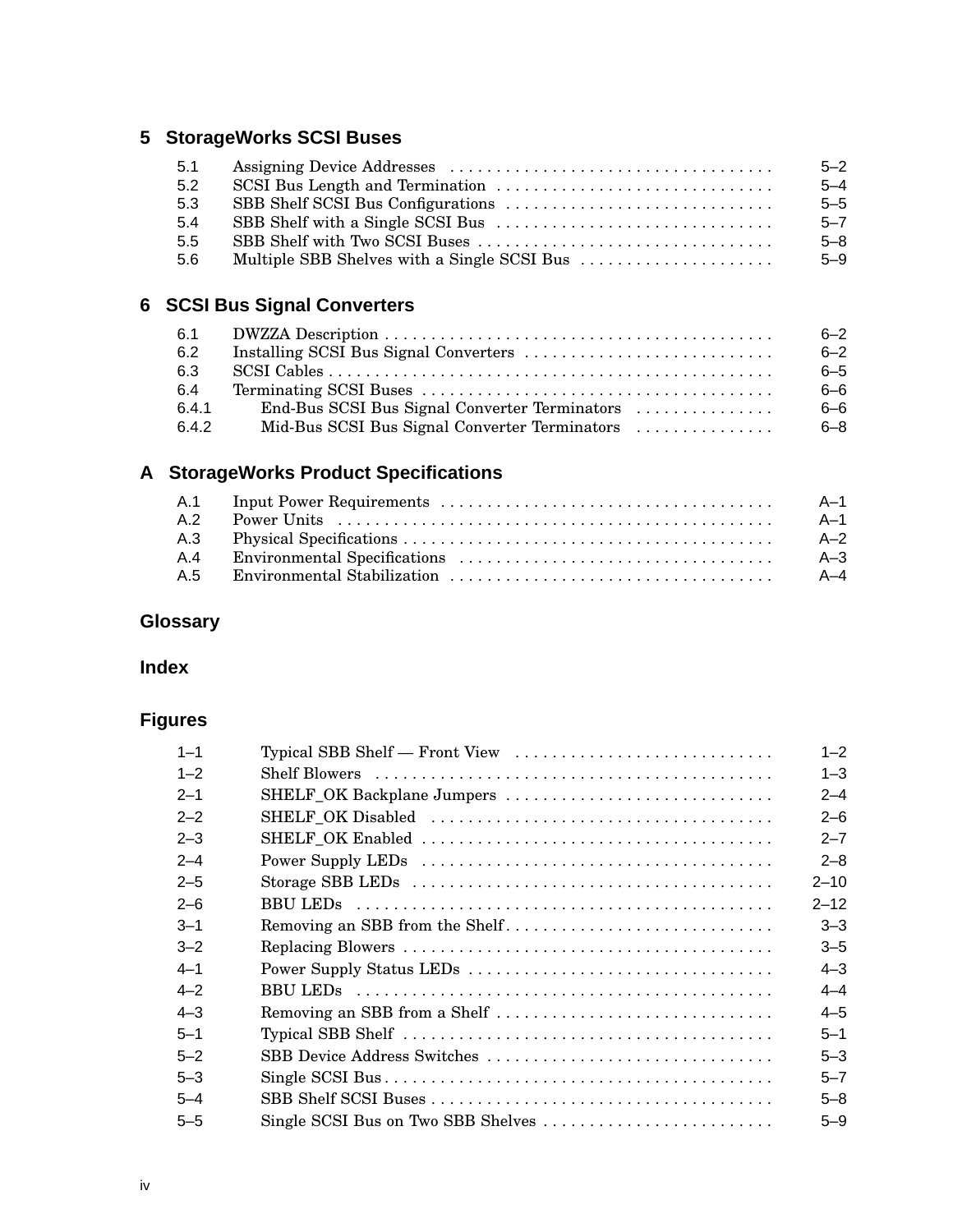| $6 - 1$ | Typical SCSI Bus Signal Converter End-Bus Cabling | $6 - 3$  |
|---------|---------------------------------------------------|----------|
| $6 - 2$ |                                                   | $6 - 7$  |
| $6 - 3$ |                                                   | $6 - 8$  |
| $6 - 4$ | Mid-Bus DWZZA Bus Terminators                     | 6-9      |
| $6 - 5$ |                                                   | $6 - 10$ |

## **Tables**

| 1       | StorageWorks Related Documentation           | viii     |
|---------|----------------------------------------------|----------|
| $2 - 1$ | SHELF_OK Backplane Jumpers                   | $2 - 5$  |
| $2 - 2$ | Shelf and Single Power Supply Status LEDs    | $2 - 8$  |
| $2 - 3$ | Shelf and Dual Power Supply Status LEDs      | $2 - 9$  |
| $2 - 4$ |                                              | $2 - 11$ |
| $2 - 5$ |                                              | $2 - 12$ |
| $3 - 1$ | Controller Response to SBB Replacement       | $3 - 2$  |
| $4 - 1$ |                                              | $4 - 2$  |
| $4 - 2$ | Typical SBB DC Power Requirements            | $4 - 2$  |
| $4 - 3$ |                                              | $4 - 3$  |
| $4 - 4$ | DC Power Receptacle Wiring                   | $4 - 6$  |
| $5 - 1$ | SBB Device Address Switch Settings           | $5 - 2$  |
| $5 - 2$ |                                              | $5 - 4$  |
| $5 - 3$ |                                              | $5 - 5$  |
| $6 - 1$ |                                              | $6 - 4$  |
| $6 - 2$ |                                              | $6 - 5$  |
| $A-1$   |                                              | $A-1$    |
| $A-2$   | StorageWorks Cabinet Physical Specifications | $A - 2$  |
| $A-3$   | Environmental Specifications                 | $A-3$    |
| $A-4$   | Thermal Stabilization Specifications         | $A - 4$  |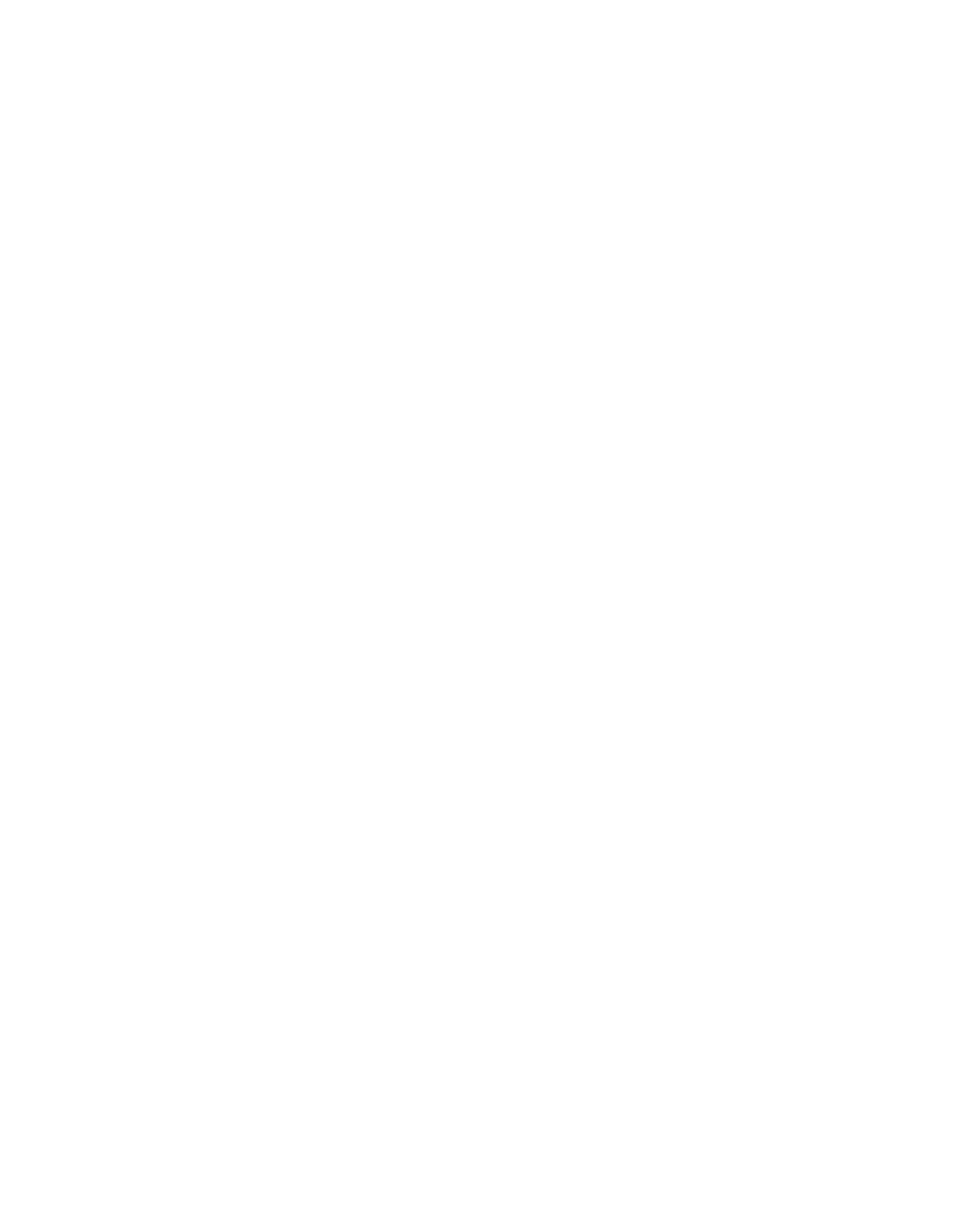## **Preface**

The *StorageWorks Family User's Guide* introduces the StorageWorks™ system and the elements common to the shelves, StorageWorks building blocks (SBBs), and other components. It describes the components, to include status reporting, replacement procedures, power, small computer system interface (SCSI) buses, SCSI bus signal converters, and specifications.

This manual and the *StorageWorks Family Configuration Guide*, which describes the complete subsystem, comprise the basic StorageWorks documentation set. Other documentation for this product line is listed in the Related Documents section.

## **Intended Audience**

This publication is for use by customer and Digital employees responsible for configuring, installing, and maintaining the StorageWorks subsystem and its components.

**Note** —

Shelf installation procedures are cabinet specific and are not included in this manual.

## **Documentation Conventions**

The following conventions are used in this manual:

| boldface type      | Boldface type indicates the first instance of terms being defined in text,<br>in the glossary, or both.                               |
|--------------------|---------------------------------------------------------------------------------------------------------------------------------------|
| <i>italic</i> type | Italic type indicates emphasis and complete manual titles. In the<br>glossary, italic type is also used to indicate cross-references. |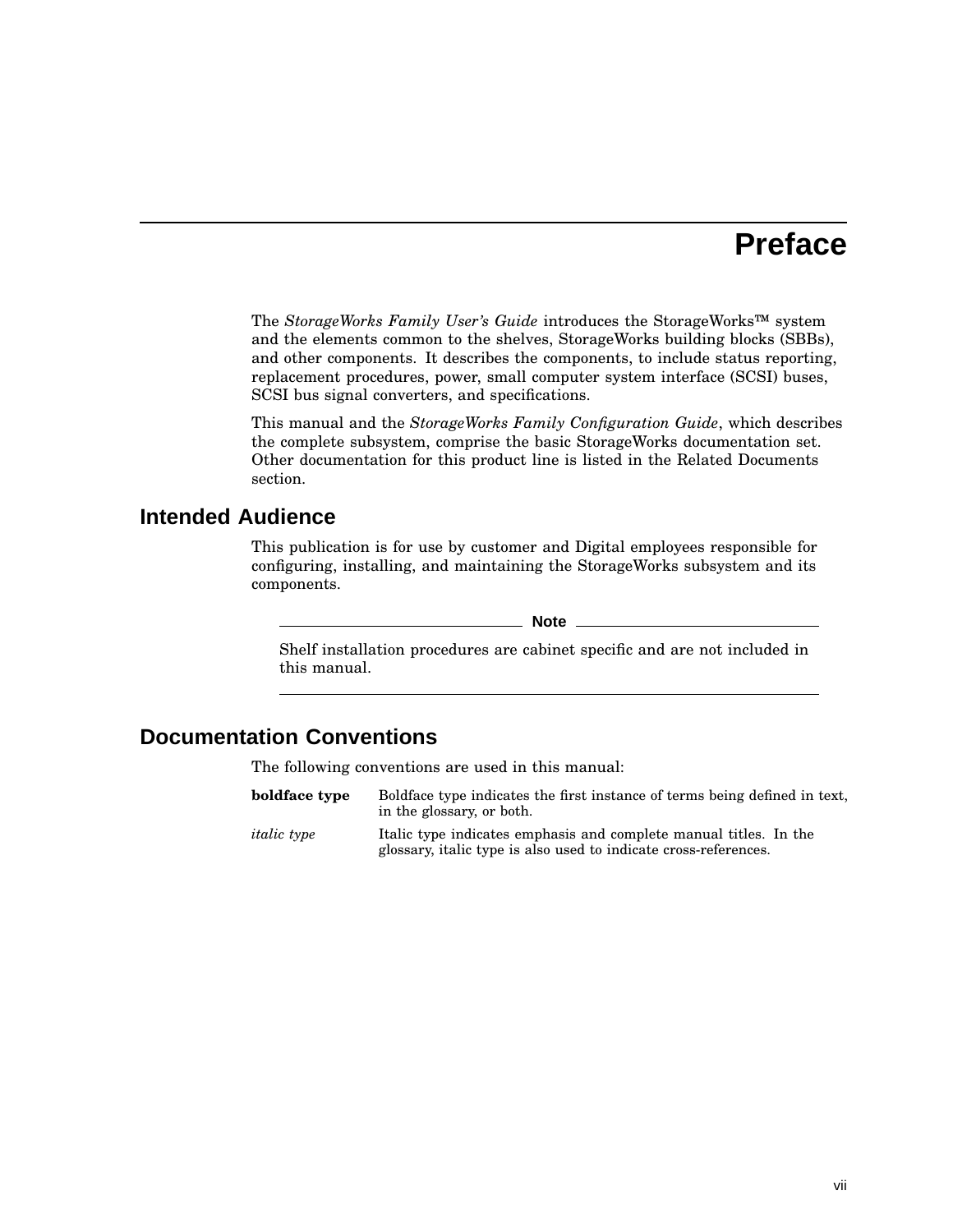## **Structure**

This manual is organized as follows:

| Describes the StorageWorks product line.                                                                                                                    |
|-------------------------------------------------------------------------------------------------------------------------------------------------------------|
| Describes how the shelf and the device status are monitored and<br>reported. This chapter includes recommended corrective action for<br>fault conditions.   |
| Describes the procedures for replacing SBBs and shelves.                                                                                                    |
| Describes the StorageWorks power supplies, to include function,<br>operation, and status reporting.                                                         |
| Describes the SBB shelf SCSI buses, including length,<br>terminators, jumpers, and devices.                                                                 |
| Describes the DWZZA–VA SCSI bus converter that provides<br>compatibility between an 8-bit differential SCSI-2 bus and the<br>8-bit single-ended SCSI-2 bus. |
| Lists the physical and electrical specifications for the<br>StorageWorks family components.                                                                 |
| Definitions of StorageWorks subsystem terms.                                                                                                                |
| Cross-reference to major topics.                                                                                                                            |
|                                                                                                                                                             |

## **Related Documents**

Table 1 lists the StorageWorks related user documents organized by use, system, or product.

|  |  |  | Table 1 StorageWorks Related Documentation |
|--|--|--|--------------------------------------------|
|--|--|--|--------------------------------------------|

| <b>Document Title</b>                                         | <b>Order Number</b> |  |
|---------------------------------------------------------------|---------------------|--|
| <b>StorageWorks Primary Publicationst</b>                     |                     |  |
| <b>StorageWorks Family Configuration Guide</b>                | $EK-BA350-CG$       |  |
| StorageWorks Family User's Guide #                            | $EK-BA350-UG$       |  |
| StorageWorks Family StorageWorks Building Blocks User's Guide | EK-SBB35-UG         |  |

| StorageWorks RAID Array 110 Subsystem                       |                    |  |
|-------------------------------------------------------------|--------------------|--|
| BA350–EA Modular Storage Shelf User's Guide                 | $EK-350EA-UG$      |  |
| BA35X-VA Vertical Mounting Kit User's Guide                 | <b>EK-350SV-UG</b> |  |
| <b>DEC RAID Utilities User's Guide</b>                      | EK-DECRA-UG        |  |
| HSZ10–AA Controller Site Preparation Guide                  | EK-HSZ10-IN        |  |
| StorageWorks Expansion Storage Pedestal User's Guide        | EK-SMCPA-UG        |  |
| StorageWorks RAID Array 110 Subsystem User's Guide          | EK-SM2CA-UG        |  |
| StorageWorks RAID Array 110 Utility for MS-DOS User's Guide | AA-Q0N5A-TE        |  |
|                                                             |                    |  |

† Provided with each system. ‡ Includes BA350–SA SBB shelf user's guide. †† Available from your Digital account representative.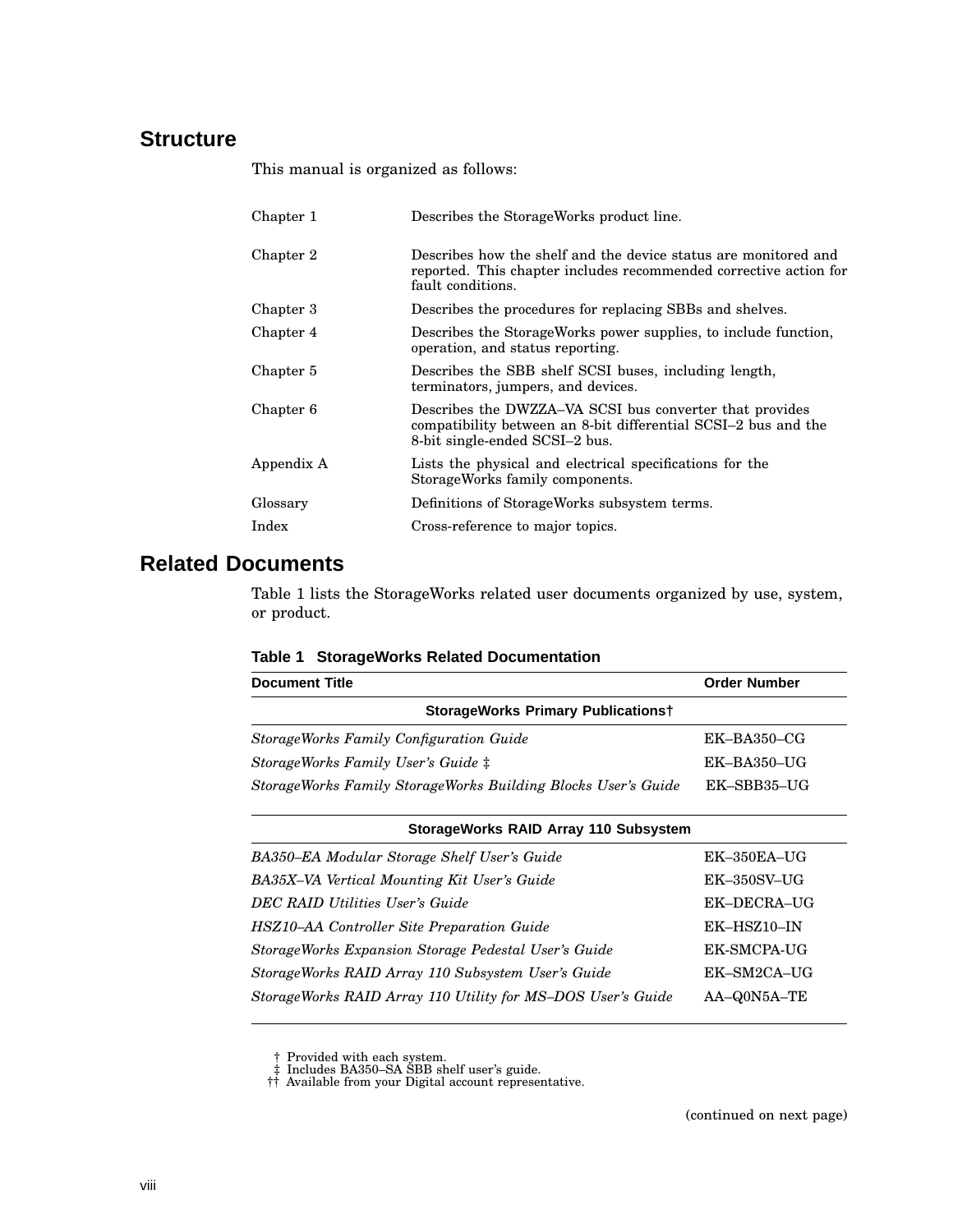| <b>Document Title</b>                                                                       | <b>Order Number</b> |
|---------------------------------------------------------------------------------------------|---------------------|
| StorageWorks RAID Array 110 Subsystem                                                       |                     |
| StorageWorks RAID Array 110 Utility for Novell NetWare User's<br>Guide                      | AA-Q0N4A-TE         |
| StorageWorks RAID Array 110 Utility for SCO UNIX User's Guide                               | AA-Q0N6A-TE         |
| <b>StorageWorks Array Controller 140-Series</b>                                             |                     |
| StorageWorks Array Controller HS Family of Array Controllers<br>User's Guide                | <b>EK-HSFAM-UG</b>  |
| StorageWorks BA350-MA Controller Shelf User's Guide                                         | EK-350MA-UG         |
| DECraid+ Rackmount Storage Subsystem                                                        |                     |
| <b>HSC Intelligent I/O Servers</b>                                                          |                     |
| <b>HSC</b> Controller User's Guide                                                          | AA-PFSQA-TK         |
| <b>HSC</b> Controller Installation Manual                                                   | EK-HSCMN-IN         |
| <b>StorageWorks Enclosures</b>                                                              |                     |
| BA35X-VA Vertical Mounting Kit User's Guide                                                 | $EK-350SV-UG$       |
| StorageWorks Family Desktop Expansion Unit User's Guide                                     | EK-BA353-UG         |
| StorageWorks Metric Shelf Bracket Kit Installation Guide                                    | $EK-35XRD-IG$       |
| StorageWorks RETMA Shelf Rail Kit Installation Guide                                        | EK-35XRB-IG         |
| StorageWorks SW500-Series Cabinet Installation and User's<br>Guide                          | EK-SW500-IG         |
| StorageWorks SW500-Series Cabinet Cable Distribution Unit<br><b>Installation Guide</b>      | EK-SW5CU-IG         |
| StorageWorks SW800-Series Data Center Cabinet Cable<br>Distribution Unit Installation Guide | <b>EK-SWCDU-IS</b>  |
| StorageWorks SW800-Series Data Center Cabinet Installation and<br>User's Guide              | EK-SW800-IG         |
| AXP DEC 7000 and DEC 1000 Systems                                                           |                     |
| BA350-LA Modular Storage Shelf User's Guide                                                 | EK-350LA-UG         |
| BA655 SCSI Disk and Tape PIU Installation Guide                                             | EK-BA655-IN         |
| <b>Storage Devices</b>                                                                      |                     |
| Installation Notice-RZ73 Bus Termination and Jumper<br><b>Installation Guide</b>            | EK-RZ73X-IS         |
| RRD42 Disk Drive Owner's Manual                                                             | EK-RRD42-OM         |

#### **Table 1 (Cont.) StorageWorks Related Documentation**

(continued on next page)

<sup>†</sup> Provided with each system. ‡ Includes BA350–SA SBB shelf user's guide. †† Available from your Digital account representative.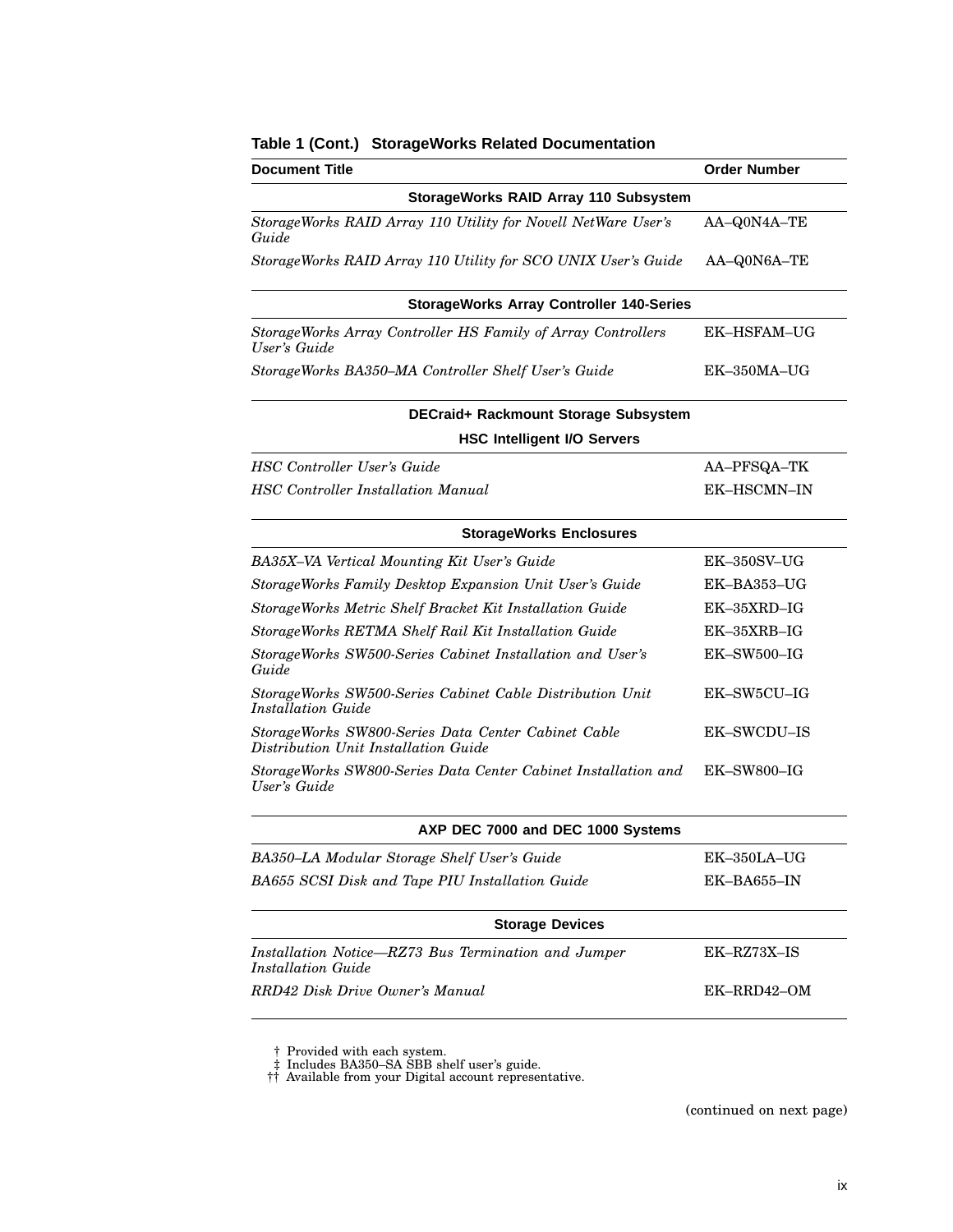| <b>Document Title</b>                                                                            | <b>Order Number</b> |
|--------------------------------------------------------------------------------------------------|---------------------|
| <b>Storage Devices</b>                                                                           |                     |
| RZ Series Disk Drive Installation Guide                                                          | $EK-DRZ01-IG$       |
| RZ Series Disk Drive Reference Manual                                                            | EK-RZXXD-RM         |
| RZ24 Hard Disk Drive Installation Guide                                                          | $EK-RZ24I-IS$       |
| RZ26B Disk Drive Installation Guide                                                              | EK-RZ26B-IN         |
| RZ2x Hard Disk Drive Upgrade Installation Instructions                                           | EK-RZ2XH-UG         |
| RZ2x Series Drive Bracket Installation Sheet                                                     | EK-RZ2XD-UG         |
| SCSI Signal Converter DWZZA-AA                                                                   | EK-DWZZA-SV         |
| SCSI Signal Converter DWZZA-MA                                                                   | EK-DWZZM-SV         |
| SCSI Signal Converter DWZZA-VA                                                                   | EK-DWZAA-SV         |
| StorageWorks Family 5 <sup>1</sup> / <sub>4</sub> -inch Half-Height Device Installation<br>Guide | EK-SBB55-UG         |
| TZ86–VA Cartridge Tape Drive Device Addresses                                                    | EK-TZ86A-UG         |
| TLZ06 Cassette Tape Drive Installation Guide                                                     | <b>EK-STEXP-AD</b>  |
| TLZ06 Cassette Tape Drive Owner's Manual                                                         | EK-TLZ06-OM         |
| TZ30 Cartridge Tape Drive Operator's Manual                                                      | EK-OTZ30-OM         |
| TZ30 Cartridge Tape Drive Reference Card                                                         | EK-OTZ30-RC         |
| TZ30 Cartridge Tape Drive Technical Manual                                                       | EK-OTZ30-TM         |
| TZK11 Tape Backup System User Guide                                                              | EK-TZK11-UG         |

### **Table 1 (Cont.) StorageWorks Related Documentation**

| <b>General Reference Publications</b>                |             |
|------------------------------------------------------|-------------|
| Digital Systems and Options Catalog                  | $^{\rm ++}$ |
| Small Computer System Interface, An Overview         | EK-SCSIS-OV |
| Small Computer System Interface, A Developer's Guide | EK-SCSIS-DK |

† Provided with each system. ‡ Includes BA350–SA SBB shelf user's guide. †† Available from your Digital account representative.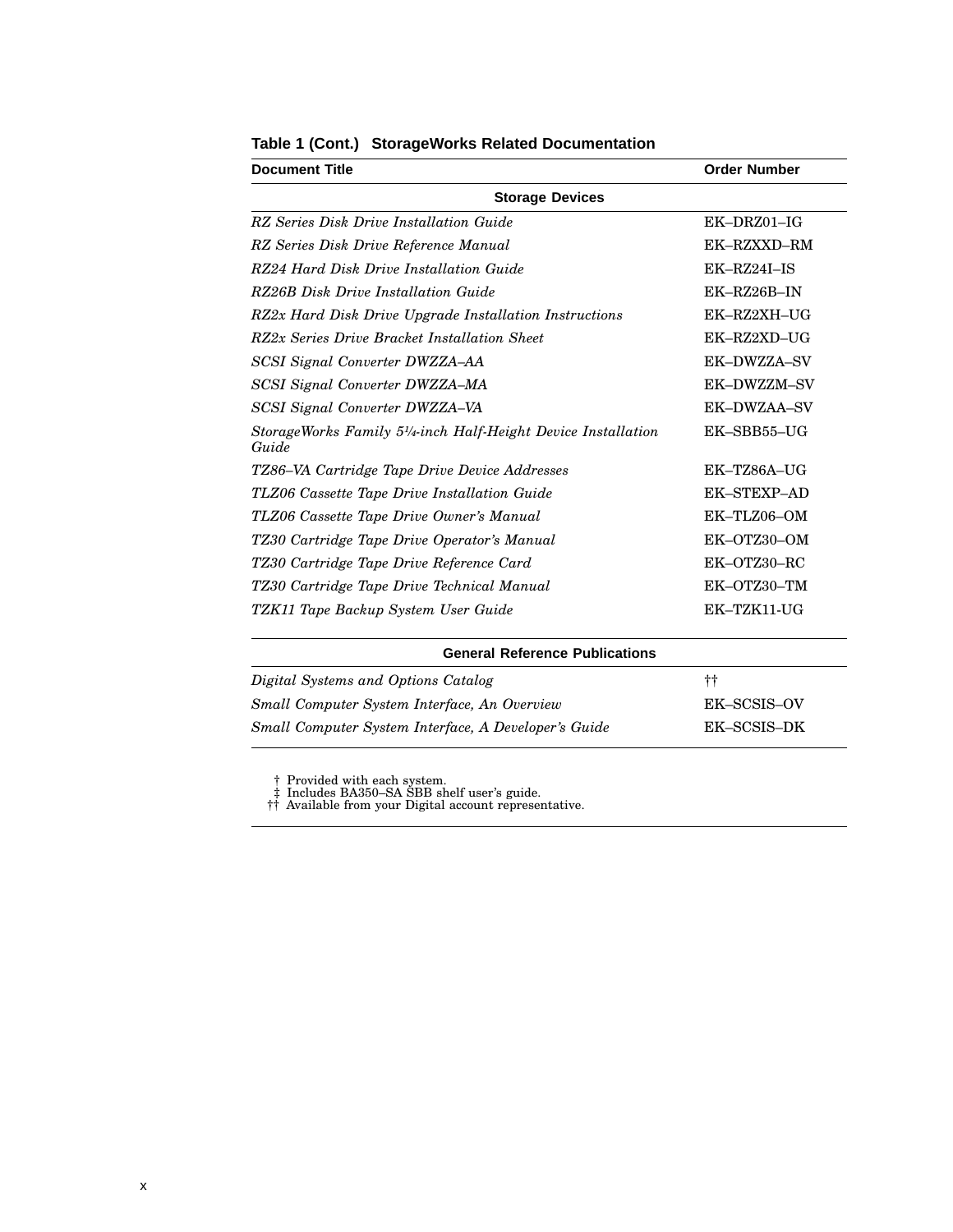# **Manufacturer's Declarations**

The following statements are applicable to the StorageWorks product line:

**CAUTION**

This is a class A product. In a domestic environment, this product may cause radio interference, in which case the user may be required to take adequate measures.

**ACHTUNG !**

Dieses ist ein Gerät der Funkstörgrenzwertklasse A. In Wohnbereichen können bei Betrieb dieses Gerätes Rundfunkstörungen auftreten, in welchen Fällen die Benutzer für entsprechende Gegenmaßnahmen verantwortlich sind.

#### **ATTENTION !**

Ceci est un produit de Classe A. Dans un environment domestique, ce produit risque de créer des interférences radiélectriques, il appartiendra alors à l´utilisateur de prendre les mesures spécifiques appropriées.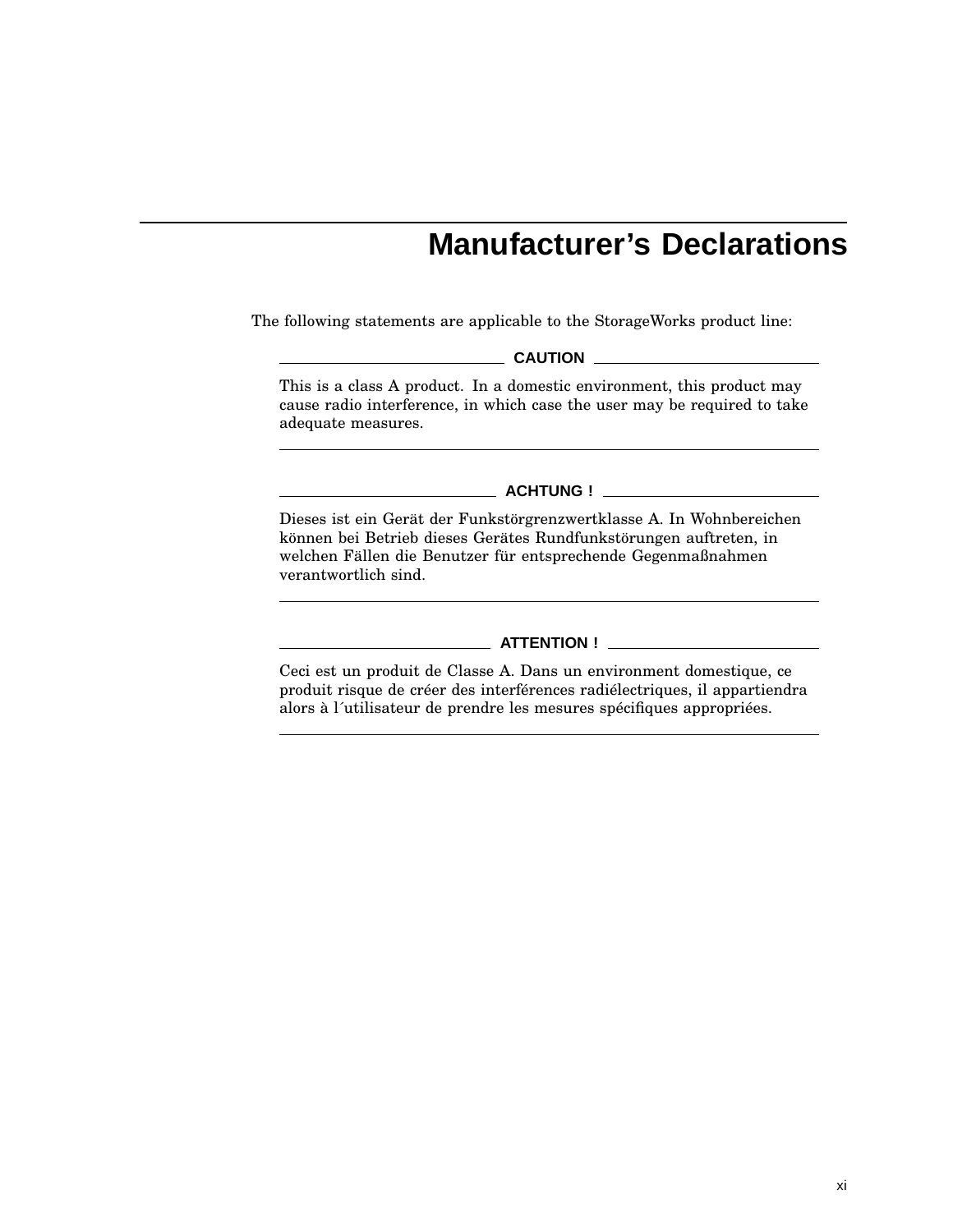## **Acoustic Noise Declaration**

#### BA350–SA StorageWorks Building Block Shelf February 1, 1993

## **Acoustics - Preliminary Declared Values per ISO 9296 and ISO 7779**

|                                                                                                             |                                            | <b>Sound Power Level</b><br>$L_{WAA}$ , B‡ | <b>Sound Pressure Level</b><br>$L_{p,Am}$ , dBA<br>(Bystander Positions)  |         |
|-------------------------------------------------------------------------------------------------------------|--------------------------------------------|--------------------------------------------|---------------------------------------------------------------------------|---------|
| Product <sup>+</sup>                                                                                        | Idle                                       | Operate                                    | Idle                                                                      | Operate |
| BA350-SA SBB Shelf                                                                                          | 5.8                                        | 5.8                                        | 41                                                                        | 41      |
| BA350-SA SBB Shelf with:<br>Seven RZ26-VA Disk Drives                                                       | 5.9                                        | 5.9                                        | 41                                                                        | 41      |
| Deskside Expansion Enclosure at the Side of the Desk                                                        |                                            |                                            |                                                                           |         |
| BA350-SA SBB Shelf                                                                                          | 5.7                                        | 5.7                                        | 40                                                                        | 40      |
| BA350-SA SBB Shelf with:<br>Seven RZ26–VA Disk Drives                                                       | 5.8                                        | 5.8                                        | 40                                                                        | 40      |
|                                                                                                             | <b>Sound Power Level</b><br>$L_{WAd}$ , B‡ |                                            | <b>Sound Pressure Level</b><br>$L_{\nu Am}$ , dBA<br>(Operator Positions) |         |
| Product†                                                                                                    | Idle                                       | Operate                                    | ldle                                                                      | Operate |
| Deskside Expansion Enclosure at the Side of the Desk                                                        |                                            |                                            |                                                                           |         |
| BA350-SA SBB Shelf                                                                                          | 5.7                                        | 5.7                                        | 37                                                                        | 37      |
| BA350-SA SBB Shelf with:<br>Seven RZ26-VA Disk Drives                                                       | 5.8                                        | 5.8                                        | 37                                                                        | 37      |
| Deskside Expansion Enclosure on Top of the Desk                                                             |                                            |                                            |                                                                           |         |
| BA350-SA SBB Shelf                                                                                          | 5.7                                        | 5.7                                        | 48                                                                        | 48      |
| BA350-SA SBB Shelf with:<br>Seven RZ26-VA Disk Drives                                                       | 5.8                                        | 5.8                                        | 48                                                                        | 48      |
| <sup>†</sup> Current values for specific configurations are available from Digital Account Representatives. |                                            |                                            |                                                                           |         |

 $\ddagger$  1 B = 10 dBA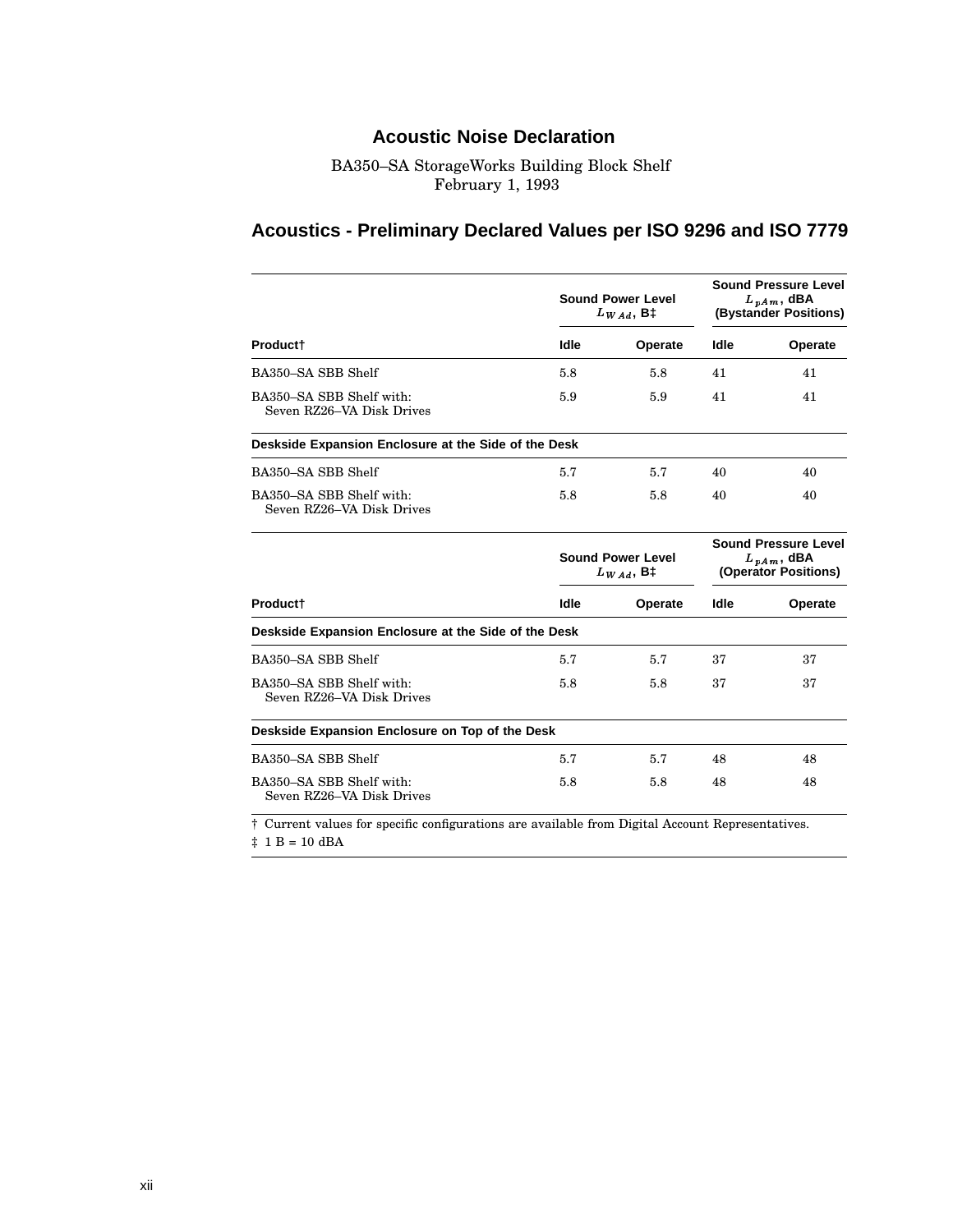#### BA350–SA StorageWorks Building Block Shelf February 1, 1993

#### **Schallemissionswerte - Vorläufige Werteangaben nach ISO 9296 und ISO 7779/DIN EN27779**

|                                                                                                              | Schalleistungspegel<br>$L_{WAd}$ , B‡ |                | Schalldruckpegel<br>$L_{nAm}$ , dBA<br>(Beistehende Position) |                |
|--------------------------------------------------------------------------------------------------------------|---------------------------------------|----------------|---------------------------------------------------------------|----------------|
| Gerät†                                                                                                       | Leerlauf                              | <b>Betrieb</b> | Leerlauf                                                      | <b>Betrieb</b> |
| BA350-SA SBB Shelf                                                                                           | 5,8                                   | 5,8            | 41                                                            | 41             |
| BA350-SA SBB Shelf mit:<br>7 RZ26–VA Disk Drives                                                             | 5,9                                   | 5,9            | 41                                                            | 41             |
| Deskside Expansion Enclosure neben einem Schreibtisch                                                        |                                       |                |                                                               |                |
| BA350-SA SBB Shelf                                                                                           | 5,7                                   | 5,7            | 40                                                            | 40             |
| BA350-SA SBB Shelf mit:<br>7 RZ26–VA Disk Drives                                                             | 5,8                                   | 5,8            | 40                                                            | 40             |
|                                                                                                              | Schalleistungspegel<br>$L_{WAd}$ , B‡ |                | Schalldruckpegel<br>$L_{vAm}$ , dBA<br>(Bediener Position)    |                |
| Gerät†                                                                                                       | Leerlauf                              | <b>Betrieb</b> | Leerlauf                                                      | <b>Betrieb</b> |
| Deskside Expansion Enclosure neben einem Schreibtisch                                                        |                                       |                |                                                               |                |
| BA350-SA SBB Shelf                                                                                           | 5,7                                   | 5,7            | 37                                                            | 37             |
| BA350-SA SBB Shelf mit:<br>7 RZ26–VA Disk Drives                                                             | 5,8                                   | 5,8            | 37                                                            | 37             |
| Deskside Expansion Enclosure auf einem Schreibtisch                                                          |                                       |                |                                                               |                |
| BA350-SA SBB Shelf                                                                                           | 5,7                                   | 5,7            | 48                                                            | 48             |
| BA350-SA SBB Shelf mit:<br>7 RZ26–VA Disk Drives                                                             | 5,8                                   | 5,8            | 48                                                            | 48             |
| † Aktuelle Werte für spezielle Ausrüstungsstufen sind über die Digital Equipment Vertretungen<br>erhältlich. |                                       |                |                                                               |                |

‡ 1 B = 10 dBA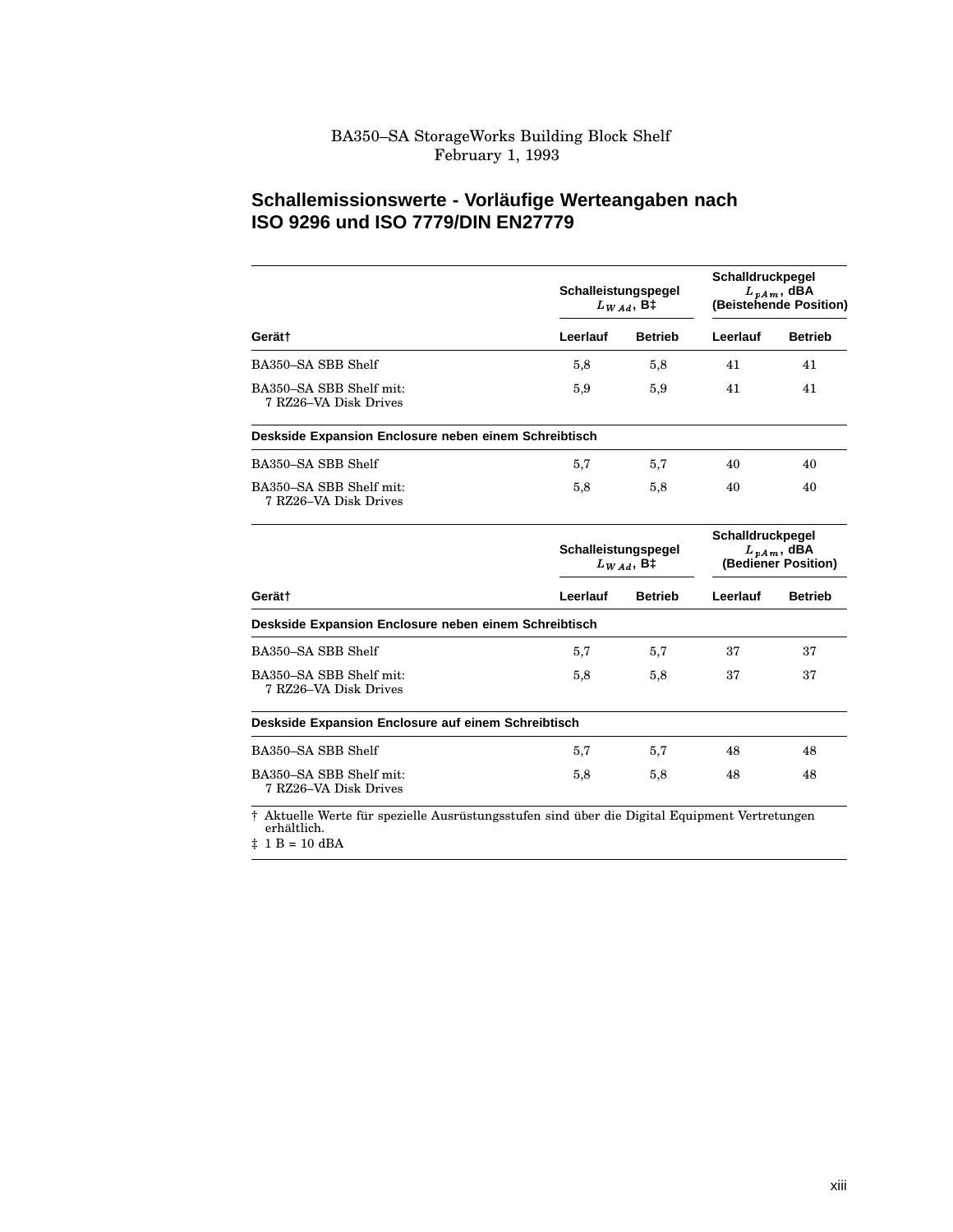Für Bundesrepublik Deutschland For Federal Republic of Germany Pour la République féderale d'Allemagne

Hochfrequenzgerätezulassung und Betriebsgenehmigung

Bescheinigung des Herstellers/Importeurs:

Hiermit wird bescheinigt, daß die Einrichtung in Übereinstimmung mit den Bestimmungen der DBP-Verfügung 523/1969, Amtsblatt 113/1969, und Grenzwertklasse "A" der VDE0871 funkentstört ist.

Das Bundesamt für Zulassungen in der Telekommunikation der Deutschen Bundespost (DBP) hat diesem Gerät eine FTZ-Serienprüfnummer zugeteilt.

#### Betriebsgenehmigung:

Hochfrequenzgeräte dürfen erst in Betrieb genommen werden, nachdem hierfür von dem für den vorgesehenen Aufstellungsort zuständigen Fernmeldeamt mit Funkstörungsmeßstelle die Genehmigung erteilt ist.

Als Antrag auf Erteilung einer Genehmigung dient eine Anmeldepostkarte (Anhang des Handbuches) mit Angabe der FTZ-Serienprüfnummer. Der untere Teil der Postkarte ist vom Betreiber zu vervollständigen und an das örtliche Fernmeldeamt zu schicken. Der obere Teil bleibt beim Gerät.

#### Betreiberhinweis:

Das Gerät wurde funktechnisch sorgfältig entstört und geprüft. Die Kennzeichnung mit der Zulassungsnummer bietet Ihnen die Gewähr, daß dieses Gerät keine anderen Fernmeldeanlagen einschließlich Funkanlagen stört. Sollten bei diesen Geräten ausnahmsweise trotzdem, z.B. im ungünstigsten Fall beim Zusammenschalten mit anderen EVA-Geräten, Funkstörungen auftreten, kann das im Einzelnen zusätzliche Funkentstörungsmaßnahmen durch den Benutzer erfordern.

Bei Fragen hierzu wenden Sie sich bitte an die örtlich zuständige Funkstörungsmeßstelle Ihres Fernmeldeamtes.

#### Externe Datenkabel:

Sollte ein Austausch der von Digital spezifizierten Datenkabel nötig werden, muß der Betreiber für eine einwandfreie Funkentstörung sicherstellen, daß Austauschkabel im Aufbau und Abschirmqualität dem Digital Originalkabel entsprechen.

#### Kennzeichnung:

Die Geräte werden bereits in der Fertigung mit der Zulassungsnummer gekennzeichnet und mit einer Anmeldepostkarte versehen. Sollte Kennzeichnung und Anmeldepostkarte übergangsweise nicht mit ausgeliefert werden, kontaktieren Sie bitte das nächstgelegene Digital Equipment Kundendienstbüro.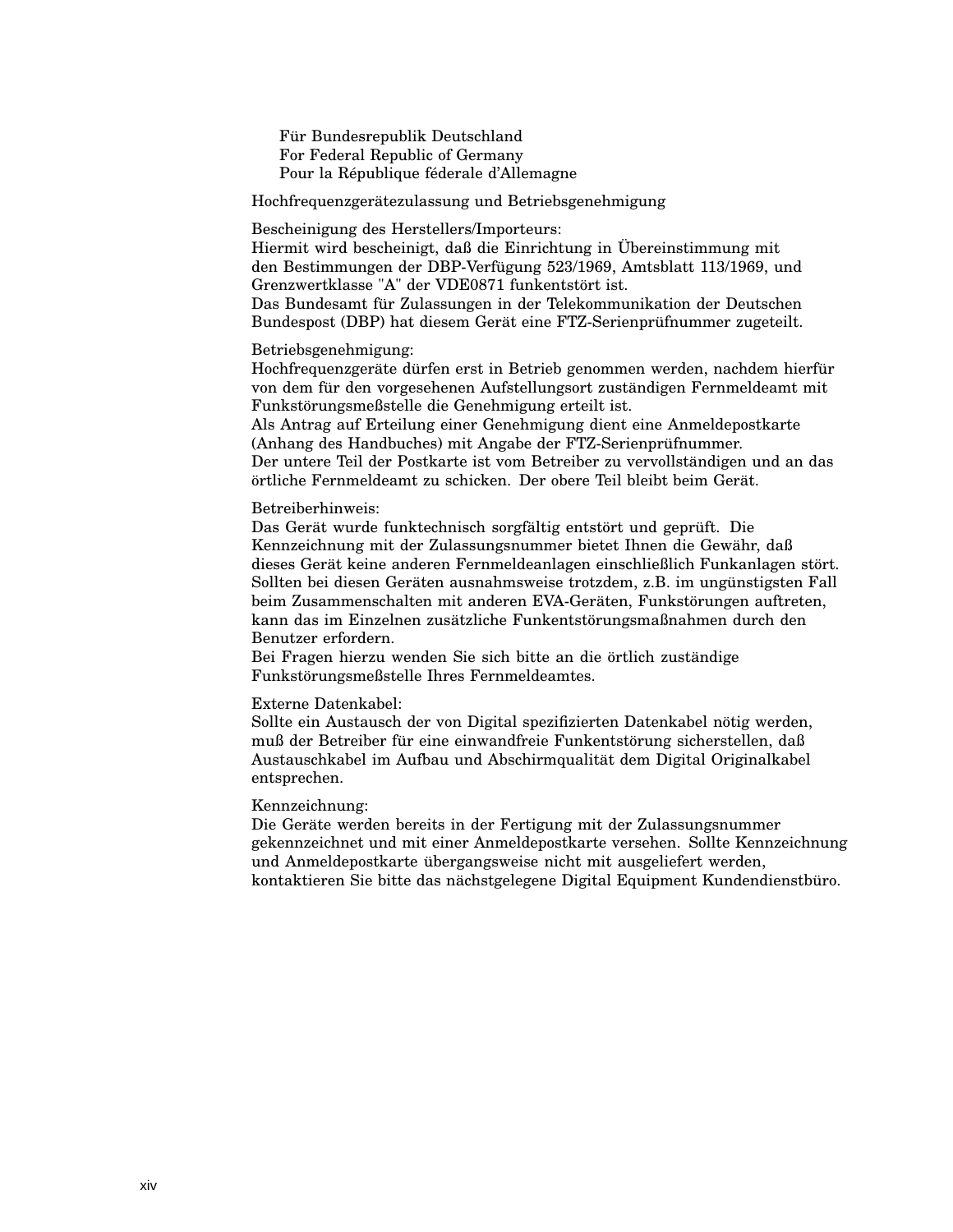# **1 Introduction**

The *StorageWorks Family User's Guide* and *StorageWorks Family Configuration Guide* comprise the basic StorageWorks documentation set. These manuals provide information for configuring and operating a system. Rather than duplicating information these publications complement each other. The information they contain is supplemented by the system, shelf, and device documentation listed in the Related Documents section of the preface.

## **1.1 StorageWorks Components**

See *StorageWorks Family Configuration Guide* for a complete listing of the StorageWorks family products.

The scope of this manual is limited to providing information about the following:

- Component functions
- Shelf status
- Power unit status
- Storage device status
- **StorageWorks building block SBB** replacement procedures
- Shelf replacement procedures
- Power requirements
- Power supplies
- **Small Computer System Interface** (**SCSI**) buses

**Note**

The procedures for installing either an **SBB shelf**, a **controller shelf**, or a **controller and SBB shelf**, routing cables, and connecting cables are unique to each cabinet and are described in the cabinet manuals.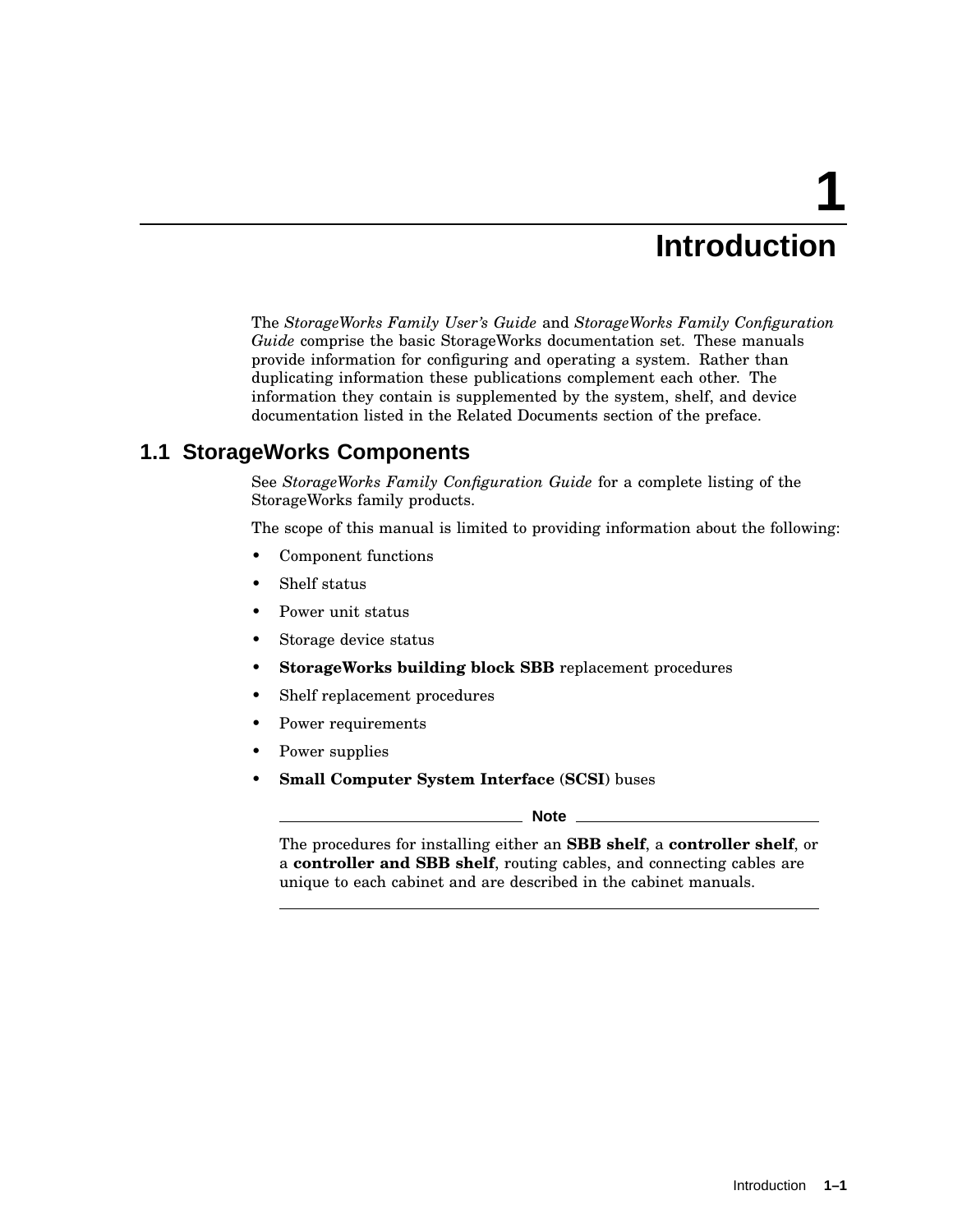## **1.2 SBB Shelf Description**

The SBB shelf shown in Figure 1–1 can be used in several different cabinet and orientations. The dimensions of this shelf are as follows:

| <b>Dimension</b> | <b>Millimeters</b> | Inches |
|------------------|--------------------|--------|
| Height           | 150                | 5.9    |
| Width            | 445                | 17.5   |
| Depth            | 350                | 13.8   |

- The capacity of the SBB shelf is eight  $3\frac{1}{2}$ -inch SBBs.
- As shown in Figure 1–1, the SBB slots are numbered 0 through 7 from right to left, starting with the slot adjacent to the SCSI connectors.

**Figure 1–1 Typical SBB Shelf — Front View**



CXO-3617B-PH

- There are seven SCSI bus device addresses (that is, target IDs) that are numbered 0 through 6. These addresses can be assigned to either 3½-inch or 5¼-inch SBBs.
- The slot numbers and the **SCSI device addresses** are the same for slots 0 through 6. Slot 7 is reserved for the shelf power unit and does not have a device address.
- There are two 50-pin, high-density, female SCSI connectors on the backplane adjacent to slot 0.
- The cabinet ac or dc cable distribution unit determines the type of power unit installed in slot 7.
- Slot 6 can be used for *either* a storage SBB, a redundant power unit, or **battery backup unit** (**BBU**).
- As shown in Figure 1–2, each shelf has two redundant blowers mounted on the rear of the shelf.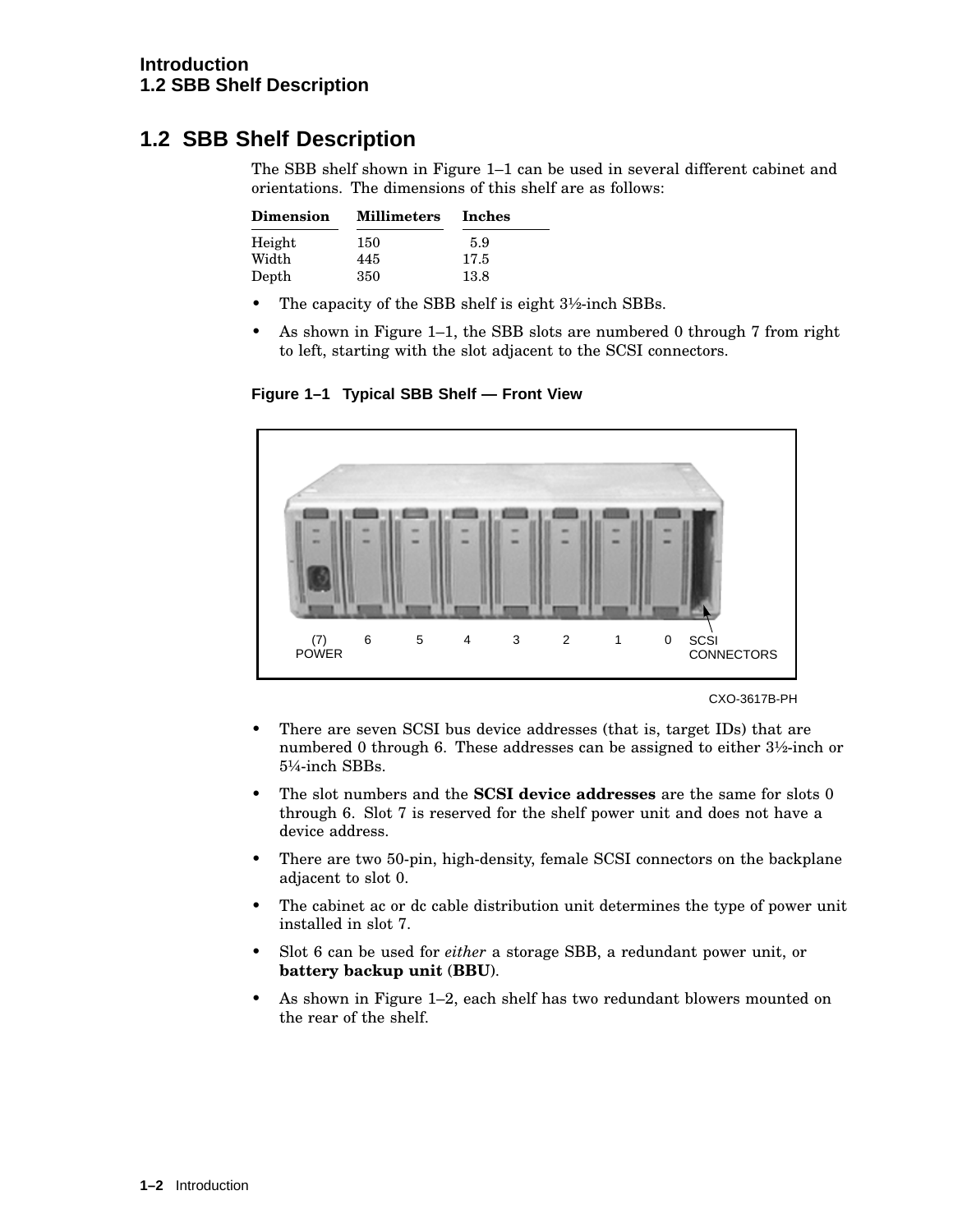



CXO-3847A-PH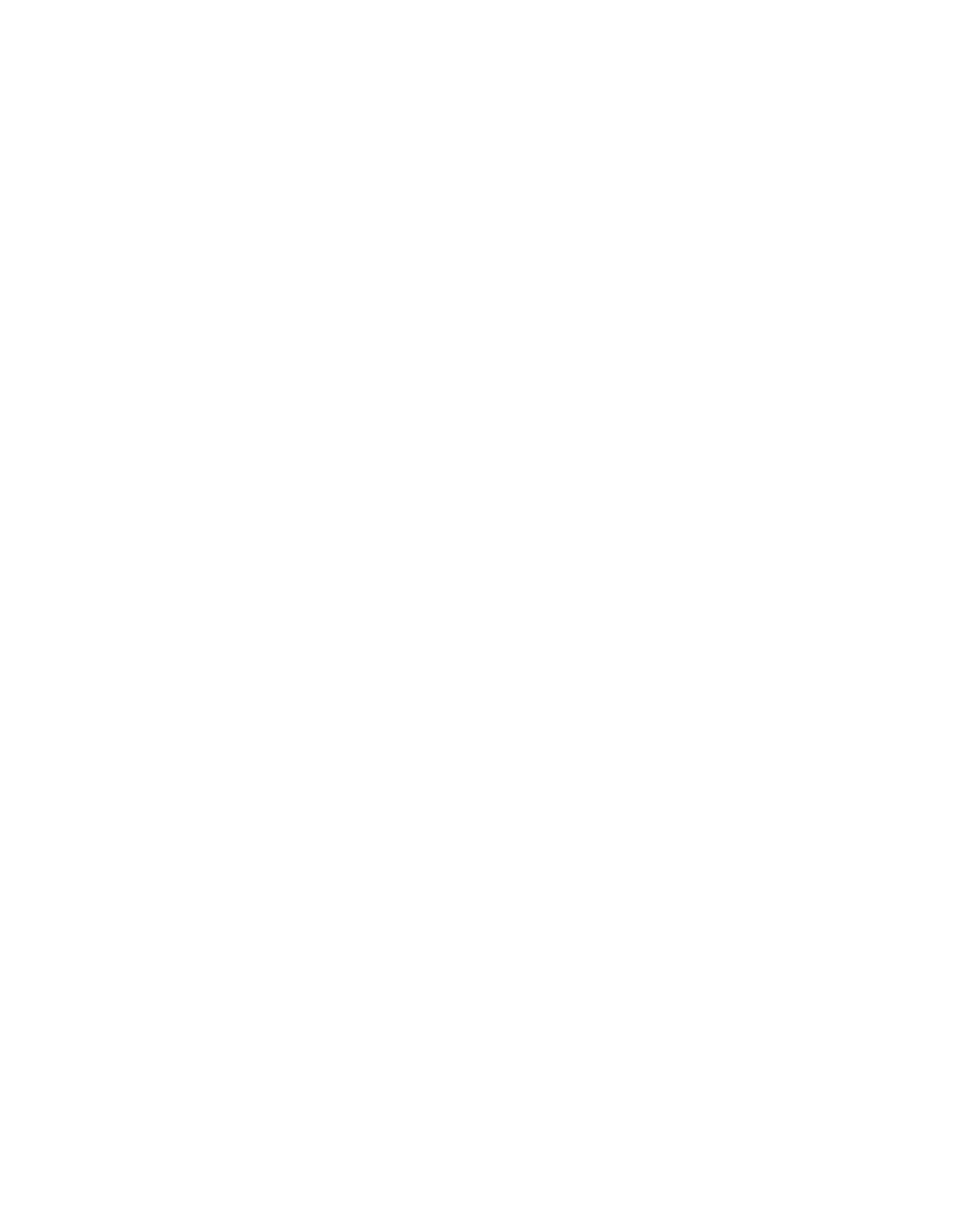# **StorageWorks Status Reporting**

Each StorageWorks shelf identifies error conditions or failures caused by the major shelf components, such as blowers, power supplies, or storage devices. This status is displayed on either the power supply or the SBB light emitting diodes (LEDS). In addition to the visual display, the shelf generates logic signals for processing by the SCSI controller or the host. The following sections describe the logic signals, their states and functions, and how to interpret the LED displays.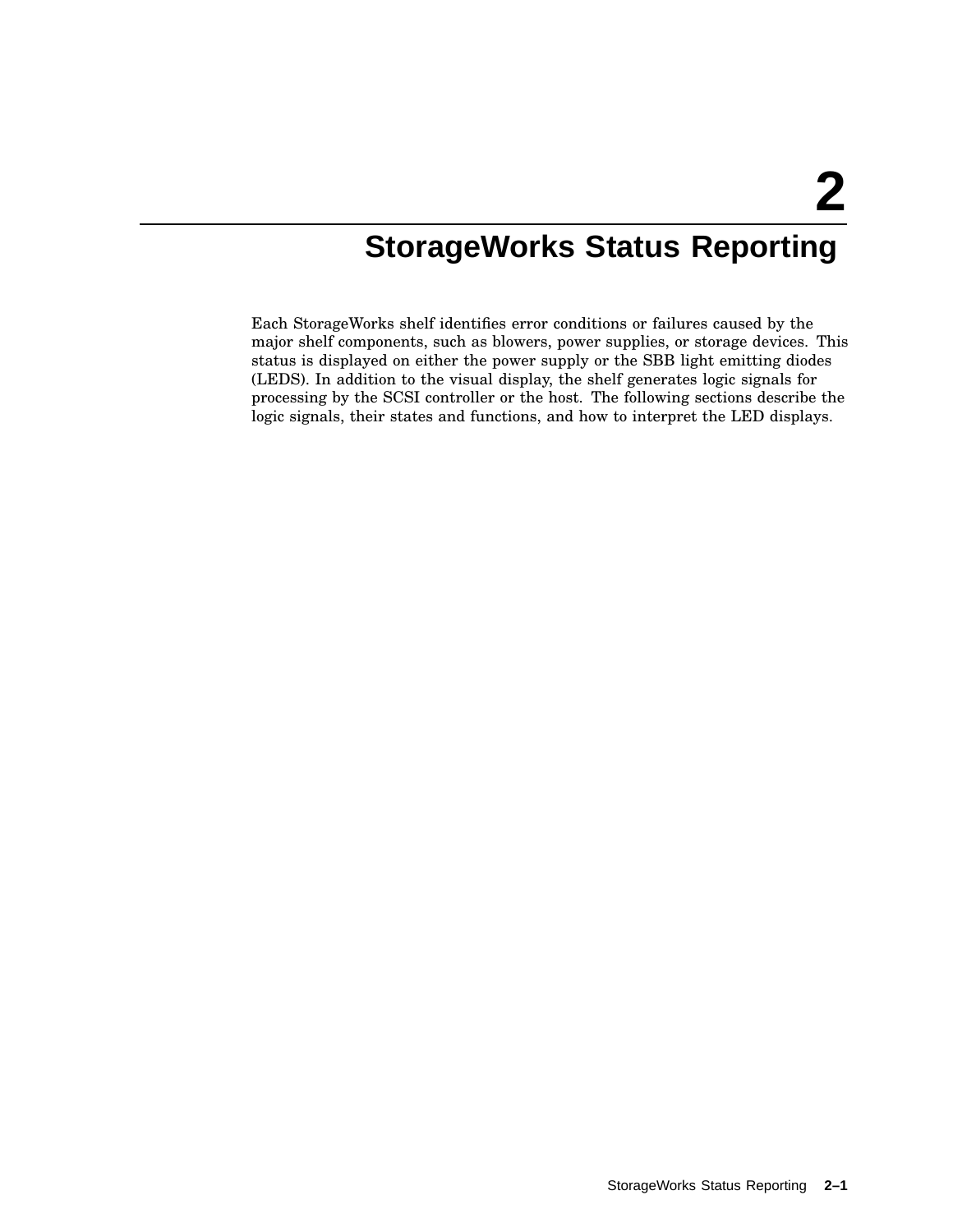## **2.1 Shelf Status**

The StorageWorks shelf power supply provides dc power, and the blowers provide cooling for the controllers, cache memories, and storage devices. Failure of all blowers on a shelf can cause devices to overheat and fail. When there is only *one* power supply on a shelf, the loss of either dc voltage (+5 Vdc, +12 Vdc) will cause the controllers, cache memories, and storage devices to malfunction. The status of the power supplies and the the blowers is displayed on the upper power supply LED. This status signal is available for processing by the SCSI controller or host.

The status signal, SHELF\_OK, is the result of logically "anding" a signal based on the speed of all blowers on the shelf and the "power good" signals for all power units on the shelf. All StorageWorks shelves have at least two blowers and one power supply providing the +5 Vdc and +12 Vdc. The BA350–EA controller and SBB shelf has four blowers and from two to four power units.

## **2.1.1 SHELF\_OK Signal**

All StorageWorks shelves can accommodate either two ac or two dc power supplies. Some shelves (such as the BA350–EA controller and SBB shelf) have four blowers and can accommodate four ac or dc supplies. The loss of any dc voltage or blower will cause the SHELF\_OK signal to change from a high level to a low level and turn off the upper power supply LED, even though there is sufficient power for proper SBB operation. The defective blower or power supply should be replaced as soon as possible to restore the subsystem to a redundant capability.

**Note** \_

A single shelf can operate correctly with only one power supply furnishing +5 Vdc and +12 Vdc.

When an error condition exists and the SHELF OK signal level changes from high to low, the result is as follows:

- The upper power supply LED, the Shelf Status LED, is off.
- Some controllers can process this signal and notify the host that a power supply or blower has failed. Review the SCSI controller documentation to determine if this signal can be processed.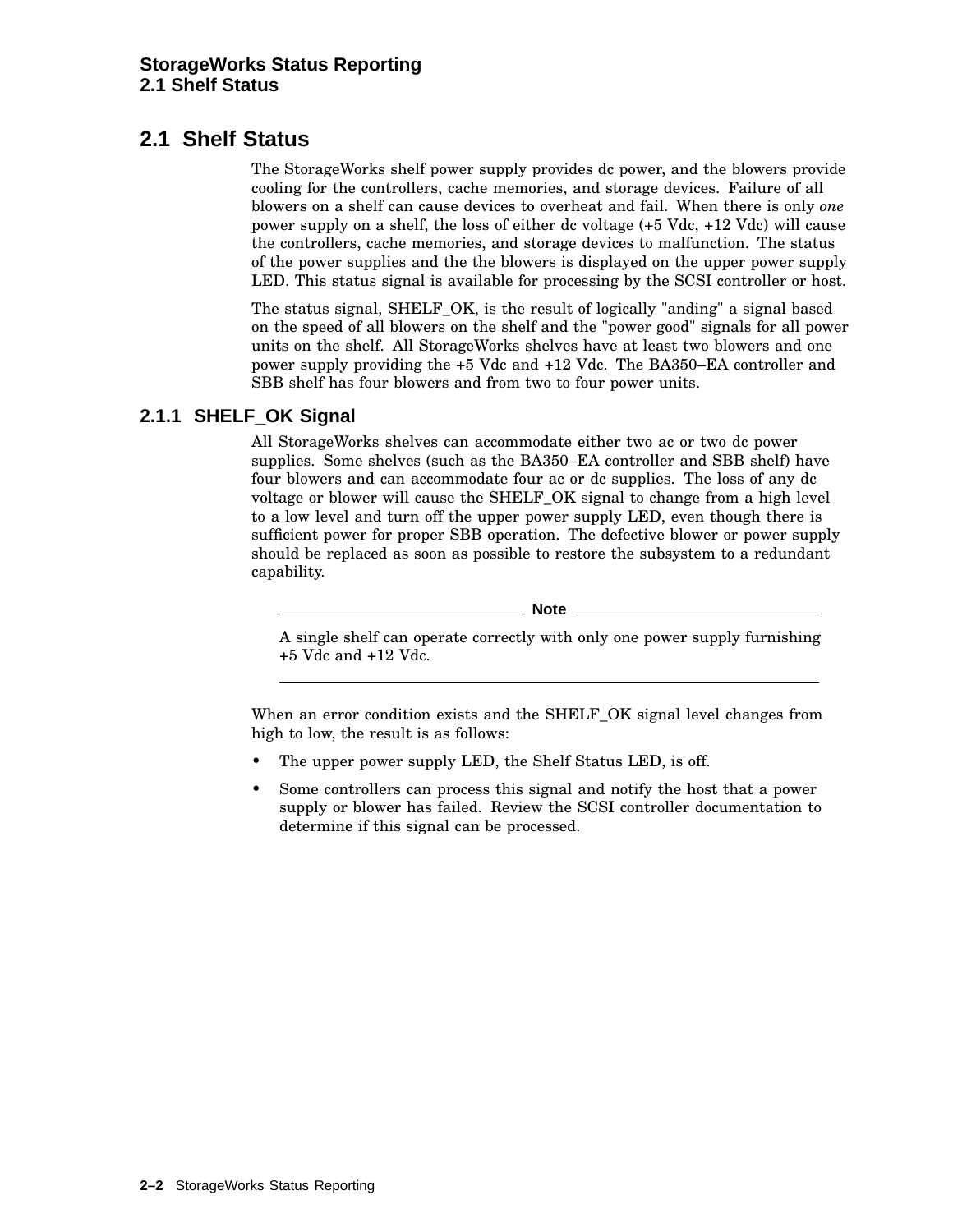### **2.1.2 Processing the SHELF\_OK Signal**

To ensure that the shelf is properly configured so that a controller can process the SHELF OK signal, you must install a jumper either on the shelf backplane or on both the terminator and jumper boards.

There are two ways to route the SHELF\_OK signal to the controller. BA350– SA SBB shelves shipped after February 1993 have backplane jumpers. These jumpers are located on the rear of the backplane adjacent to slot 2. For shelves manufactured earlier, there are SHELF\_OK jumpers on both the terminator board and the jumper board. In both cases, the default configuration has the SHELF OK jumper installed.

**CAUTION**

Not all hosts and controllers can process the SHELF\_OK signal. *Before* installing the SHELF\_OK jumper. Read the controller documentation to determine if the controller can process the SHELF OK signal.

Installing the SHELF\_OK jumper when the controller cannot process the SHELF\_OK signal *may* result in an incorrect shelf status being displayed.

Use the procedures in the following sections to configure the SHELF\_OK as follows:

- If the SBB shelf was received March 1993, use the procedures in the Backplane SHELF\_OK Jumper section.
- If the SBB shelf was received before March 1993, use the procedures in the Terminator Board and Jumper Board SHELF\_OK Jumpers section.
- If you are not sure when the SBB shelf was received, remove the left-hand blower from the rear of the shelf and check for jumper pins adjacent to slot 2.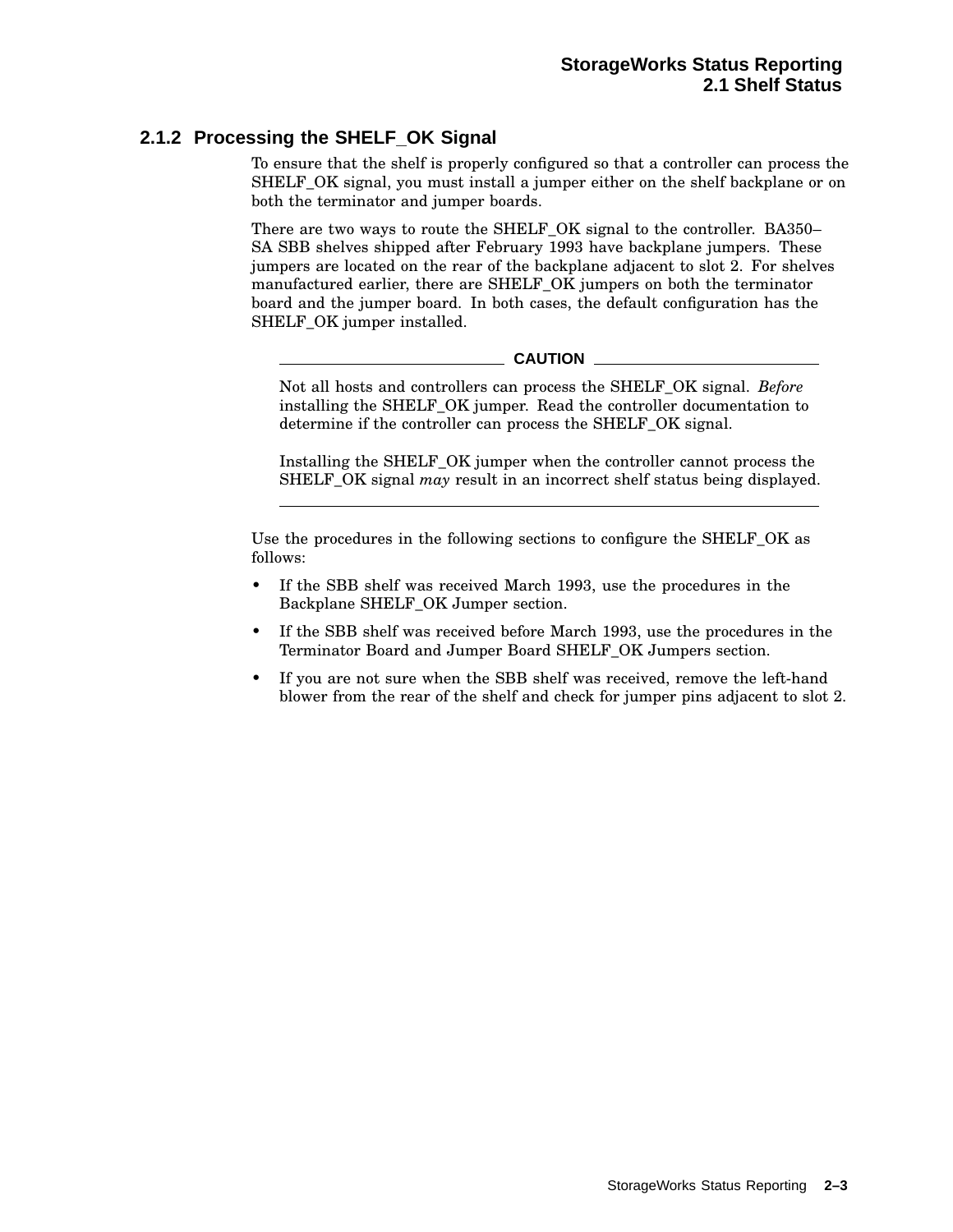## **2.1.3 Backplane SHELF\_OK Jumper**

As shown in Figure 2–1, the SHELF\_OK connector (J17), located on the backplane adjacent to slot 2 (J12) behind the left-hand blower, has two pairs of jumper pins. Placement of jumper W1 on these pins determines whether the SHELF\_OK signal is:

- Routed to the upper external cable connector (JA1 and JB1)
- Routed to slot 0

Figure 2–1 and Table 2–1 describe the proper use of the SHELF\_OK jumper W1.



#### **Figure 2–1 SHELF\_OK Backplane Jumpers**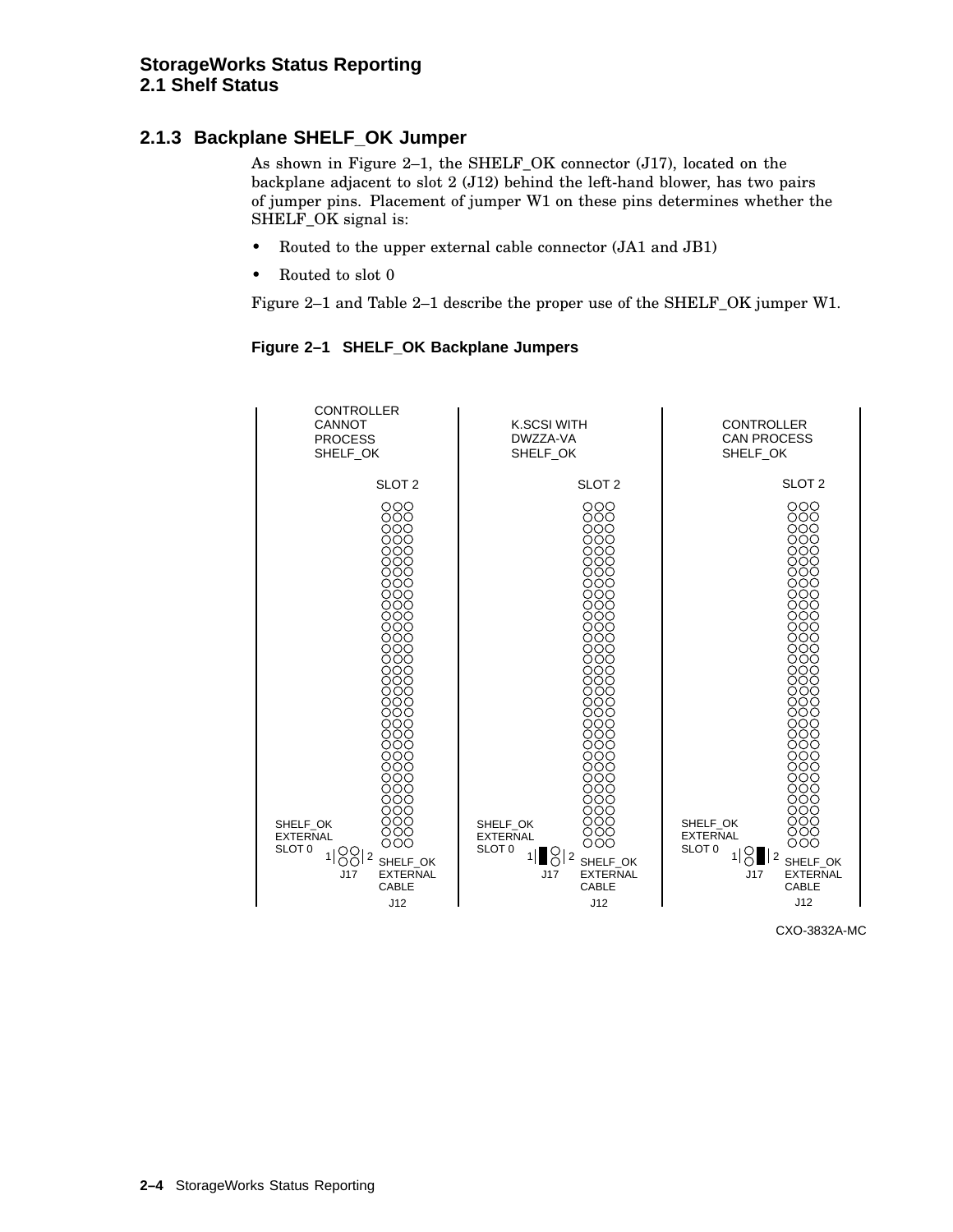#### **StorageWorks Status Reporting 2.1 Shelf Status**

| <b>Controller Condition</b>                                                      | W1<br><b>Position</b> | <b>Comments</b>                                       |
|----------------------------------------------------------------------------------|-----------------------|-------------------------------------------------------|
| The SCSI controller cannot process the SHELF OK<br>signal.                       | <b>NONE</b>           | Do not install the jumper.                            |
| An HSC K, scsi controller and a DWZZA–VA SCSI signal<br>converter are installed. | 1                     | SHELF OK is routed to slot 0.                         |
| The SCSI controller can process the SHELF OK signal.                             | $\overline{2}$        | SHELF OK is routed to an external cable<br>connector. |

#### **Table 2–1 SHELF\_OK Backplane Jumpers**

- *Do not* install W1 when:
	- The controller cannot process the SHELF\_OK signal.
	- You are not sure that the controller can process the SHELF\_OK signal<sup>1</sup>.
- When the controller can process the SHELF\_OK signal and there is a SCSI bus signal converter installed in slot 0, install W1 in position 1 (SHELF\_OK EXTERNAL SLOT 0).
- When the controller can process the SHELF\_OK signal and a SCSI bus signal converter *is not* installed in slot 0, install W1 in position 2 (SHELF\_OK EXTERNAL CABLES).

 $\overline{1}$  Check the controller documentation.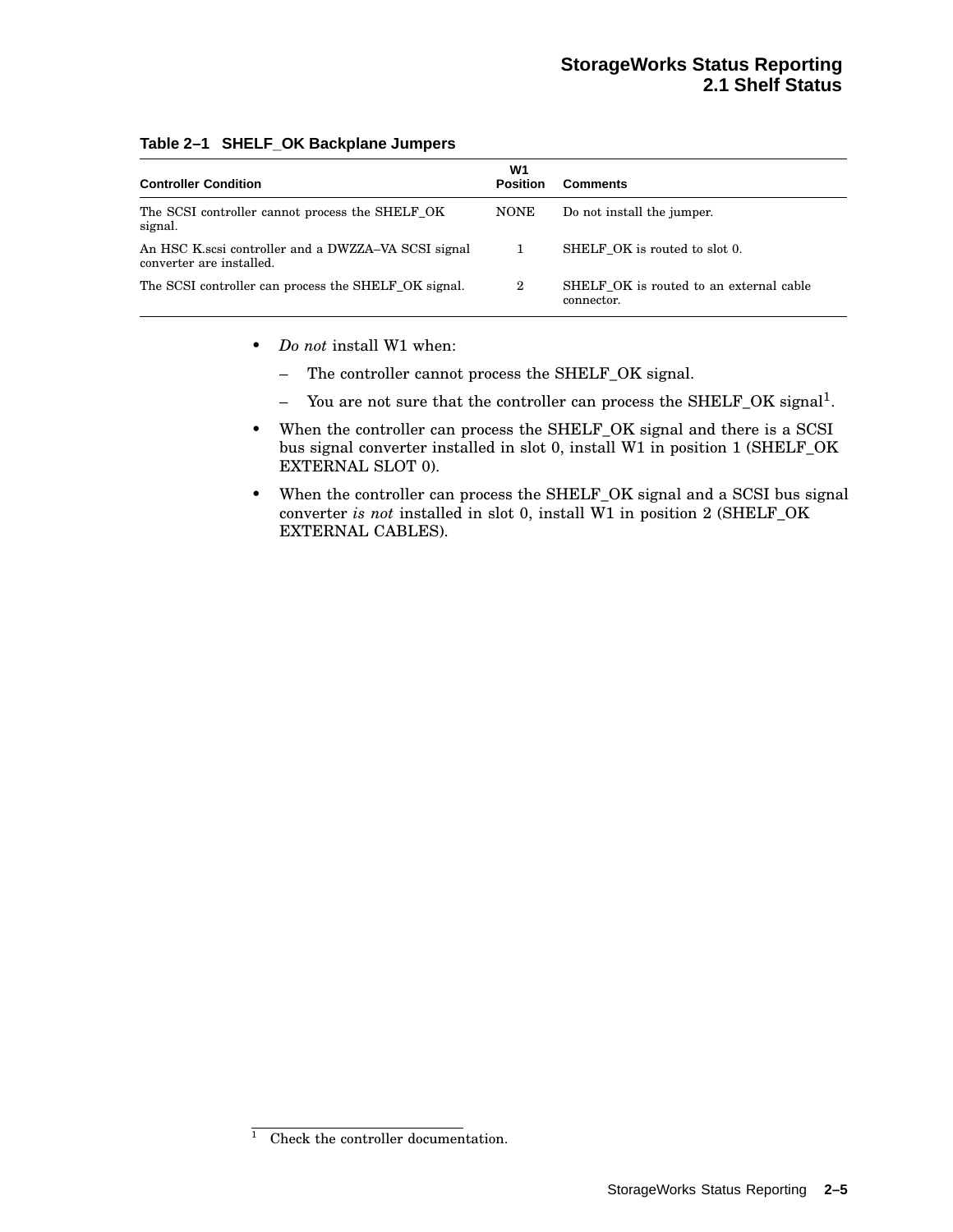### **2.1.4 Terminator Board and Jumper Board SHELF\_OK Jumpers**

The rules for installing jumper W1 on *both* the terminator board (BA35X–MB) and the jumper board (BA35X–MC) for SBB shelves shipped before March 1993<sup>2</sup> are as follows:

- Install jumper W1 on the *two ground pins* as shown in Figure 2–2 when either of the following conditions is met:
	- The host or controller cannot process the SHELF\_OK signal.
	- You are not sure that the host or controller *can* process the SHELF OK signal.

**CAUTION**

The terminator and jumper SHELF\_OK jumpers are not compatible with the **HSC** (hierarchical storage controller) K.scsi channel module. The K.scsi channel module requires a backplane with connector J17.





 $\overline{a}$  Remove the left-hand blower from the rear of the shelf. If there are jumper pins adjacent to the slot 2 connector, there are no jumpers on the terminator and jumper boards. Use the procedure in the Backplane SHELF\_OK Jumper section.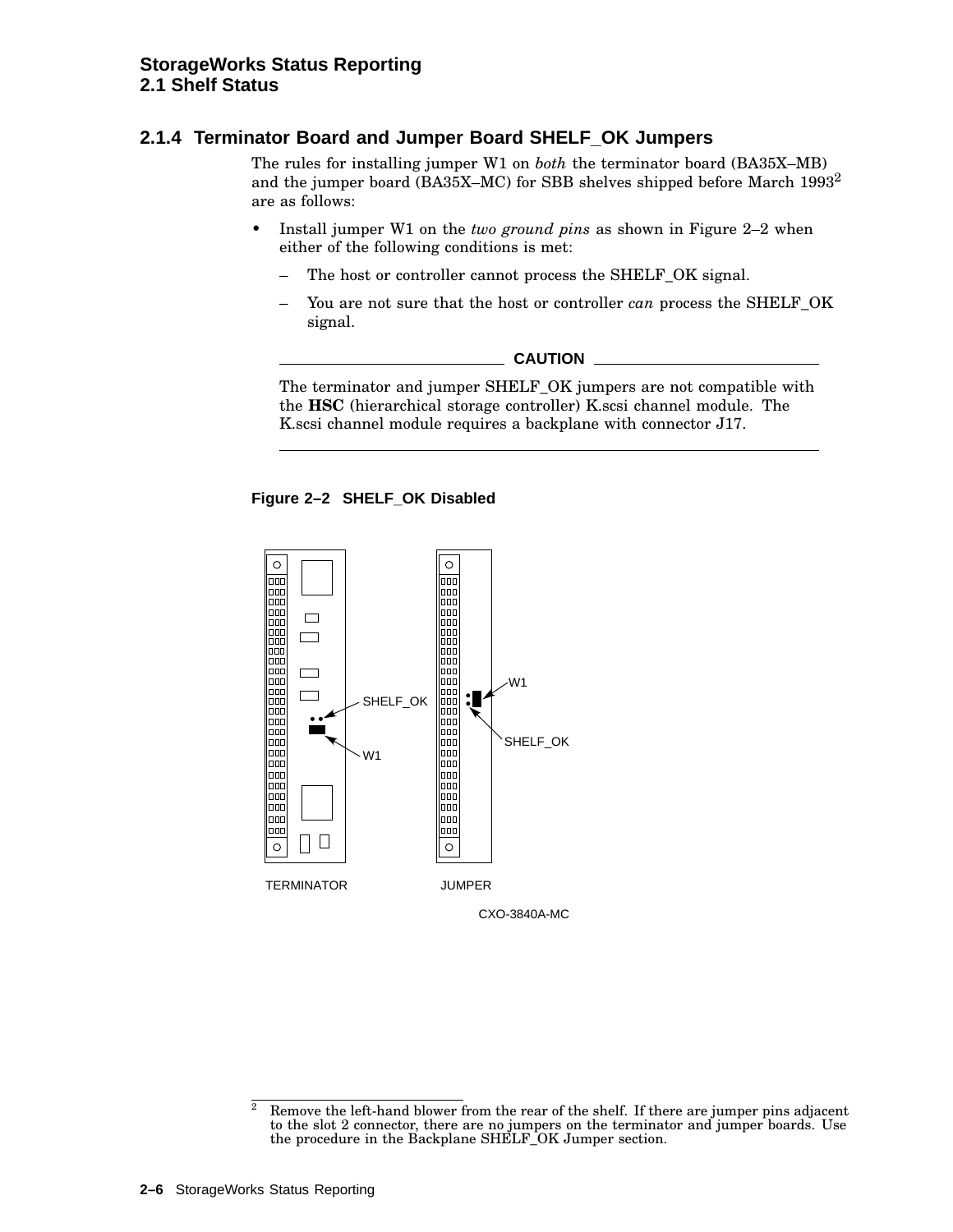#### **StorageWorks Status Reporting 2.1 Shelf Status**

• Install jumper W1 as shown in Figure 2–3 when you are *positive* that the host or the controller can process the SHELF\_OK signal.



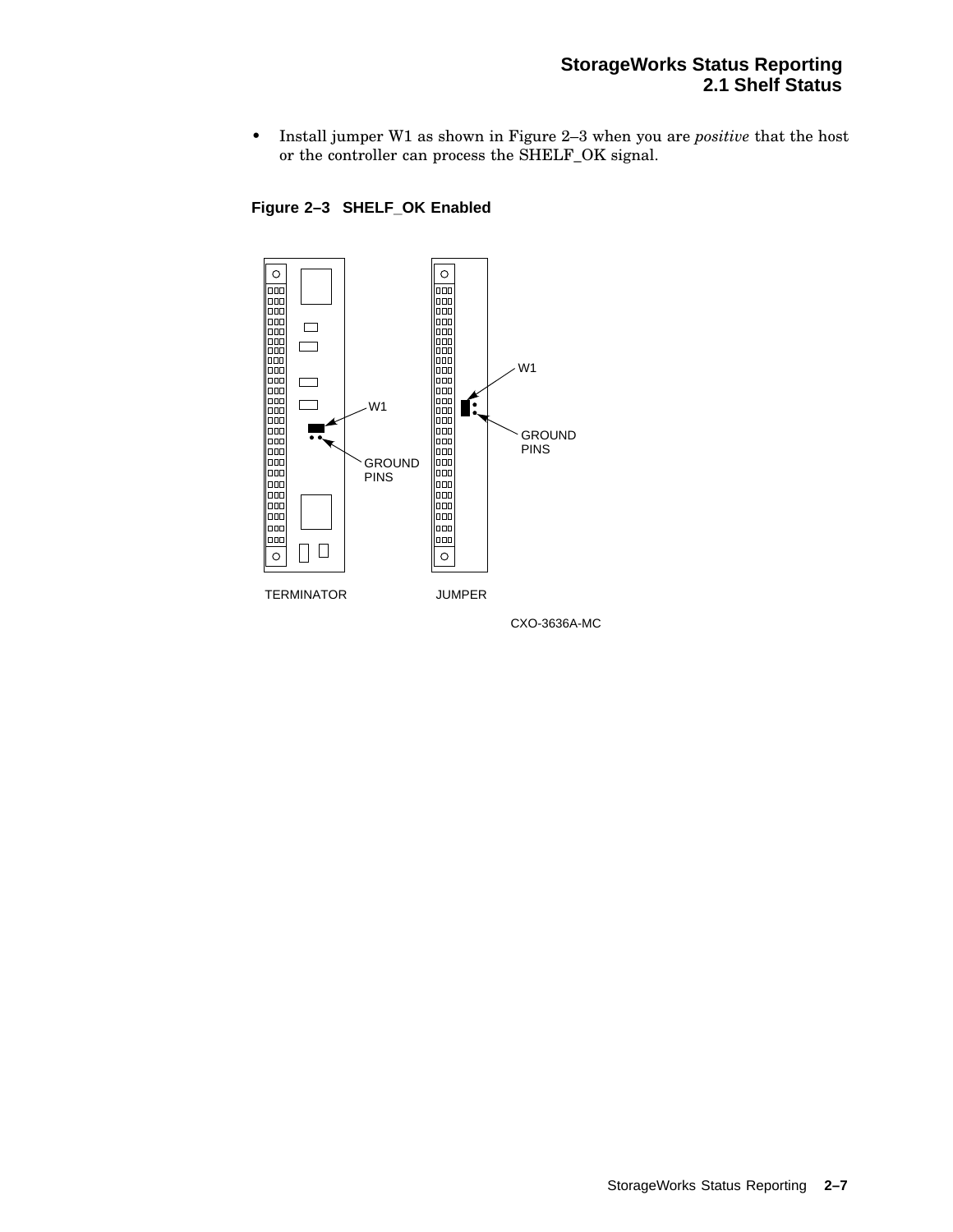## **2.2 Shelf Status and Power Supply Status**

The status of both the shelf blowers and the power supplies is displayed on the power supply LEDs as shown in Figure 2–4. The upper LED displays the shelf status and the lower LED displays the power supply status.

- When the upper LED is on, both the shelf blowers and the power supplies are functioning properly.
- When the upper LED is off, either a shelf blower or a power supply is not functioning properly.
- When the lower LED is off, either there is an input power problem or the power supply is not functioning.



**Figure 2–4 Power Supply LEDs**

CXO-3613B-PH

For a detailed explanation of the power supply LED codes, see Tables 2–2 and 2–3.

**Table 2–2 Shelf and Single Power Supply Status LEDs**

| <b>Status LED</b>           | <b>State</b> | <b>Indication</b>                                                                               |
|-----------------------------|--------------|-------------------------------------------------------------------------------------------------|
| Shelf (upper)<br>PS (lower) | On.<br>On.   | System is operating normally.                                                                   |
| Shelf (upper)<br>PS (lower) | Off<br>On    | Fault status<br>There is a shelf fault; there is no power supply fault.<br>Replace blower.      |
| Shelf (upper)<br>PS (lower) | Off<br>Off   | Fault status<br>Shelf and power supply fault<br>Replace power supply as described in Chapter 4. |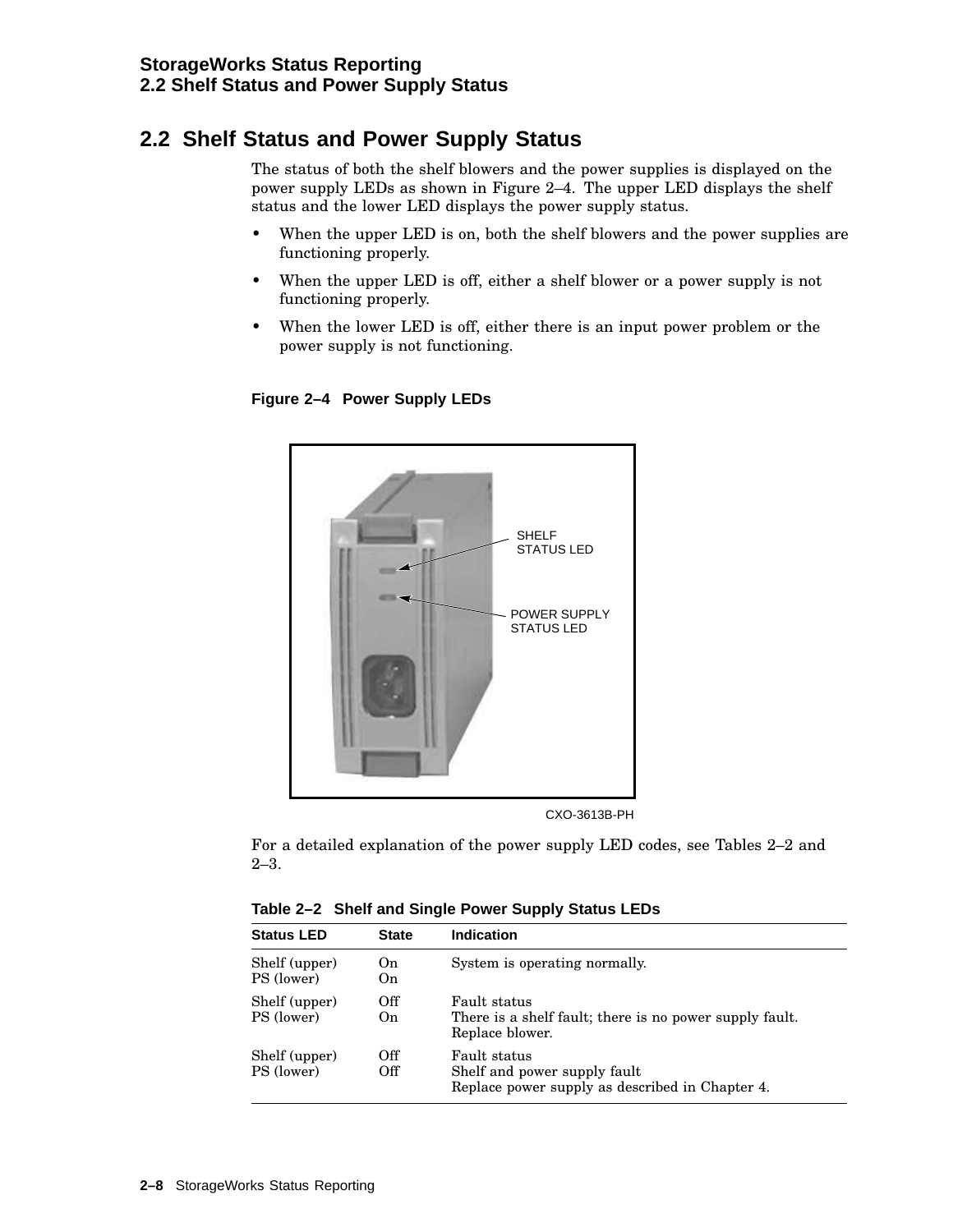## **StorageWorks Status Reporting 2.2 Shelf Status and Power Supply Status**

**Note**

When a shelf has two power supplies, you must observe the LEDs on *both* power supplies (see Table 2–3) to determine the status.

**Table 2–3 Shelf and Dual Power Supply Status LEDs**

| <b>Status LED</b>           | PS <sub>1</sub> | PS2±       | <b>Indication</b>                                                                          |
|-----------------------------|-----------------|------------|--------------------------------------------------------------------------------------------|
| Shelf (upper)<br>PS (lower) | On<br>On.       | On.<br>On  | Normal status<br>System is operating normally.                                             |
| Shelf (upper)<br>PS (lower) | Off<br>On.      | Off<br>On  | Fault status<br>There is a shelf fault; there is no power supply fault.<br>Replace blower. |
| Shelf (upper)<br>PS (lower) | Off<br>On.      | Off<br>Off | Fault status<br>PS1 is operational.<br>Replace PS2.                                        |
| Shelf (upper)<br>PS (lower) | Off<br>Off      | Off<br>On. | Fault status<br>PS2 is operational.<br>Replace PS1.                                        |
| Shelf (upper)<br>PS (lower) | Off<br>Off      | Off<br>Off | Fault status<br>Possible PS1 and PS2 fault or input power problem                          |

† Shelf power supply installed in slot 7.

‡ Redundant power supply installed in slot 6.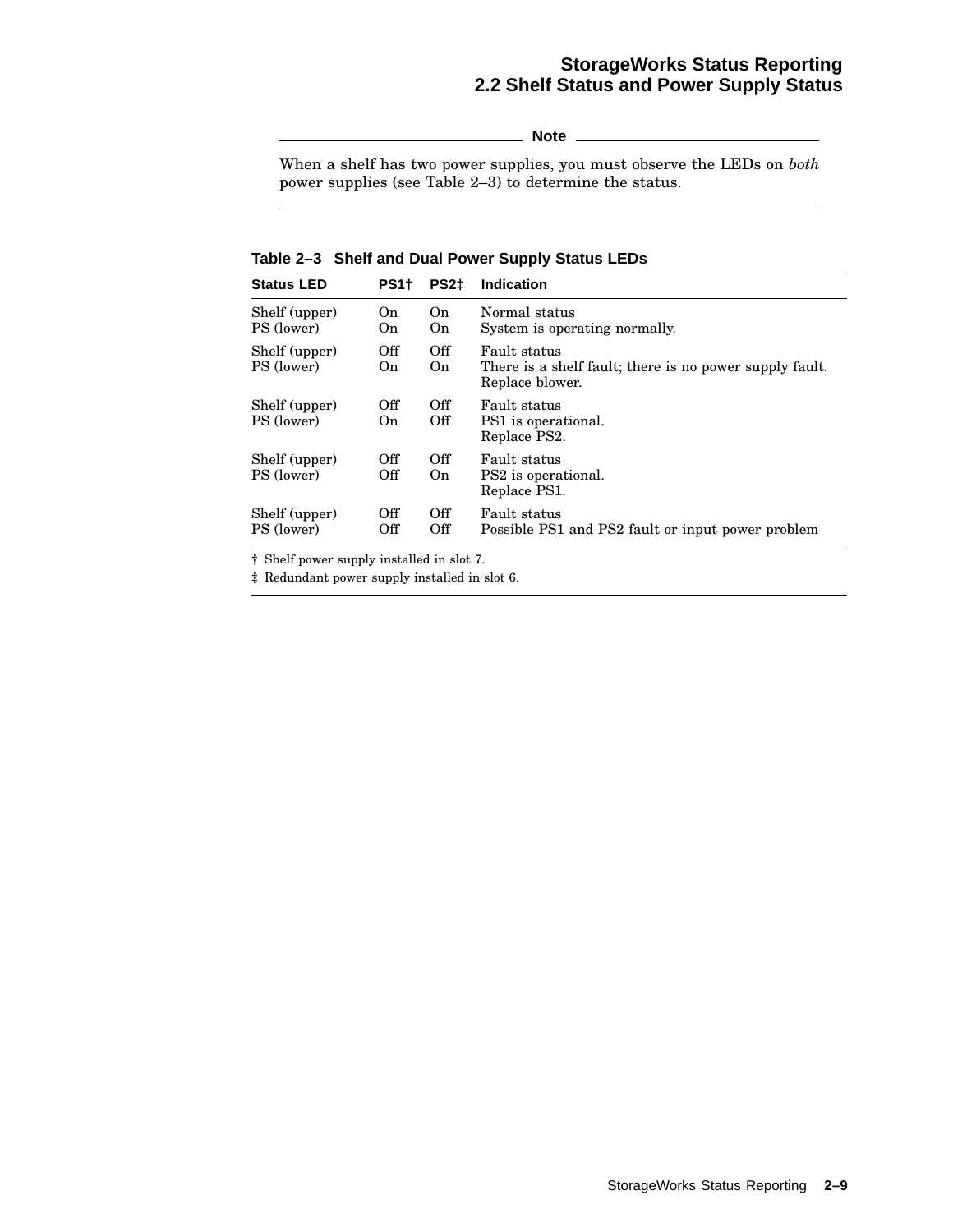## **2.3 Storage SBB Status**

StorageWorks shelves monitor the status of the storage SBBs. When a fault occurs, the fault and the SBB device address (SCSI target ID) are reported to the controller or host for processing. The SBB internal fault/identity bus controls the fault (lower) LED.

As shown in Figure 2–5, each storage SBB has two LED indicators that display the SBB's status. These LEDs have three states: on, off, and flashing.

• The upper LED (green) is the device activity LED and is on or flashing when the SBB is active.



Removing a storage SBB when the upper LED is on or flashing can cause the loss or corruption of data.

• The lower LED (amber) is the storage SBB fault LED and indicates an error condition, when it is either on or flashing.

#### **Figure 2–5 Storage SBB LEDs**



CXO-3671A-PH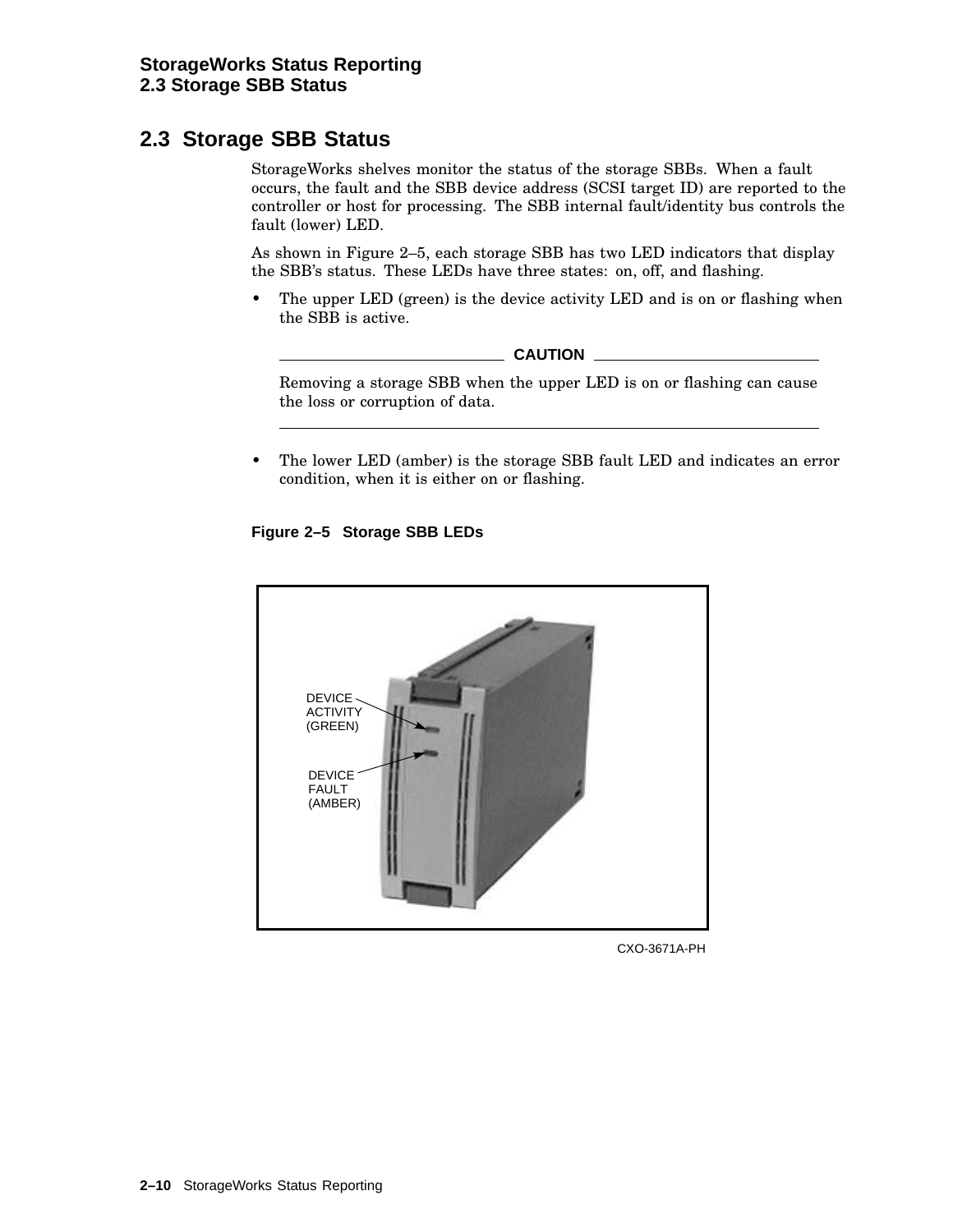Table 2–4 defines the valid states for these LEDs.

| LED                             | <b>Status</b>   | <b>Indication</b>                                                                                                 |
|---------------------------------|-----------------|-------------------------------------------------------------------------------------------------------------------|
| Device activity<br>Device fault | On.<br>Off      | SBB is operating normally.                                                                                        |
| Device activity<br>Device fault | Flashing<br>Off | SBB is operating normally.                                                                                        |
| Device activity<br>Device fault | Off<br>Off      | SBB is operating normally.<br>The SBB is inactive, and there is no fault.                                         |
| Device activity<br>Device fault | On.<br>On.      | Fault status<br>SBB is probably not responding to control signals.<br>It is recommended that you replace the SBB. |
| Device activity<br>Device fault | Off<br>On.      | Fault status<br>SBB is inactive and spun down.<br>It is recommended that you replace the SBB.                     |
| Device activity<br>Device fault | On.<br>Flashing | Fault status<br>SBB is active and is spinning down because of the<br>fault.                                       |

**Table 2–4 Storage SBB Status LEDs**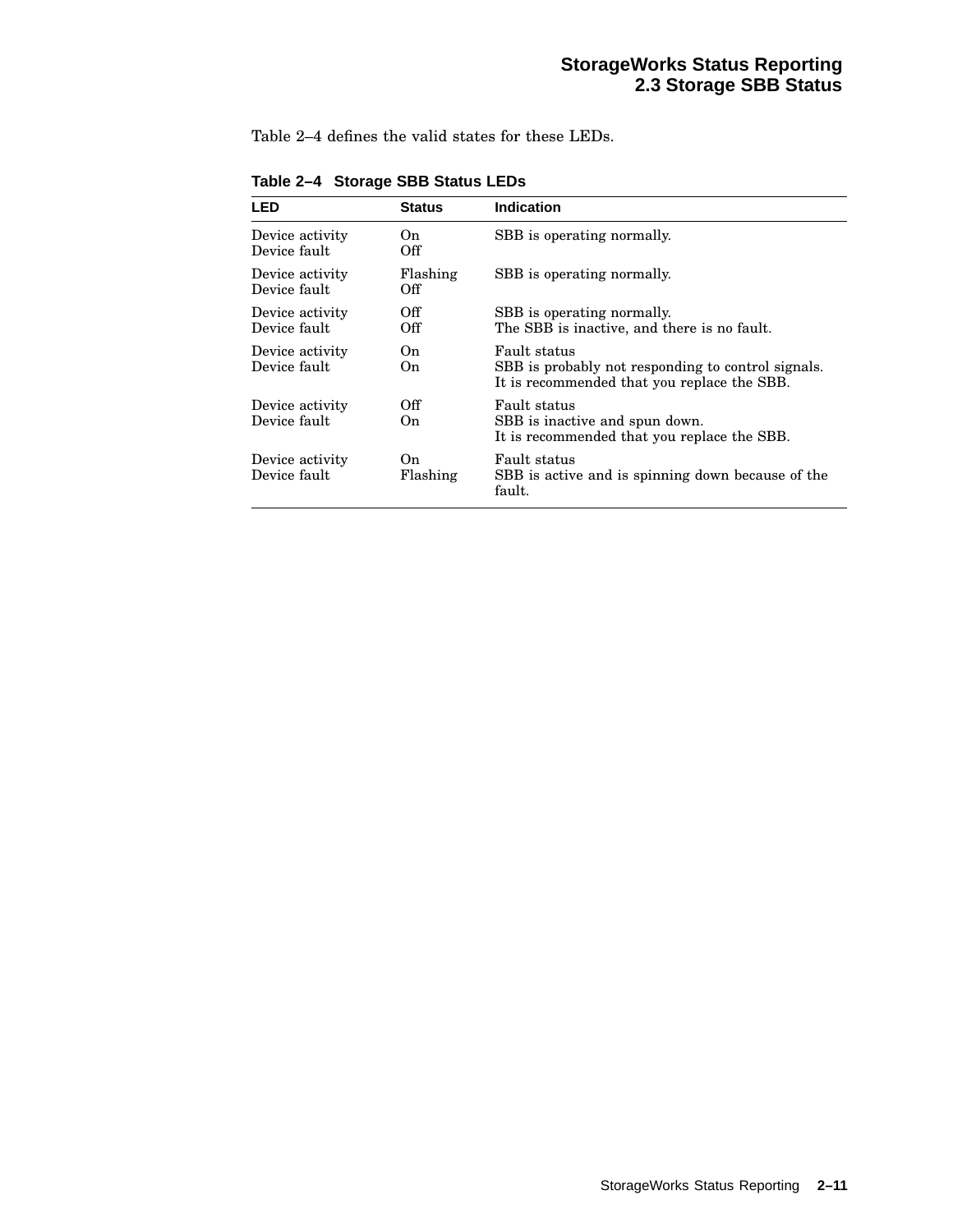#### **StorageWorks Status Reporting 2.4 BBU Status**

## **2.4 BBU Status**

The LEDs shown in Figure 2–6 display the status of the BBU.

- The upper LED (green) is the BBU status LED.
- The lower LED (amber) is the charge status LED.

**Figure 2–6 BBU LEDs**



CXO-3670A-PH

These LEDs are controlled by internal BBU signals. The BBU status LED has three states: on, off, and flashing. The charge status LED is either on or off. The Table 2–5 defines the valid states for these LEDs.

| I FD                                                   | <b>Status</b>  | <b>Indication</b>                                       |
|--------------------------------------------------------|----------------|---------------------------------------------------------|
| <b>BBU</b> Status (upper)                              | On             | Normal status                                           |
| <b>BBU Charge (lower)</b>                              | Off            | BBU is fully charged and operational.                   |
| <b>BBU Status (upper)</b>                              | Off            | Normal status                                           |
| <b>BBU Charge (lower)</b>                              | O <sub>n</sub> | BBU is charging.                                        |
| <b>BBU Status (upper)</b><br><b>BBU Charge (lower)</b> | Flashing<br>ON | Fault status<br>Power supply failure.<br>BBU is in use. |
| <b>BBU Status (upper)</b>                              | Off            | Fault status                                            |
| <b>BBU Charge (lower)</b>                              | Off            | Either power supply or BBU failure.                     |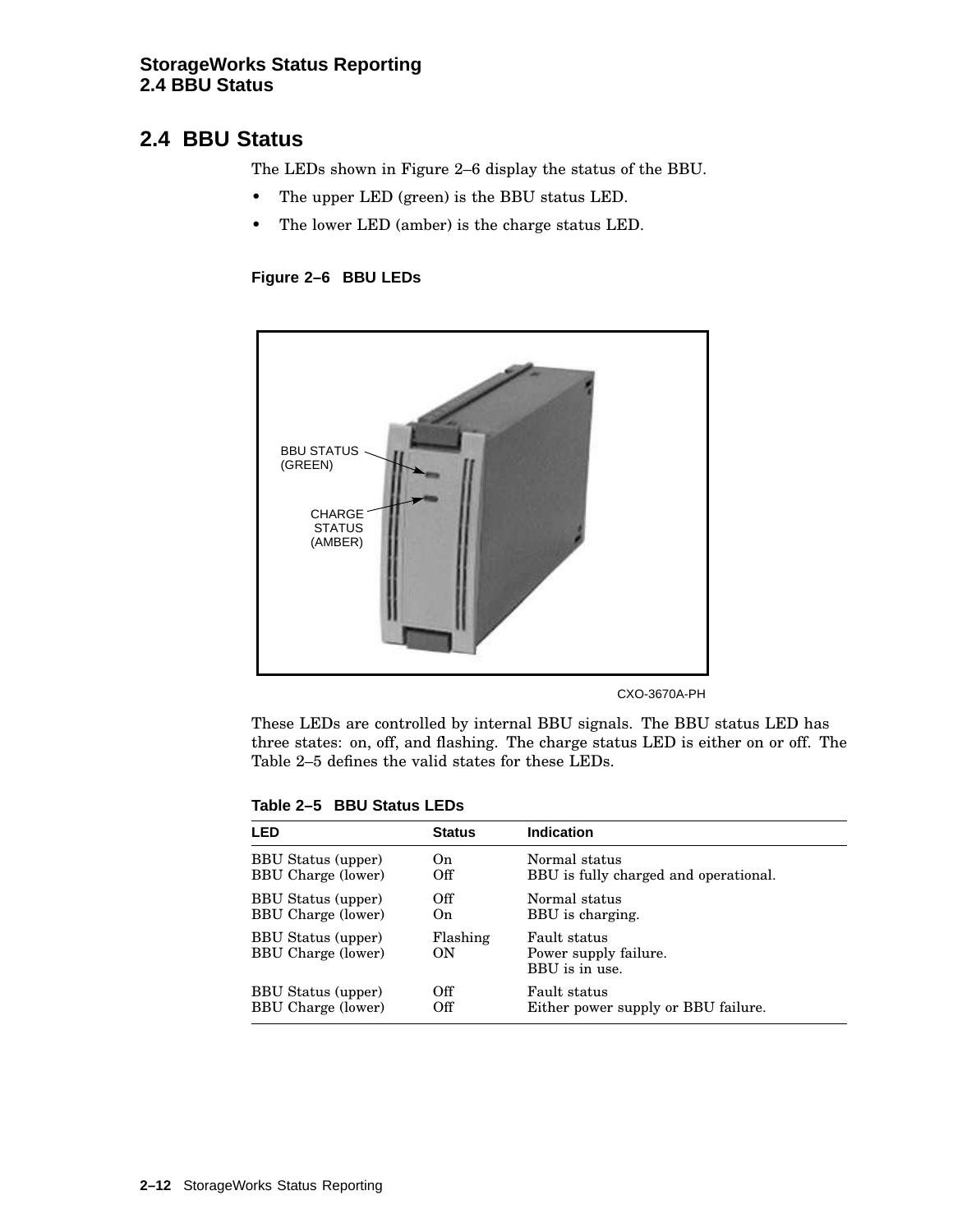## **StorageWorks Replacement Procedures**

This chapter describes the detailed procedures for replacing SBB and blowers and the general procedures for replacing shelves. These procedures are applicable to *all* StorageWorks shelves except as noted. The procedures for replacing controllers and cache memories are described in the individual shelf manuals.

The most critical factors relating to removing or replacing storage SBBs or expanding a StorageWorks system are as follows:

- The device type
- The SCSI bus
- The SCSI bus device address

Once a device has been initialized on a SCSI bus with a specific device address, moving the device to another bus or changing the device address can cause problems on the bus. Therefore, it is imperative that devices remain on the same bus and use the same device address. Be sure to clearly identify the bus and device address for each storage device before removing them.

When adding devices to a **random array of independent disks** (**RAID**) set it can involve adding shelves and rerouting the SCSI buses. Rerouting a SCSI bus to a different shelf requires that the configured SBBs must be located in the same *logical* location, that is the same bus and and the same device address, that they were prior to the expansion.

## **3.1 Replacing a Storage Device or a Power Unit**

There are three methods for replacing SBBs, including power supplies—the **hot-swap** method, the **warm-swap** method, and the **cold-swap** method. You must determine the appropriate replacement method prior to replacing a device or power supply.

The LEDs on the front of the SBB indicate the status, either operational or non-operational.

• For storage SBBs, you can use the hot-swap method providing that device is not active (that is, the green device activity LED is off).

#### **CAUTION**

A hot-swap is a method of device removal that allows SBB removal and replacement while the rest of the system remains on line and active. Not all controllers support the hot-swap method. Read the controller documentation to determine which controller-supported swap method may be used.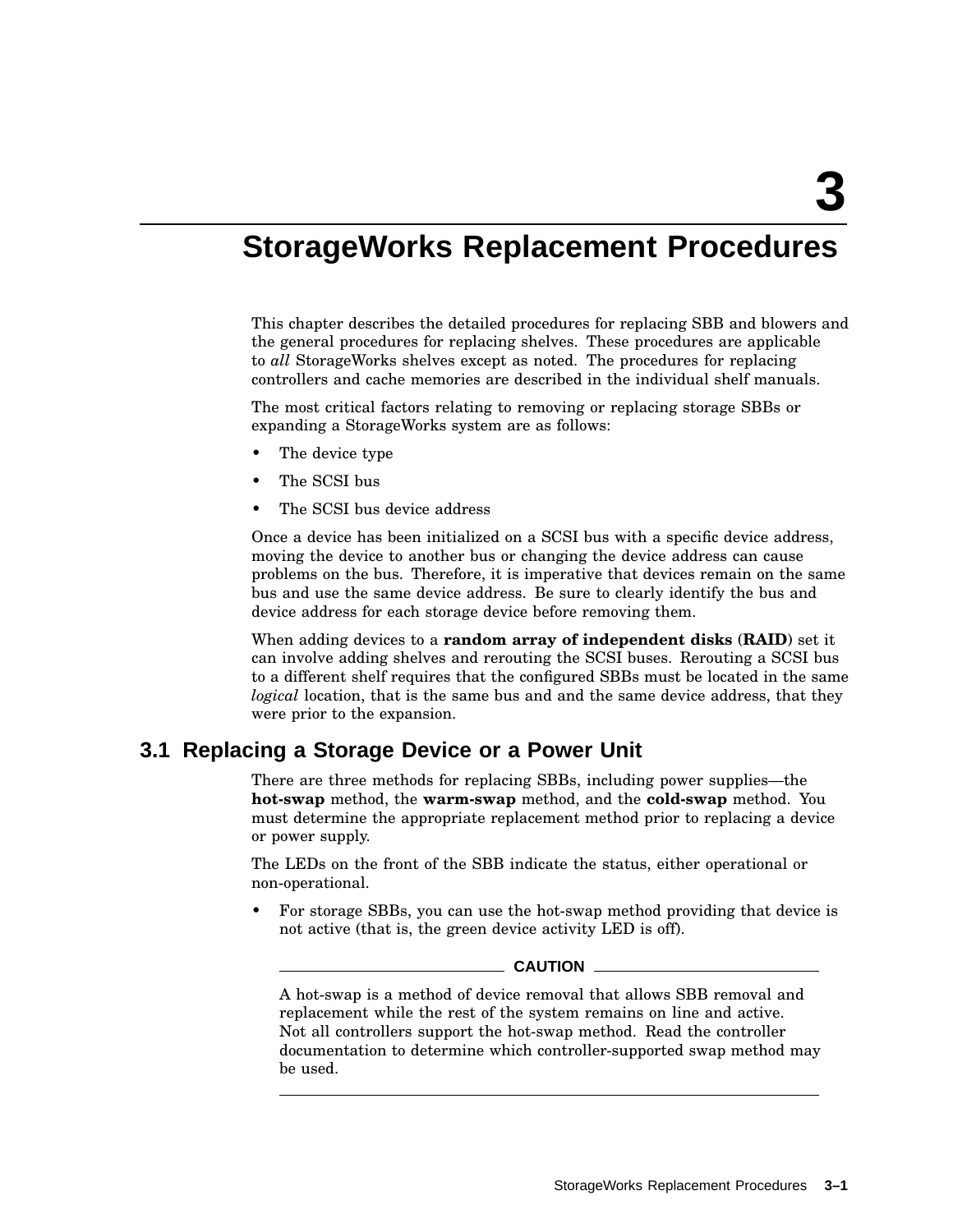#### **StorageWorks Replacement Procedures 3.1 Replacing a Storage Device or a Power Unit**

- Use the hot-swap method to replace power supplies *only* when there are two power supplies in a shelf. You can remove the failed power supply while the other furnishes the power.
- The warm-swap method is used when there are multiple shelves in a cabinet and power is removed from a shelf to replace an SBB. When this method is used, none of the devices on that shelf is operational until the power is restored.
- The cold-swap method is normally used during initial installation or when adding shelves. The power is removed from all shelves and all devices are inactive. None of the devices is operational until the power is restored.

The removal or replacement of a storage SBB is reported to the controller or host by the SWAP signal. The transition of this normally high signal to low indicates that a storage SBB has been removed or inserted. Upon receipt of this signal, the controller can respond as described in Table 3–1.

**Table 3–1 Controller Response to SBB Replacement**

| <b>Replacement Action</b>                                                   | <b>Controller Response</b>                      |
|-----------------------------------------------------------------------------|-------------------------------------------------|
| Removing a storage device when data is not being transferred.               | None                                            |
| Removing a storage device <i>during</i> during a data transfer<br>operation | Verify data validity.                           |
| Installing a storage device                                                 | Begin the storage device configuration process. |

Use the following procedure to remove or replace an SBB:

 $\equiv$  Caution  $\equiv$ 

Be sure that the replacement device is the same model as the one being replaced.

When removing or replacing an SBB, always use both hands to support the weight of the SBB.

To prevent **electrostatic discharge** (ESD) damage to an SBB, do not touch the SBB connector.

- 1. Press the two mounting tabs together (see Figure 3–1) to release the SBB.
- 2. Use both hands and pull the SBB out of the shelf.
- 3. Insert the replacement SBB into the guide slots and push it in until it is fully seated and the mounting tabs engage the shelf.
- 4. After power is applied, observe the status LEDs for the following indications:
	- On a power SBB, both green status LEDs should be on.
	- On a storage SBB, the green device activity LED is either on, flashing, or off. The amber device fault LED is off.
	- On a BBU, the amber charge LED is on.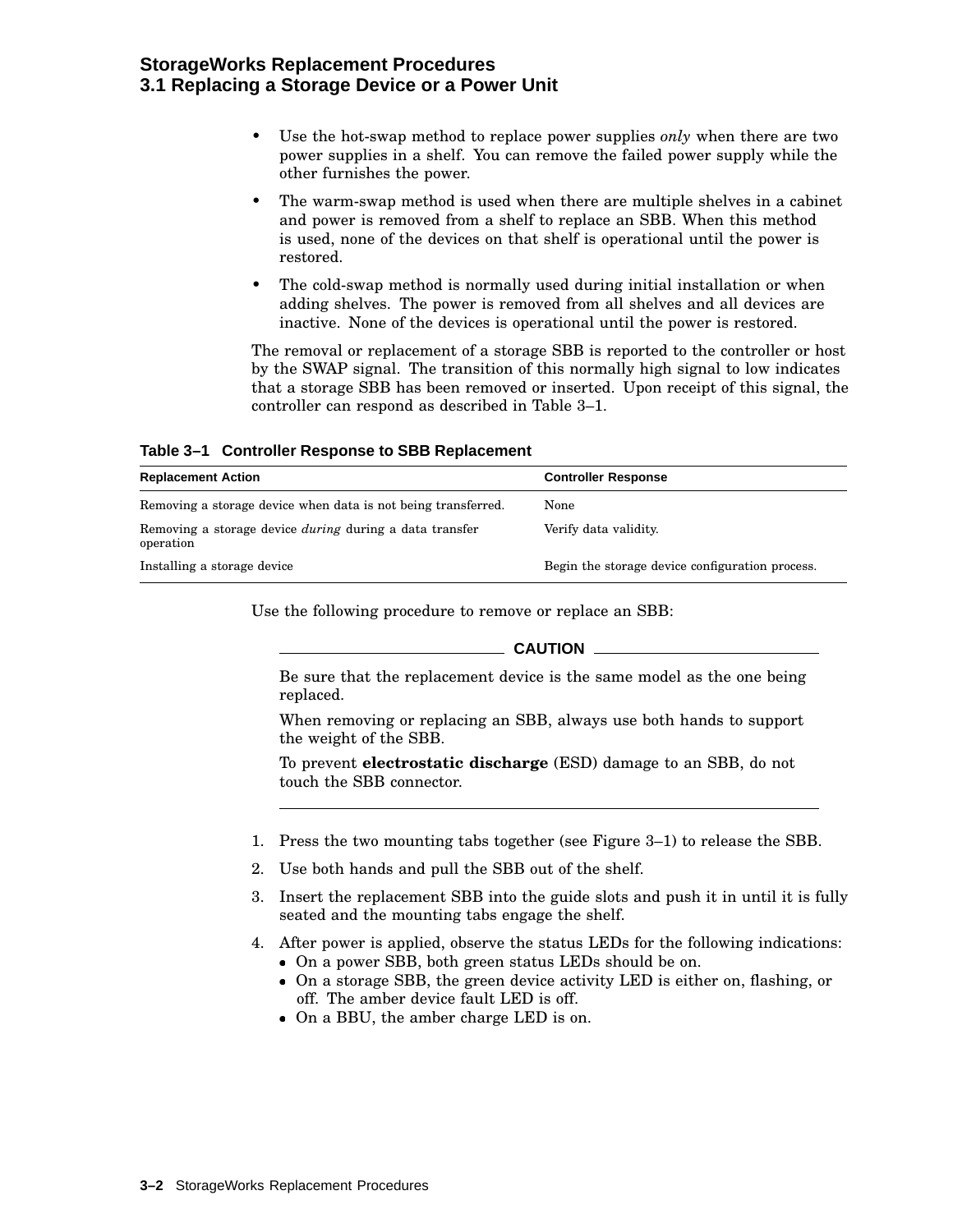**Figure 3–1 Removing an SBB from the Shelf**



CXO-3611B-PH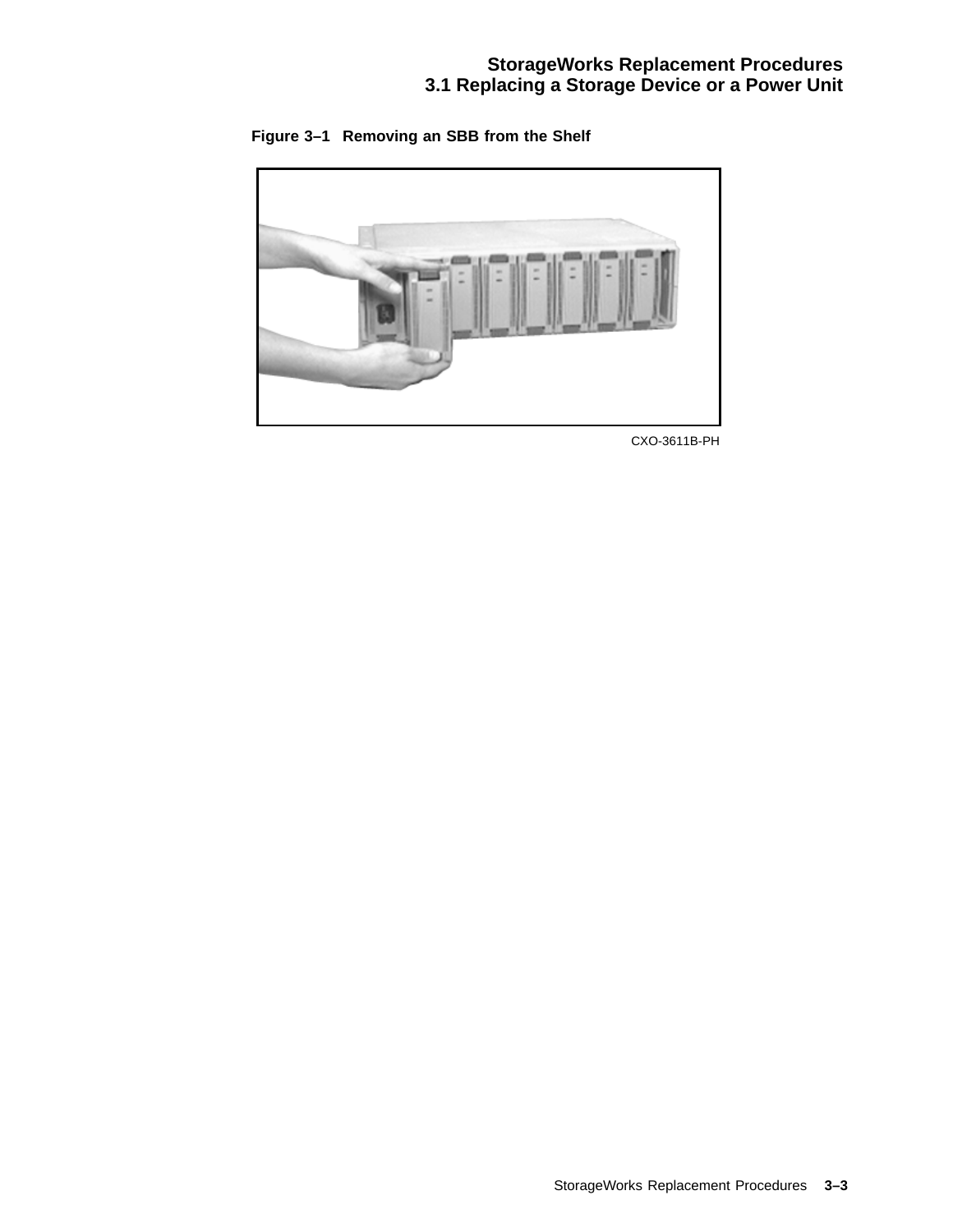## **3.2 Replacing a Blower**

**Note**

These procedures do not apply to the BA350–LA SBB shelf.

Each StorageWorks shelf has blowers mounted on the rear. Connectors on the backplane provide the +12 Vdc of power to operate the blowers. When either blower fails, the shelf status (upper) LED on the power SBB is off and an error message is passed to the controller or host.

Service procedures described in this manual that involve blower removal or access to the rear of the shelf must be performed only by qualified service personnel.

To reduce the risk of electrical energy hazard, disconnect the power cables from the shelf power SBBs before removing shelf blower assemblies or performing service in the backplane area, such as modifying the SCSI bus.

Use the following procedure to replace a blower (see Figure 3–2).

- 1. If you cannot access the rear of the shelf, remove the shelf as described in Section 3.3.1.
- 2. Disconnect the power cables to the shelf power SBBs.
- 3. Use a Phillips screwdriver to remove the safety screw in the upper right corner or lower left corner of the blower.
- 4. Press the upper and lower blower mounting tabs together to release the blower.
- 5. Pull the blower straight out to disconnect it from the shelf power connector.
- 6. Align the replacement blower connector and push the blower straight in, making sure that both mounting tabs lock in place.
- 7. Replace the safety screw.
- 8. Replace the shelf as described in Section 3.3.2.
- 9. Connect the shelf power cables and verify that the shelf and all SBBs are operating properly by observing the LEDs.

**Note**

If the upper power supply LED (shelf status) does not come on and all the shelf power supplies are operating, the second blower may have failed or the wrong blower was replaced.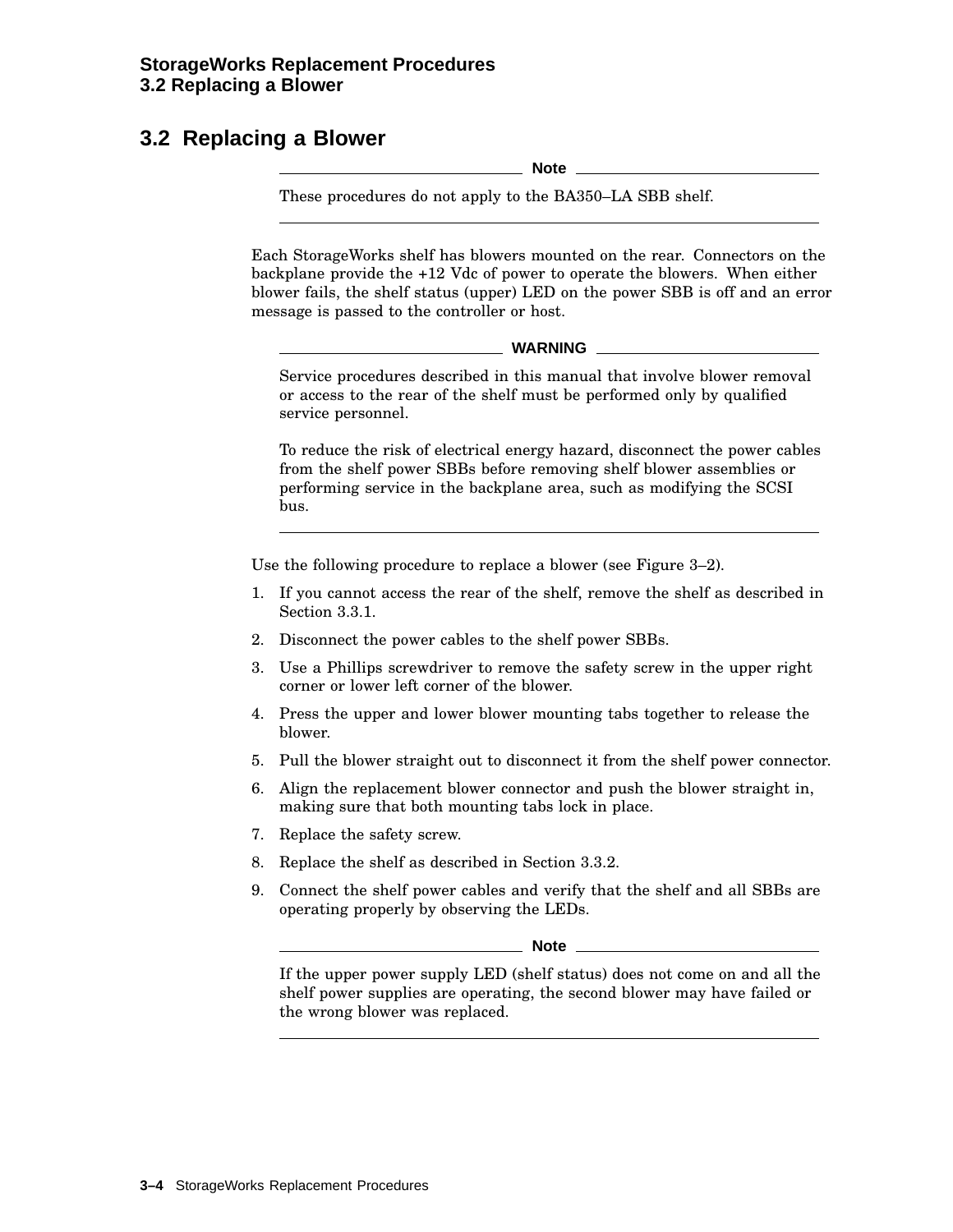



CXO-3659A-PH

## **3.3 Replacing a StorageWorks Shelf**

The procedures for removing or replacing any StorageWorks shelf are basically the same. The major differences are the enclosure or cabinet in which the shelf is mounted and the shelf orientation. Usually the only time you would remove a shelf is to replace a blower.

Installing an additional shelf is not within the scope of this publication. Detailed instructions for mounting a shelf in a cabinet are contained in the cabinet installation guide listed in the Related Documents section of the preface.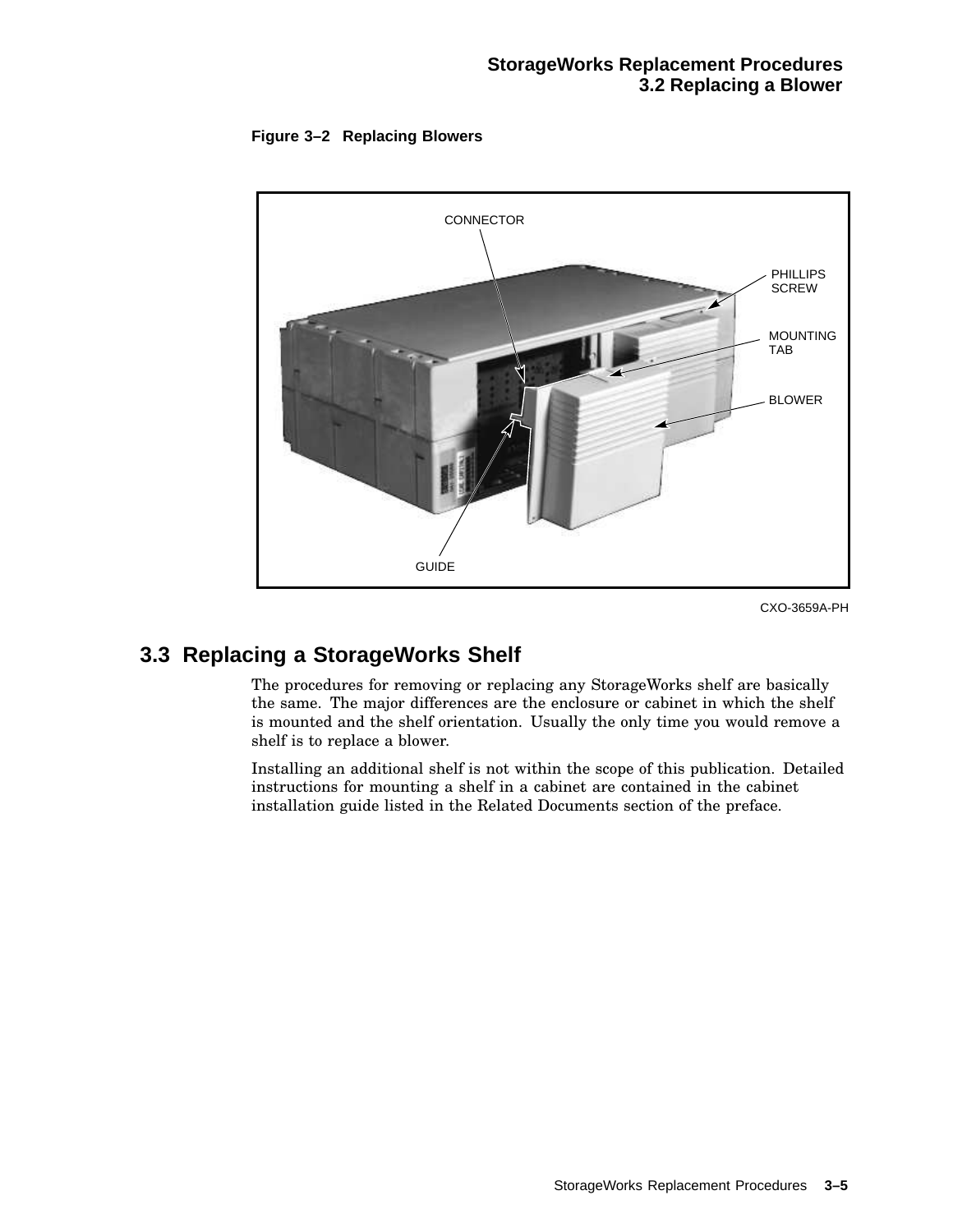## **3.3.1 Removing a Shelf**

All shelves, except those mounted in a **deskside expansion unit**, are inserted into a set of mounting brackets and secured in place with a front locking bracket. Complete the following procedure to remove a shelf:

- 1. Turn off power to the shelf and disconnect the power cords.
- 2. Record the location of each storage device, controller, or cache memory in the shelf.
- 3. Record the location of each controller interface cable.
- 4. Remove devices for access to the SCSI cable connectors.
- 5. Record the location of each SCSI cable.
- 6. Remove both the front locking brackets.

#### **WARNING**

A shelf with devices in all slots will weigh approximately 15 kgs (33 lbs). Be sure to fully support the weight of the shelf with both hands at all times to protect yourself and avoid damaging the devices. Removing all the SBBs will significantly reduce the shelf weight.

7. Note the shelf orientation and carefully slide it out of the mounting brackets.

#### **3.3.2 Installing a Shelf**

Complete the following procedure to install a shelf.

- 1. Install the SHELF\_OK jumpers.
- 2. Orient the shelf and carefully slide it into the mounting brackets.
- 3. When it is fully seated, install the front locking brackets.
- 4. Connect each SCSI cable to the same connector from which it was removed.
- 5. Install each SBB, controller, or cache memory in the same slot from which it was removed.
- 6. Connect each controller interface cable to the same connector from which it was removed.
- 7. Insert the power SBB and connect the power cord.
- 8. Apply power to the shelf and ensure that the shelf, the power supplies, and all devices are functioning properly.
- 9. If you replaced a shelf blower, ensure that both blowers are functioning.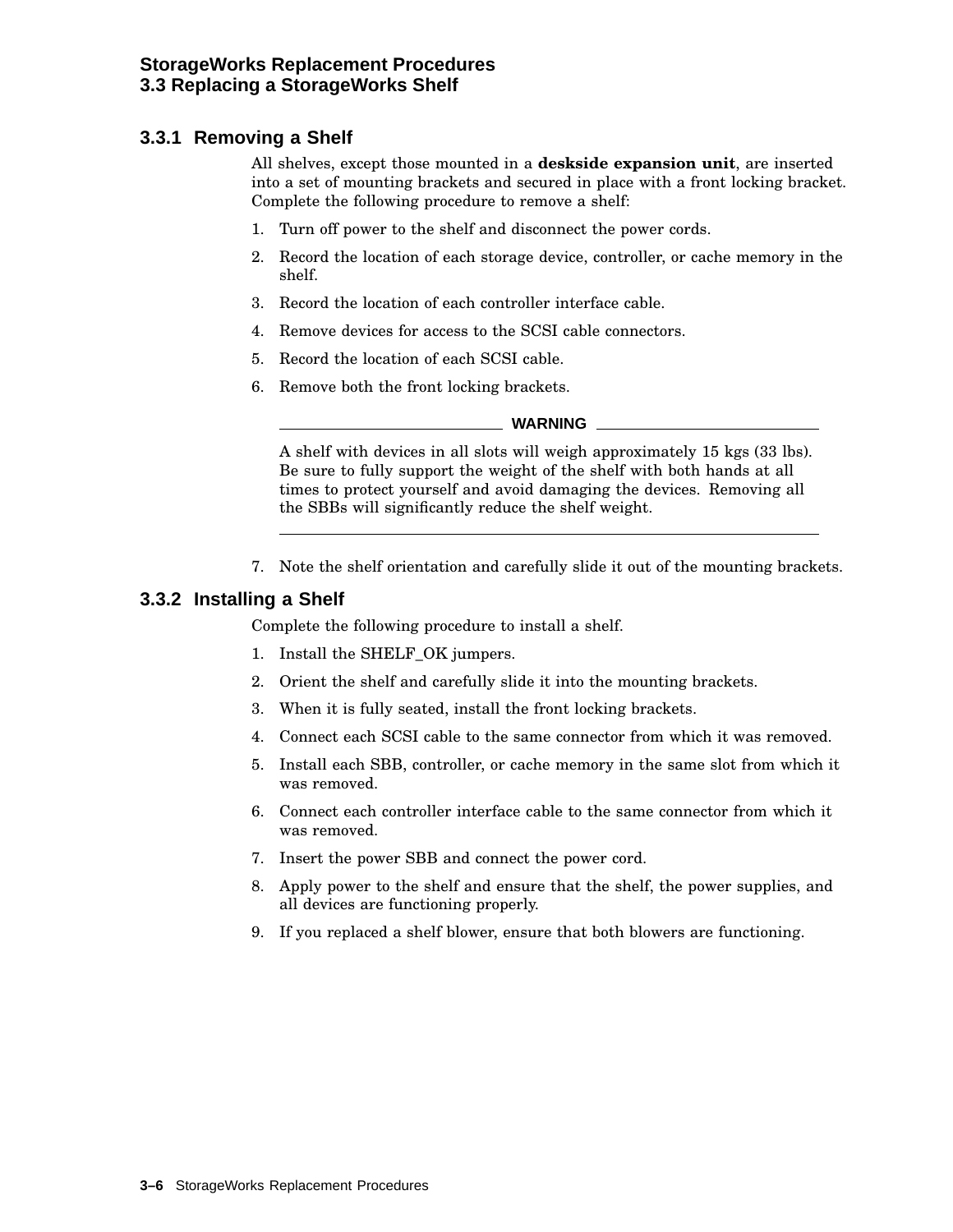# **4 Power**

This chapter describes the StorageWorks power units and power configuration rules. All of the StorageWorks power units are mounted in a 3½-inch SBB.

The are three StorageWorks power units:

- Universal ac input power supply
- Universal dc input power supply
- BBU

### **4.1 Shelf Power Configuration Rules**

The rules for configuring the StorageWorks shelves are as follows:

- Each shelf requires either an ac or dc shelf power supply.
- Each power supply requires a switch-controlled power source.
- Each power supply can support a maximum of seven  $3\frac{1}{2}$ -inch SBBs.
- The shelf power supply must be mounted in slot 7 (the power slot) of the shelf.
- Either an *optional* redundant power supply or an *optional* BBU<sup>1</sup> can be mounted in slot 6.
- Both ac and dc power supplies can be used in the same shelf as either the shelf power supply or the redundant power supply.

 $\frac{1}{1}$  BBUs cannot be used in a BA350–MA controller shelf.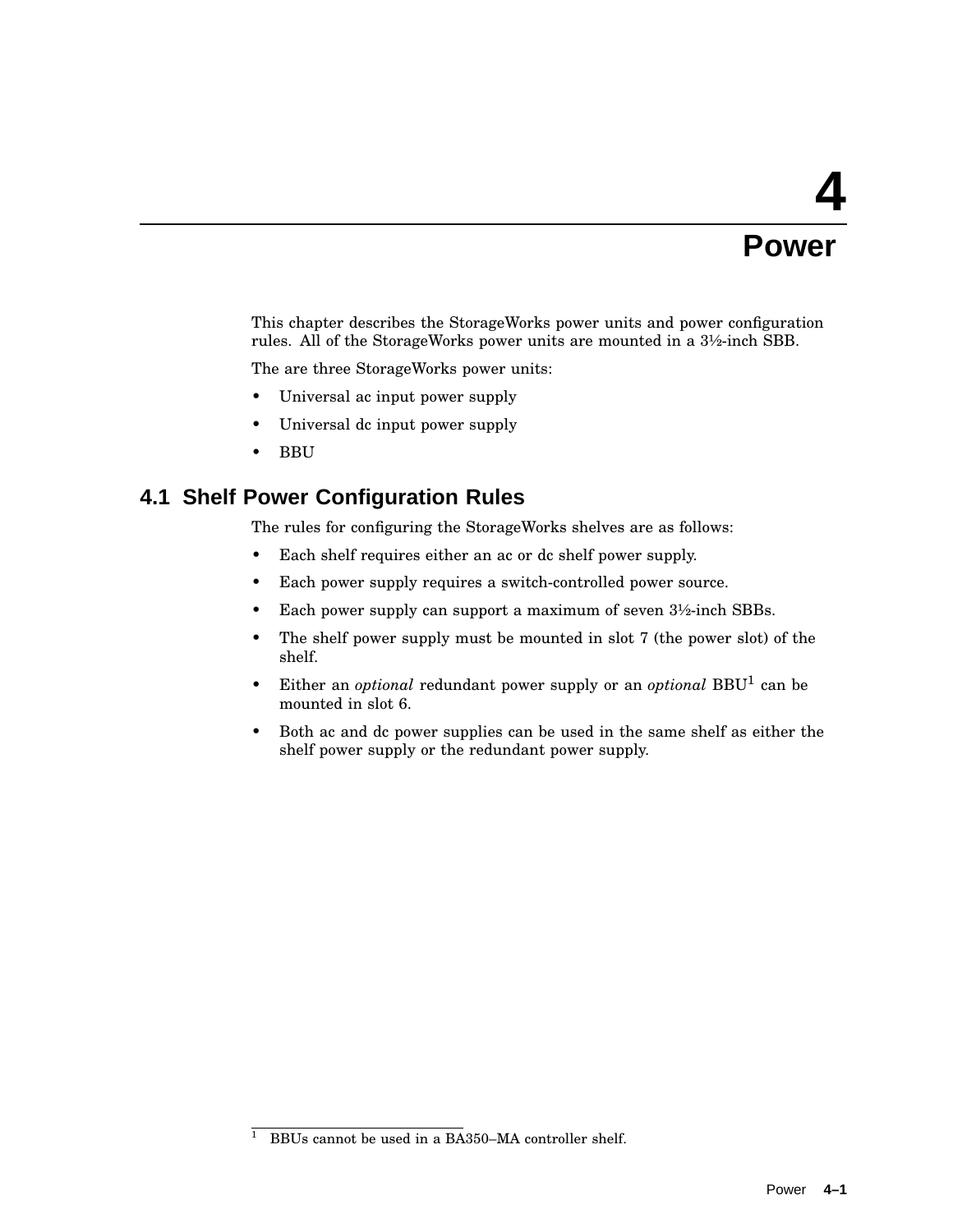# **4.2 Power Specifications**

Tables 4–1 through 4–3 describe the StorageWorks power units, dc power requirements, and the maximum power available for each shelf, respectively.

#### **CAUTION**

Only the power units listed in Table 4–1 can be used with the StorageWorks product line.

The power units pose no safety hazard to personnel during their replacement, provided that the procedures described in Section 4.5 are followed *exactly*.

| Item       | <b>Description</b>               |                                                                                                                                              |  |  |  |  |
|------------|----------------------------------|----------------------------------------------------------------------------------------------------------------------------------------------|--|--|--|--|
| BA35X-HA   | Universal ac input power supply  |                                                                                                                                              |  |  |  |  |
|            | Quantity:<br>Input:<br>Output:   | Maximum of two per BA350 shelf<br>90–132 Vac or 175–264 Vac, $47-63$ Hz (autoranging)<br>131 W, $+12$ Vdc, $+5$ Vdc                          |  |  |  |  |
| BA35X–HB   | Universal dc input power supply  |                                                                                                                                              |  |  |  |  |
|            | Quantity:<br>Input:<br>Output:   | Maximum of two per BA350 shelf<br>38-60 Vdc (nominal 48 Vdc)<br>131 W, $+12$ Vdc, $+5$ Vdc                                                   |  |  |  |  |
| $BA35X-HC$ | Battery Backup Unit <sub>†</sub> |                                                                                                                                              |  |  |  |  |
|            | Quantity:<br>Input:<br>Output:   | Maximum of one per BA350 shelf<br>+12 Vdc from BA35X-HA or BA35X-HB<br>$+12$ Vdc, $+5$ Vdc<br>$200 \text{ W}$ peak for 16, 32, or 64 seconds |  |  |  |  |

#### **Table 4–1 StorageWorks Power Units**

†BBUs cannot be used in a BA350–MA controller shelf.

Typical power requirements for StorageWorks SBBs and blowers are listed in Table 4–2. These requirements are based on *sequential* SBB spin-up.

|  |  |  | Table 4-2 Typical SBB DC Power Requirements |
|--|--|--|---------------------------------------------|
|--|--|--|---------------------------------------------|

|                          |        | <b>Steady State</b> |          | Spin-Up |
|--------------------------|--------|---------------------|----------|---------|
| <b>Device</b>            | +5 Vdc | +12 Vdc             | $+5$ Vdc | +12 Vdc |
| $3\frac{1}{2}$ -inch SBB | 4 W    | 9.6 W               | 4 W      | 24.0 W  |
| $5\frac{1}{4}$ -inch SBB | 12 W   | 28.8 W              | 12 W     | 72.0 W  |
| Blower                   | N/A    | 7.2 W               | N/A      | 7.2 W   |

The power available for original equipment manufacturers (OEM) devices depends upon the shelf type—either an SBB shelf, such as the BA350–SA, or a controller and SBB shelf, such as the BA350–EA. Table 4–3 lists the power available for each shelf type. Use this data to determine the number of OEM devices that can be installed.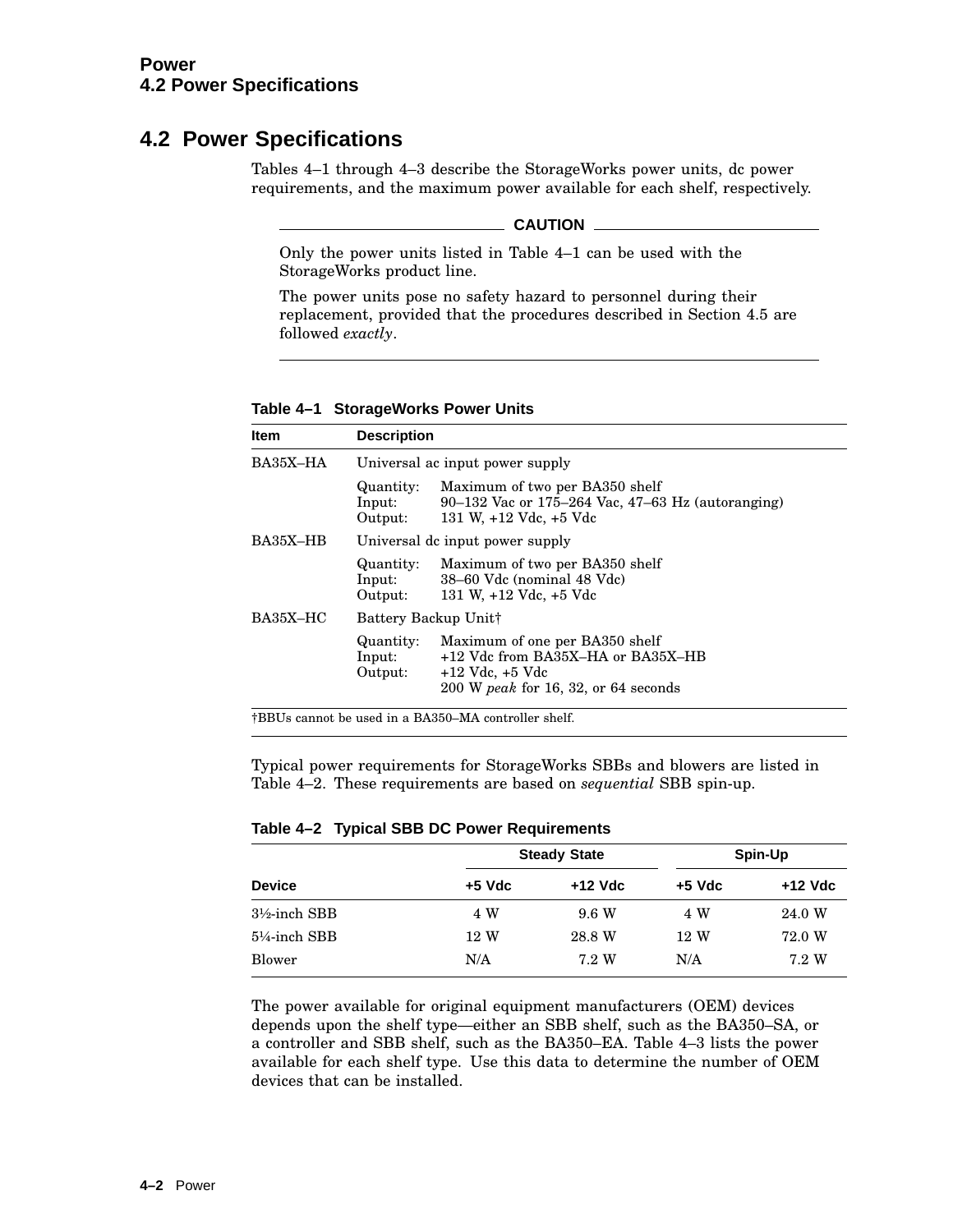| <b>Shelf Type</b>        | $+5$ Vdc | +12 Vdc |
|--------------------------|----------|---------|
| SBB Shelf                | 28.0 W   | 81.6 W  |
| Controller and SBB Shelf | 26.4 W   | 75.0 W  |

**Table 4–3 Maximum Available Power**

# **4.3 Universal AC and DC Input Power Supplies**

Shelf and power supply status are displayed on the power supply LEDs shown in Figure 4–1. The upper LED displays the shelf status and the lower LED displays the status of the supply. A complete description of the status signals generated by the shelf and power supply is contained in Chapter 2.

- When the upper LED is on, both the shelf blowers and the power supplies are functioning properly.
- When the upper LED is off, either a shelf blower or a power supply is not operating properly.

### **Figure 4–1 Power Supply Status LEDs**



CXO-3613B-PH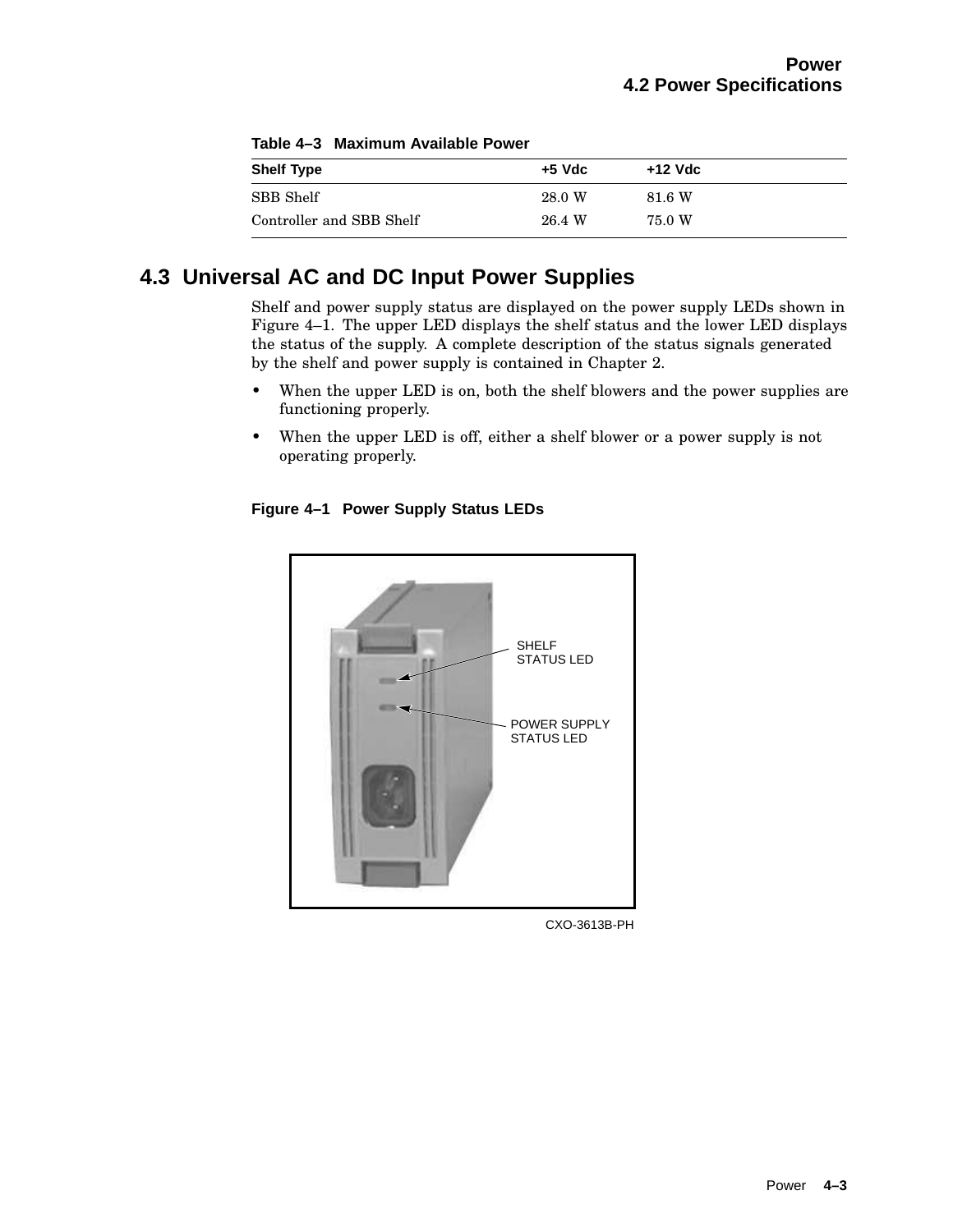# **4.4 Battery Backup Units**

The LEDs on the BBU (see Figure 4–2) display the status of the BBU. These LEDs are controlled by internal BBU signals. The status LED has three states: on, off, and flashing. The charge status LED has two states: on or off. The *valid* states of these LEDs are listed in Table 2–5

- The upper LED (green) is the BBU status LED.
- The lower LED (amber) is the charge status LED.

**Figure 4–2 BBU LEDs**



CXO-3670A-PH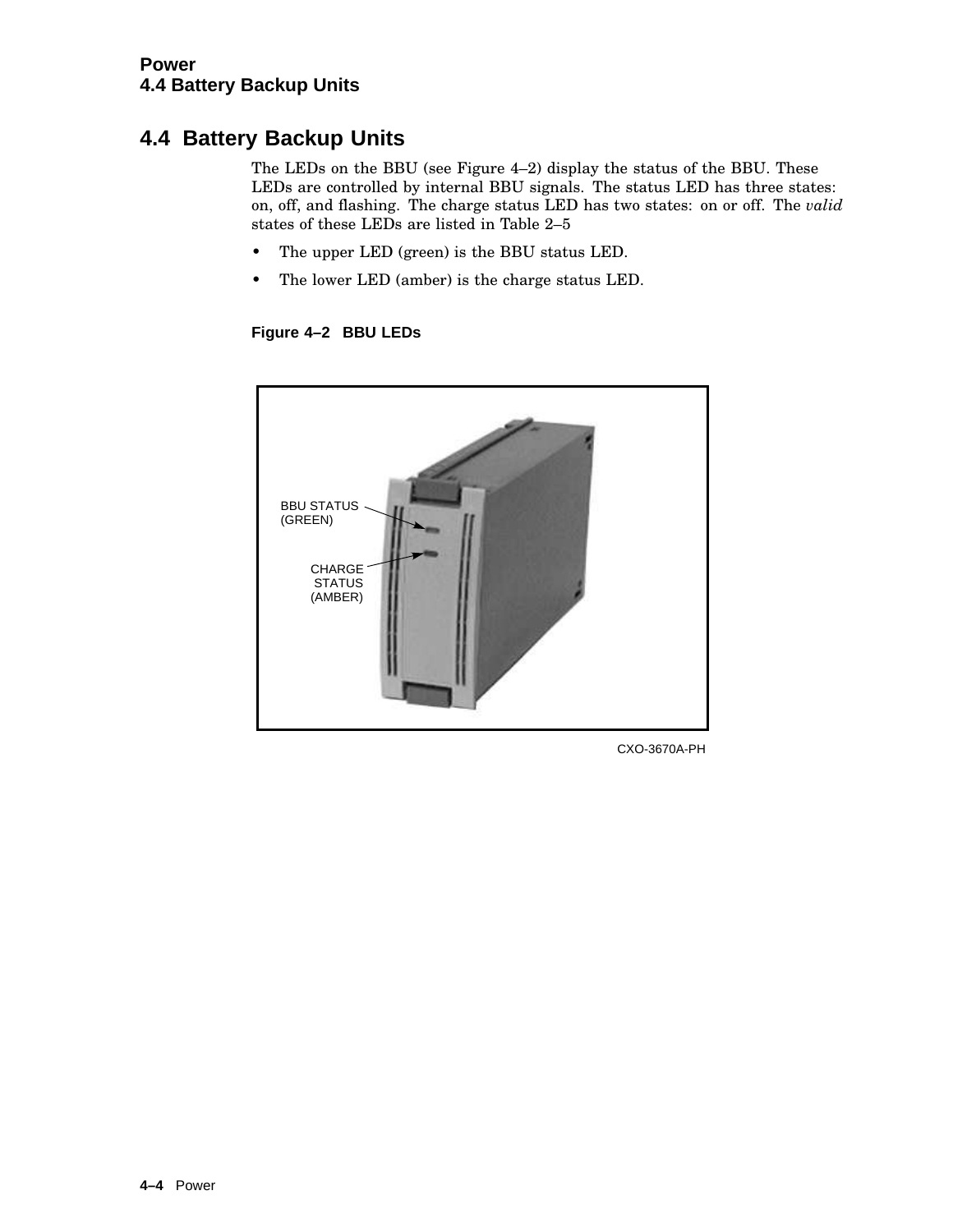# **4.5 Power Supply Replacement**

The input power for each ac and dc power supply is controlled by a switch on the cable distribution unit. Turning this switch off removes power from *all* power supplies in the cabinet. To remove power from a single power supply, you simply disconnect the power cable from that power supply.

The three methods for replacing power units are described in Section 3.1. Digital recommends that you use the warm-swap method whenever operational requirements permit.

### **4.5.1 Replacing a Shelf Power Supply**

**WARNING**

Always use both hands when removing or replacing an SBB in order to fully support its weight.

Complete the following procedure to replace either a shelf power supply or a redundant power supply:

- 1. Remove the input power cable from the supply.
- 2. Press the two mounting tabs to release the unit, and slide the unit out of the shelf, as shown in Figure 4–3.
- 3. Insert the replacement unit into the guide slots and push it in until the tabs lock in place.
- 4. Connect the input power cord.
- 5. Observe the LEDs and make sure the supply is functioning properly (refer to Table 2–2).
- 6. Sequentially place the storage devices online. Observe the LEDs on both the power supply and the storage device for normal operation indications.

**Figure 4–3 Removing an SBB from a Shelf**



CXO-3611B-PH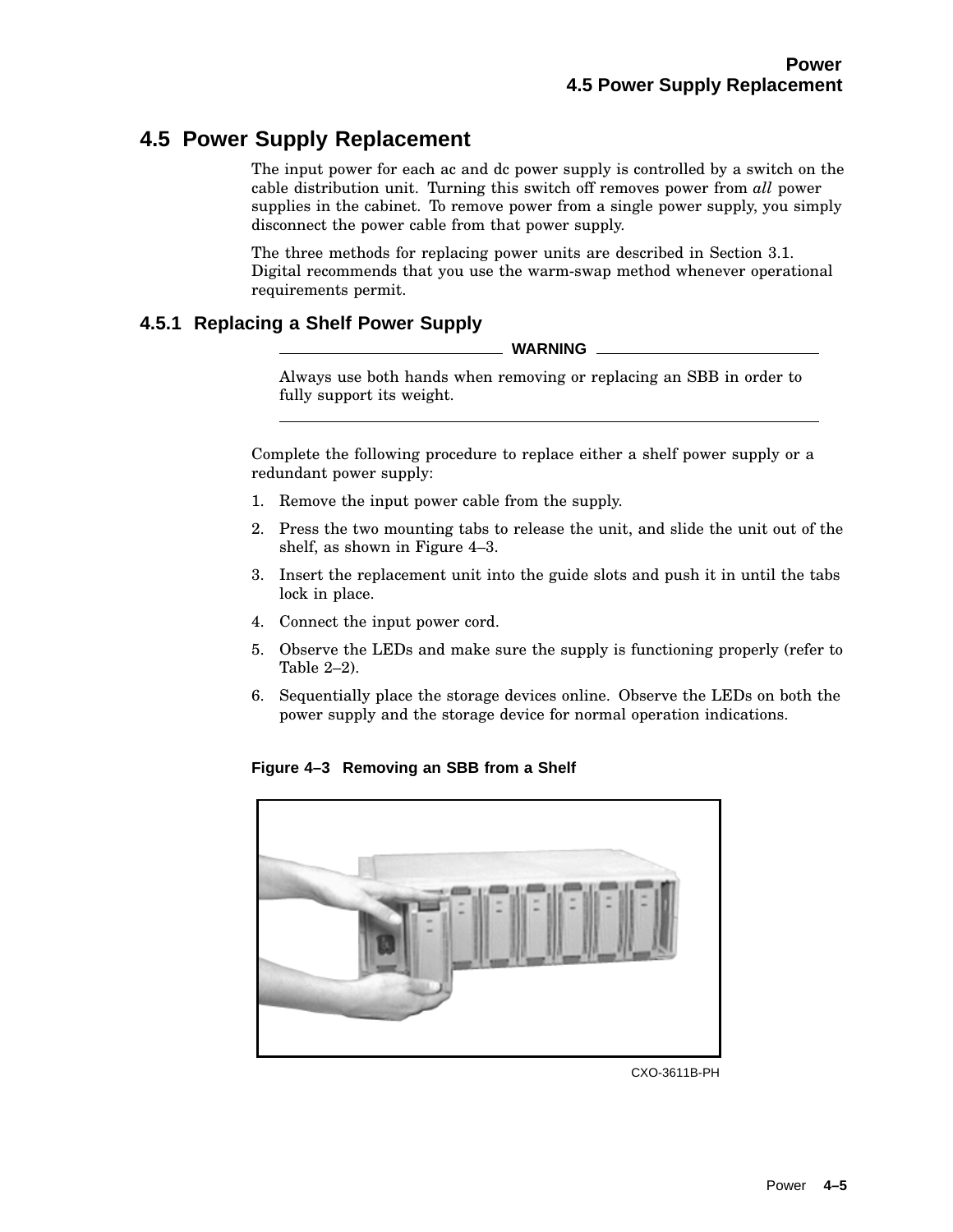### **4.5.2 Replacing a BBU**

**WARNING**

Always use both hands when removing or replacing an SBB, to fully support its weight.

To replace a BBU in slot 6, complete the following procedure:

- 1. Press the two mounting tabs to release the unit, and slide the unit out of the shelf.
- 2. Insert the replacement unit in the guide slots and push it in until the tabs lock in place.
- 3. Observe the LEDs and ensure the BBU is charging as specified in Table 2–2. The BBU should be fully charged in approximately 1 hour.

# **4.6 Power Cords and Cables**

Each BA35X–HA universal input ac power supply requires an individual ac power cord that is compatible with an International Electronic Committee (IEC) C–14 shrouded ac receptacle connector. These cords are part of the enclosure and are listed in the enclosure documentation.

 $\equiv$  CAUTION  $\equiv$ 

Input ac power must be routed through the enclosure cable distribution unit. This ensures proper line voltage protection for the supply. *Do not connect an ac supply directly to a wall outlet.*

Each BA35X–HB universal input dc power requires an individual dc power cable that has a plug receptacle (Molex part number 39–01–2060) and six female pins (Molex part number 39–00–0055). The receptacle wiring is described in Table 4–4.

**Table 4–4 DC Power Receptacle Wiring**

| Pin No. | Signal            | Pin No. | Signal            |
|---------|-------------------|---------|-------------------|
|         | $+48$ Vdc         | 4       | +48 Vdc RTN       |
| 2       | <b>BAT STAT H</b> | 5       | Not used          |
|         | <b>ENABLE H</b>   | 6       | <b>SIGNAL RTN</b> |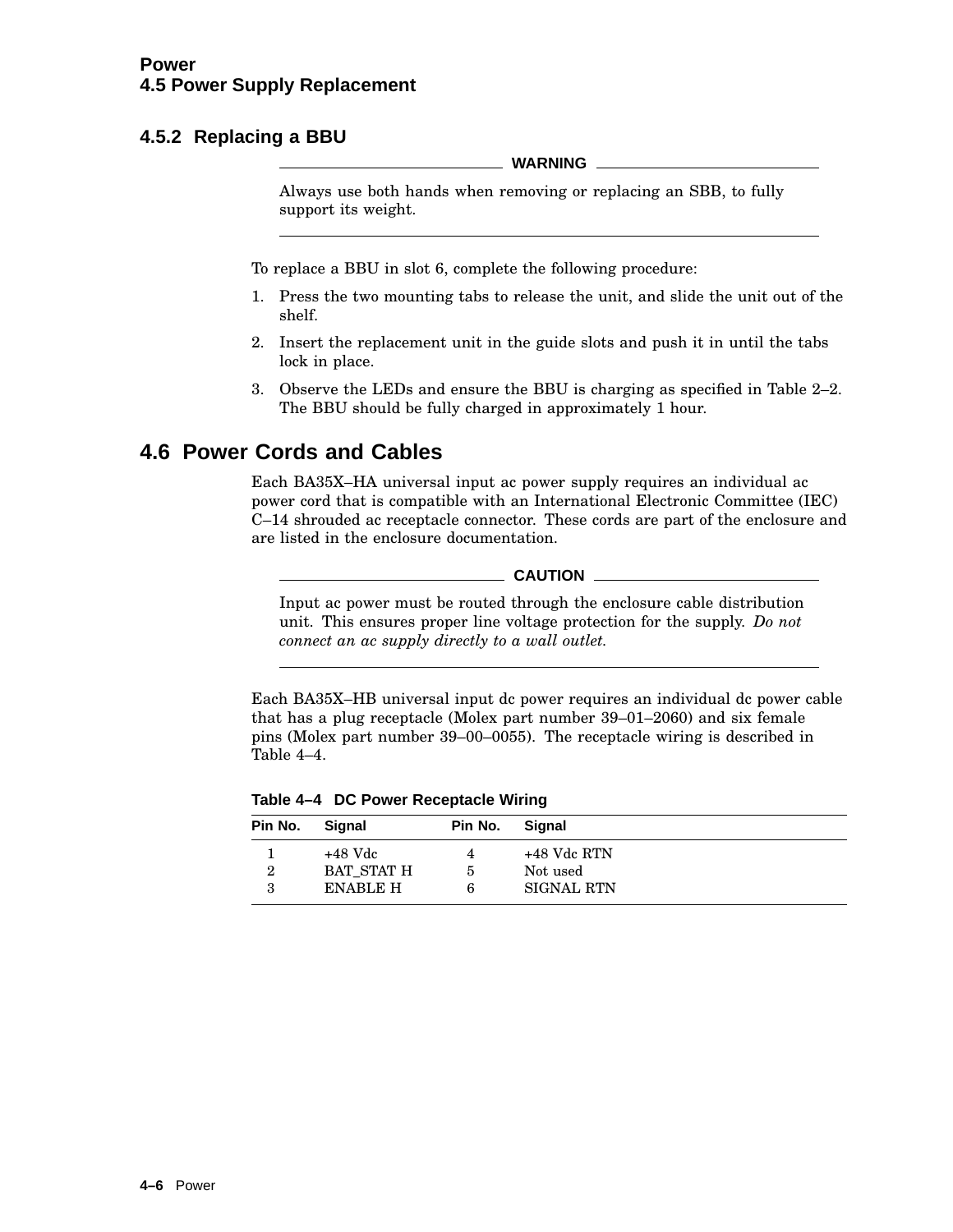# **StorageWorks SCSI Buses**

This chapter describes the StorageWorks building block (SBB) shelf SCSI buses, including bus lengths, terminators, jumpers, and component locations.

#### **WARNING**

Service procedures described in this manual, involving blower removal or access to the rear of the shelf must be performed only by qualified service personnel.

To reduce the risk of electrical energy hazard, disconnect the power cables from the shelf power supplies before removing shelf blower assemblies or performing service in the backplane area, such as modifying the SCSI bus.

As shown in Figure 5–1, the SBB shelf has the following:

- Two 50-pin, high-density, female, **single-ended**, SCSI–2 connectors: JA1 and JB1 (lower)
- Either one or two SCSI buses as determined by the terminator board and the jumper board location



**Figure 5–1 Typical SBB Shelf**

CXO-3617B-PH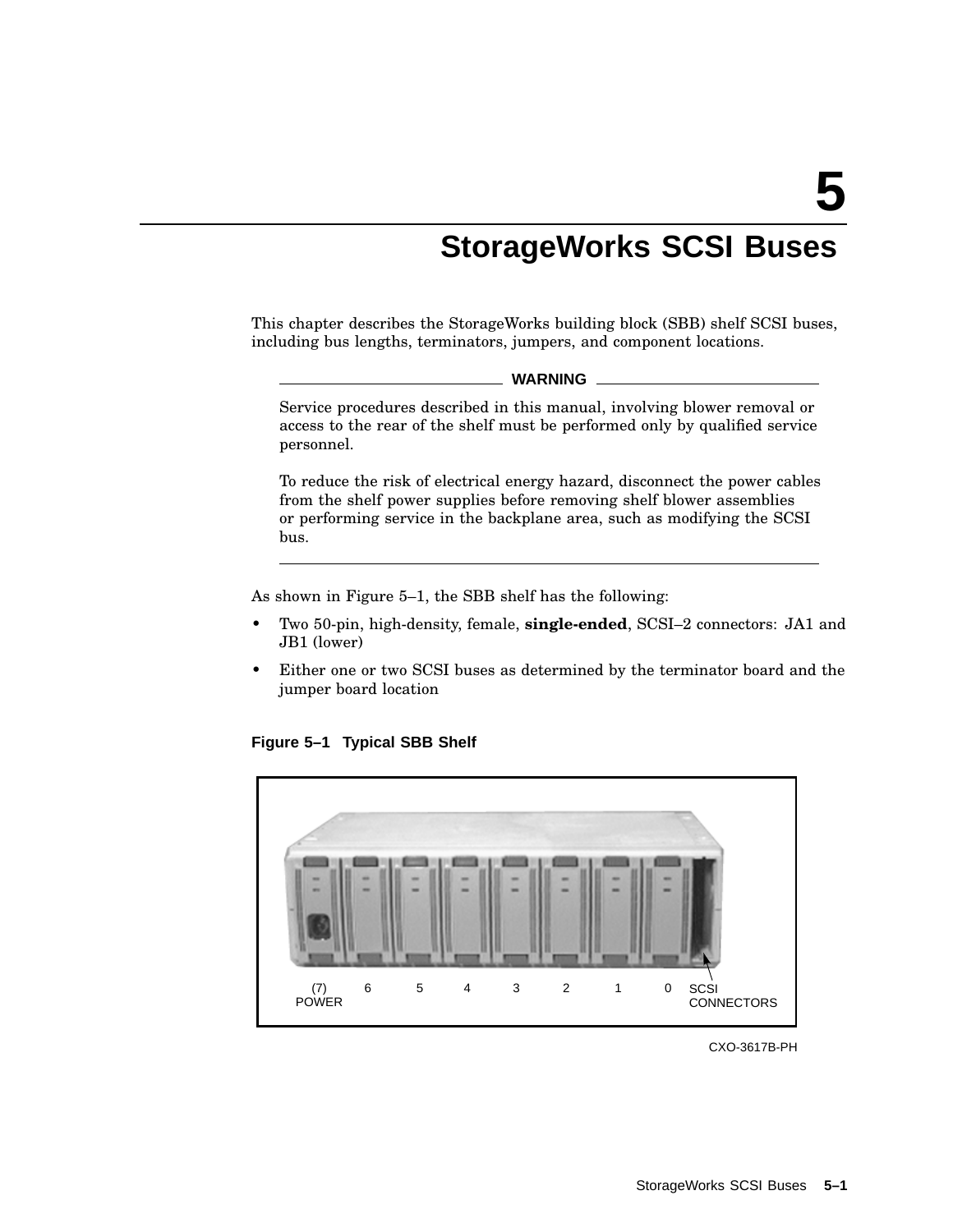# **5.1 Assigning Device Addresses**

Use the following rules and procedures to assign device addresses to the SBBs (disk drives, tape drives, and so forth).

#### **CAUTION**

Each device address on a SCSI bus can only be used once.

Each device address on an SBB shelf can only be used only once *unless* the shelf has multiple buses *and* the SBBs have device address switches.

- The SBB device address for the 3½-inch **tape** SBBs and all 5¼-inch SBBs is determined by the address switch on the rear of the SBB. When the address switch is set to the automatic position, the address is determined by the physical location in the shelf. When these switches are set to any other *valid* address, the SBB shelf connector device address is disabled.
- Before installing the SBB in the shelf, set the switches on the rear of the SBB to one of the addresses shown in Table 5–1.

| 6<br>3<br>5<br><b>Address</b><br>2<br>4<br>1<br>OFF<br><b>OFF</b><br><b>OFF</b><br><b>OFF</b><br><b>OFF</b><br><b>OFF</b><br>0<br><b>OFF</b><br>OFF<br><b>OFF</b><br><b>OFF</b><br>OFF<br>ON<br>1 |
|---------------------------------------------------------------------------------------------------------------------------------------------------------------------------------------------------|
|                                                                                                                                                                                                   |
|                                                                                                                                                                                                   |
|                                                                                                                                                                                                   |
| OFF<br><b>OFF</b><br><b>OFF</b><br>$\overline{2}$<br>ON<br><b>OFF</b><br><b>OFF</b>                                                                                                               |
| <b>OFF</b><br><b>OFF</b><br>3<br>ON<br>OFF<br>OFF<br>ON                                                                                                                                           |
| OFF<br>OFF<br>OFF<br><b>ON</b><br>OFF<br>OFF<br>4                                                                                                                                                 |
| 5<br><b>OFF</b><br>ON<br>OFF<br>ON<br>OFF<br>OFF                                                                                                                                                  |
| 6<br><b>OFF</b><br><b>ON</b><br><b>ON</b><br><b>OFF</b><br><b>OFF</b><br><b>OFF</b>                                                                                                               |
| 7†<br><b>ON</b><br><b>OFF</b><br><b>OFF</b><br><b>ON</b><br><b>ON</b><br>OFF                                                                                                                      |
| <b>OFF</b><br><b>OFF</b><br>0 <sub>N</sub><br><b>ON</b><br>0 <sub>N</sub><br>OFF<br>Automatic‡                                                                                                    |

**Table 5–1 SBB Device Address Switch Settings**

† Normally reserved for the host.

‡ Sets the device address to the shelf default value.

- A 5¼-inch SBB can contain one **full-height** (FH) or two **half-height** (HH) devices. To set the device addresses for a 5¼-inch SBB with two HH devices installed (see Figure 5–2):
	- Use the center switch to set the lower device address switch.
	- Use the left switch to set the upper device address.

**Note**

Only the center switch is installed when there is a FH 5¼-inch device or only one HH 5¼-inch device in a 5¼-inch SBB.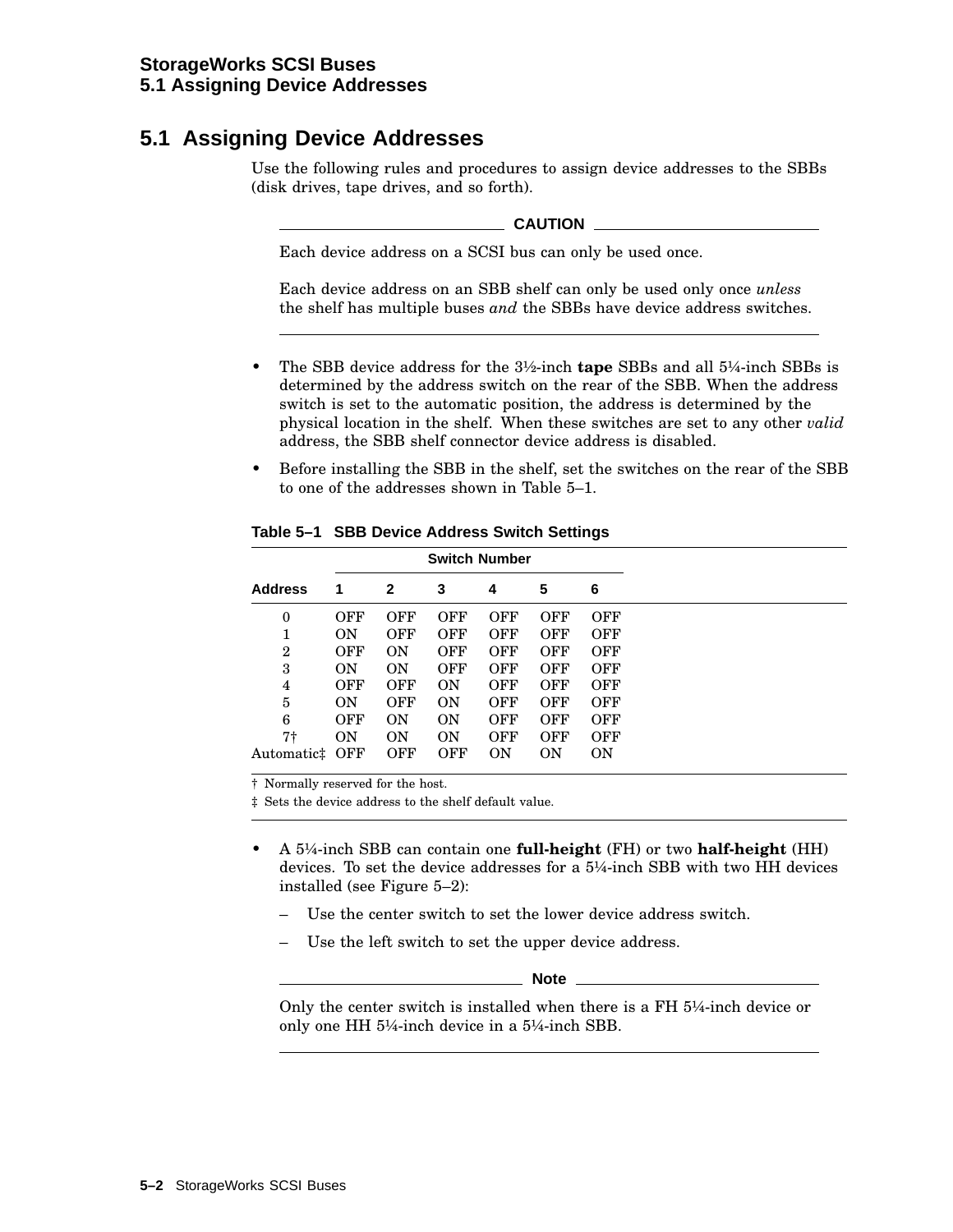

### **Figure 5–2 SBB Device Address Switches**

- To use the default shelf device address, set the switches to the automatic setting as shown in Table 5–1.
- The maximum number of device addresses per SCSI bus or StorageWorks SBB shelf is seven.
- The SBB device address for  $3\frac{1}{2}$ -inch disk SBBs is determined automatically by its physical location in the shelf.
- When there is no address switch or the switch is set to automatic, the shelf backplane connector determines the SCSI device address. For example,
	- If the SBB is in slot 5, the device address is 5.
	- If the SBB is in slot 3, the device address is 3.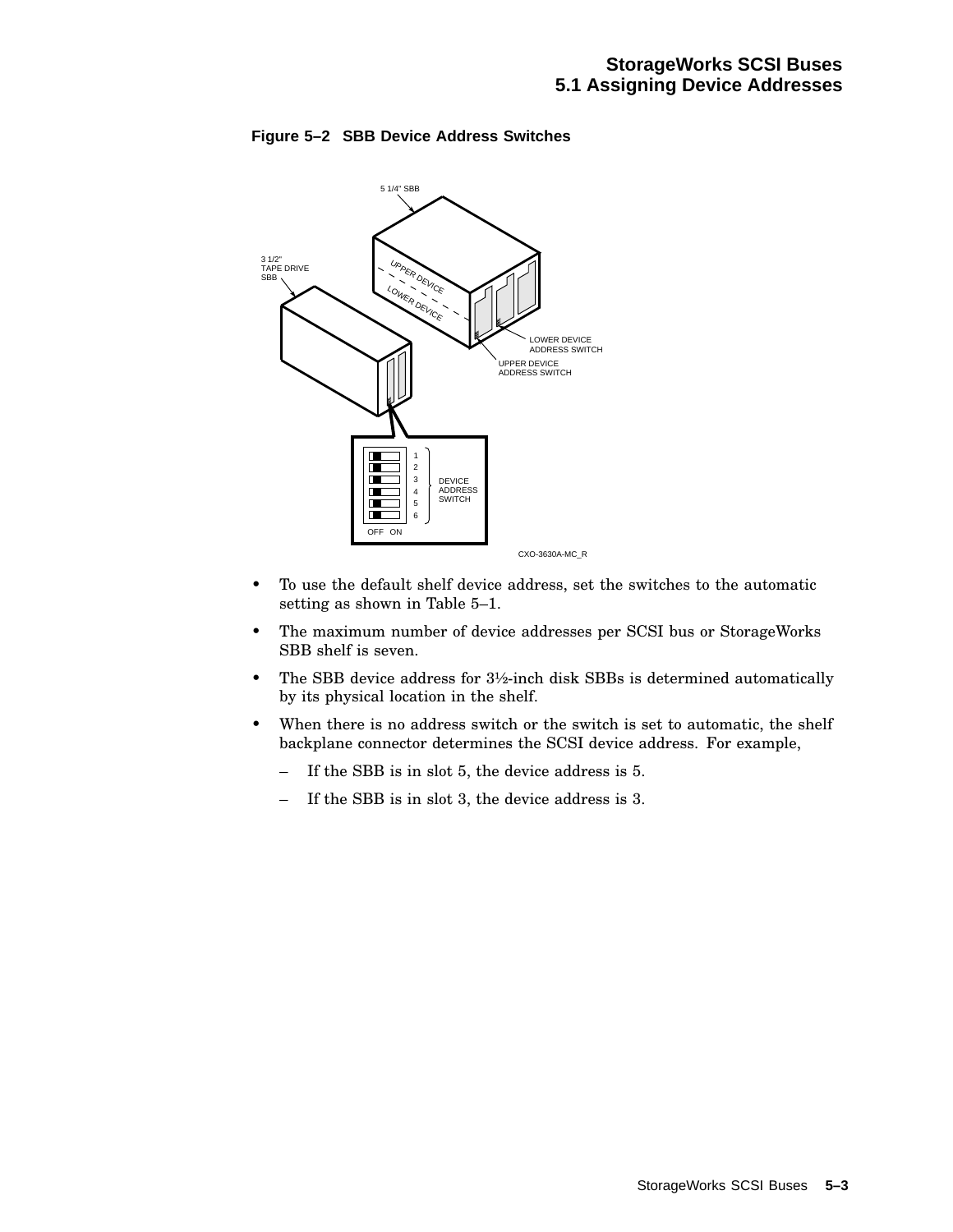# **5.2 SCSI Bus Length and Termination**

Two important considerations for all SCSI buses are bus termination and bus length.

- Each bus requires a terminator. The terminator (T) and jumper (J) connectors are mounted on the rear of the backplane.
- Table 5-2 defines the *maximum* lengths of the StorageWorks SCSI buses as measure between the two bus terminators.

|  |  |  | Table 5-2 SCSI Bus Parameters |
|--|--|--|-------------------------------|
|--|--|--|-------------------------------|

| <b>Bus Type</b>      | <b>Transfer Rate</b> | <b>Meters</b> | Feet |
|----------------------|----------------------|---------------|------|
| 8-bit, single-ended  | $5 \text{ MB/s}$     | 6             | 19.7 |
| 8-bit, single-ended  | $10$ MB/s            | 3             | 9.8  |
| 16-bit, differential | $20$ MB/s            | 25            | 82   |

See Section 5.3 for detailed discussion of shelf SCSI bus lengths.

- The total length of the SCSI bus is critical. The components of bus length are as follows:
	- Shelf backplane
	- Controller backplane
	- SCSI cables connecting the **host**, the **controller**, and the SBB shelf
- The length of the SBB shelf SCSI bus is measured from the input connector, JA1 or JB1, to the bus terminator.

**Note**

Adding or removing devices to a shelf *does not* change the length of the shelf bus. The only way to change the length of the shelf SCSI bus is to reposition the terminator.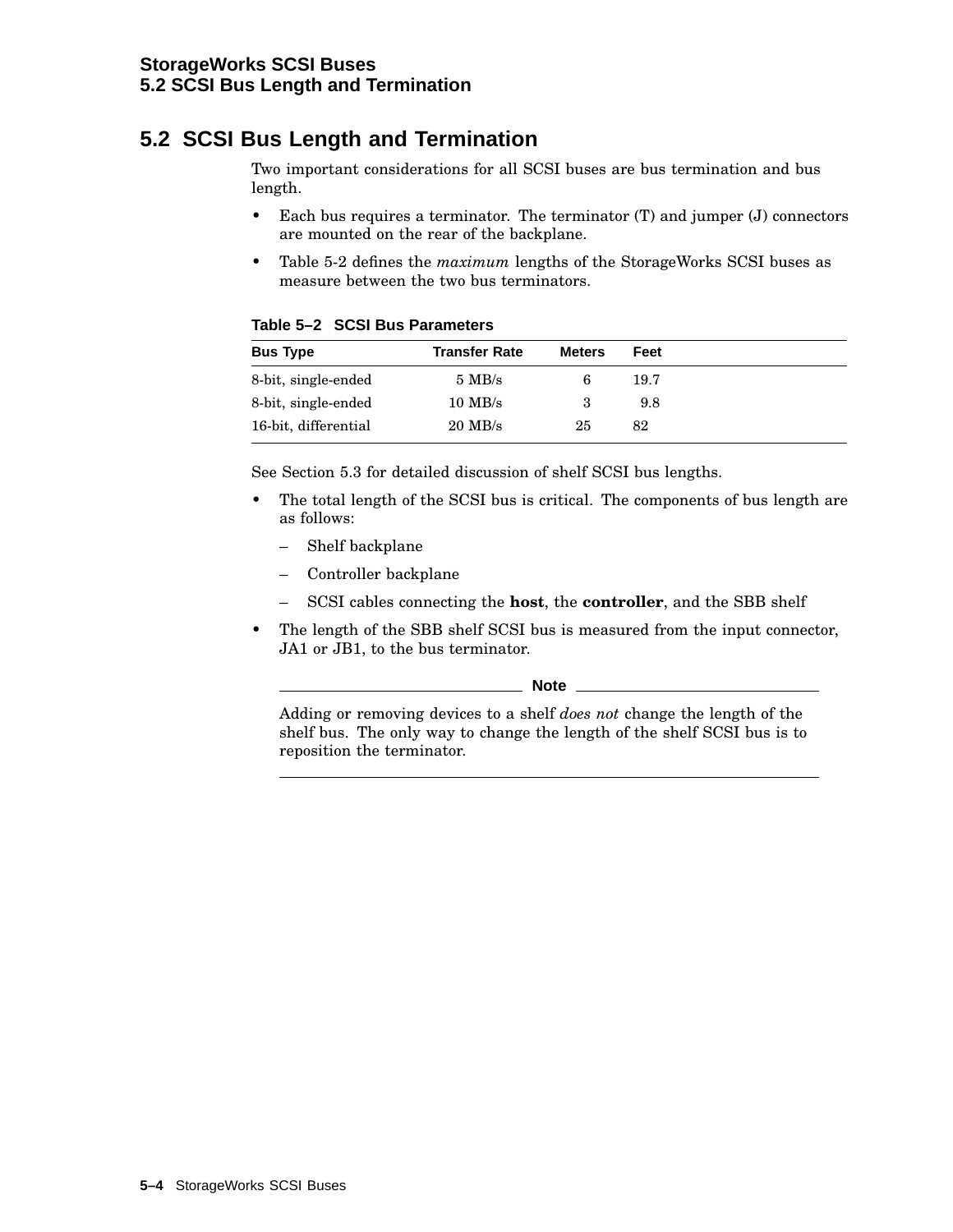# **5.3 SBB Shelf SCSI Bus Configurations**

Prior to shipment, the SBB shelf SCSI buses are configured to meet system requirements in one of the following ways:

- A single bus with seven device addresses (seven SBBs maximum) on one shelf
- Two buses with four device addresses on one bus (four SBBs maximum) and three device addresses on the other (three SBBs maximum)
- A single bus with seven device addresses (seven SBBs maximum) on multiple shelves

A customer can configure buses provided that the rules listed in the following sections are strictly observed. For a complete listing of compatible SCSI cables, see the *StorageWorks Family Configuration Guide*.

The length of a shelf SCSI bus is the distance from the input connector to the terminator on the shelf.

Table 5-3 lists the standard factory SCSI bus configurations and defines the bus lengths.

**Table 5–3 StorageWorks Bus Lengths**



† The jumper is placed here for safekeeping and has no effect on the SCSI bus.

- From input connector (JA1) to output connector (JB1) ‡ From input connector (JA1) to ou<br>§ Do not install a terminator here.
-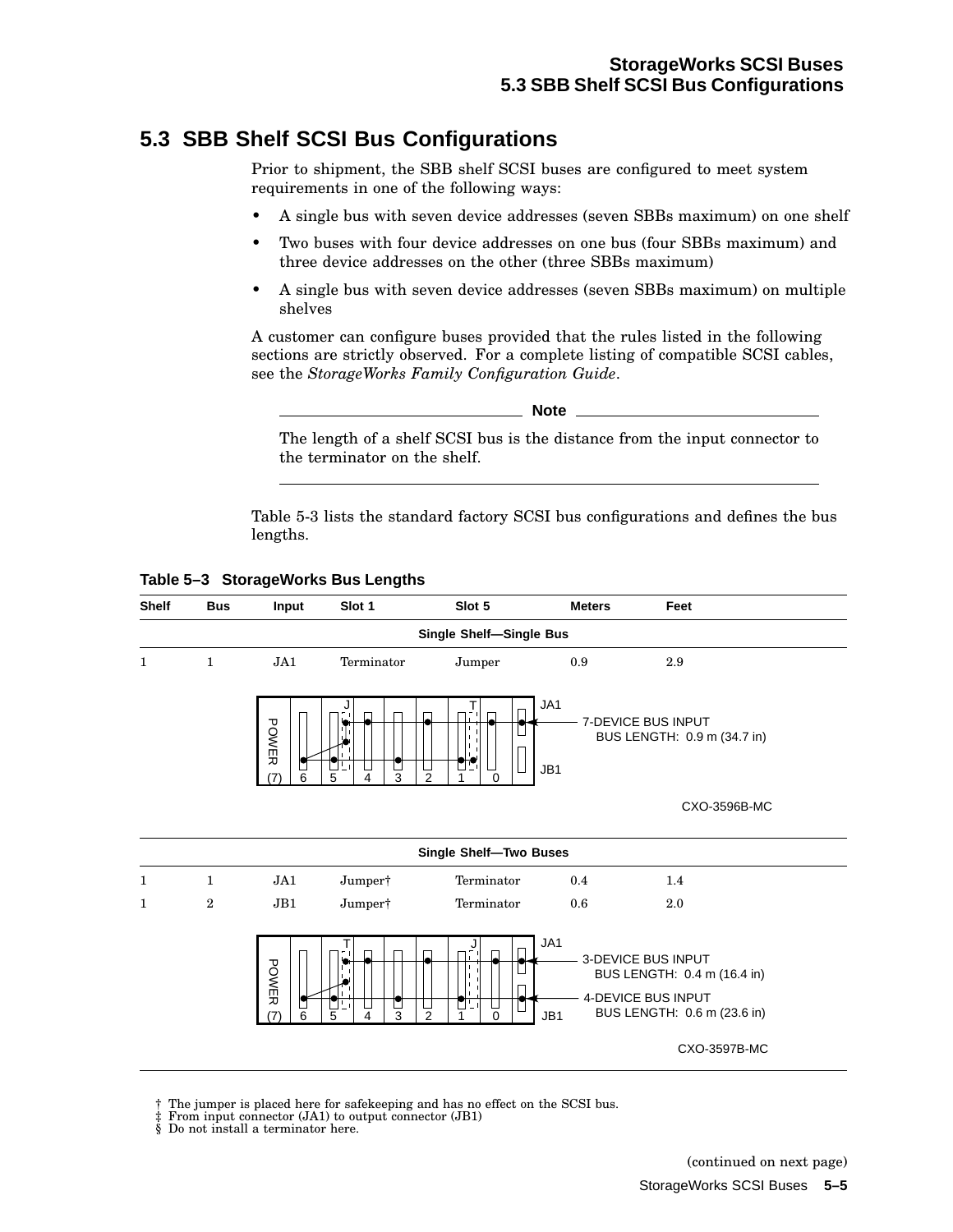### **StorageWorks SCSI Buses 5.3 SBB Shelf SCSI Bus Configurations**

| <b>Shelf</b> | <b>Bus</b>        | Input                                    | Slot 1                                                         | Slot 5                                    | <b>Meters</b>                                   | Feet                                                                                                                                                                 |
|--------------|-------------------|------------------------------------------|----------------------------------------------------------------|-------------------------------------------|-------------------------------------------------|----------------------------------------------------------------------------------------------------------------------------------------------------------------------|
|              |                   |                                          |                                                                | Two Adjacent Shelves-Single Bus           |                                                 |                                                                                                                                                                      |
| 1<br>2       | 1<br>$\mathbf{1}$ | JA1<br>JA1                               | <b>NONES</b><br>Terminator                                     | Jumper<br>Jumper                          | 0.9 <sup>‡</sup><br>0.9                         | $2.9+$<br>2.9                                                                                                                                                        |
|              |                   |                                          |                                                                | BN21H-0E Cable<br><b>Total Bus Length</b> | $0.5\,$<br>2.3                                  | 1.6<br>7.4                                                                                                                                                           |
|              |                   | SHELF <sub>1</sub><br>SHELF <sub>2</sub> | POWER<br>u.<br>$\frac{1}{6}$<br>(7)<br>5<br>POWER<br>י בי<br>6 | ◘<br>3<br>$\mathfrak{p}$<br>4<br>2        | JA1<br>JB1<br><b>OUT</b><br>0<br>T<br>IN<br>JA1 | <b>7-DEVICE BUS INPUT</b><br><b>BUS LENGTHS:</b><br>SHELF 1: 0.9 m (35.7 in)<br>SHELF 2: 0.9 m (34.7 in)<br>CABLE:<br>$0.5$ m (19.7 in)<br>TOTAL:<br>2.3 m (90.1 in) |
|              |                   |                                          | 5<br>17                                                        | 3<br>4                                    | 0<br>JB1                                        | CXO-3598B-MC                                                                                                                                                         |

#### **Table 5–3 (Cont.) StorageWorks Bus Lengths**

† The jumper is placed here for safekeeping and has no effect on the SCSI bus. ‡ From input connector (JA1) to output connector (JB1) § Do not install a terminator here.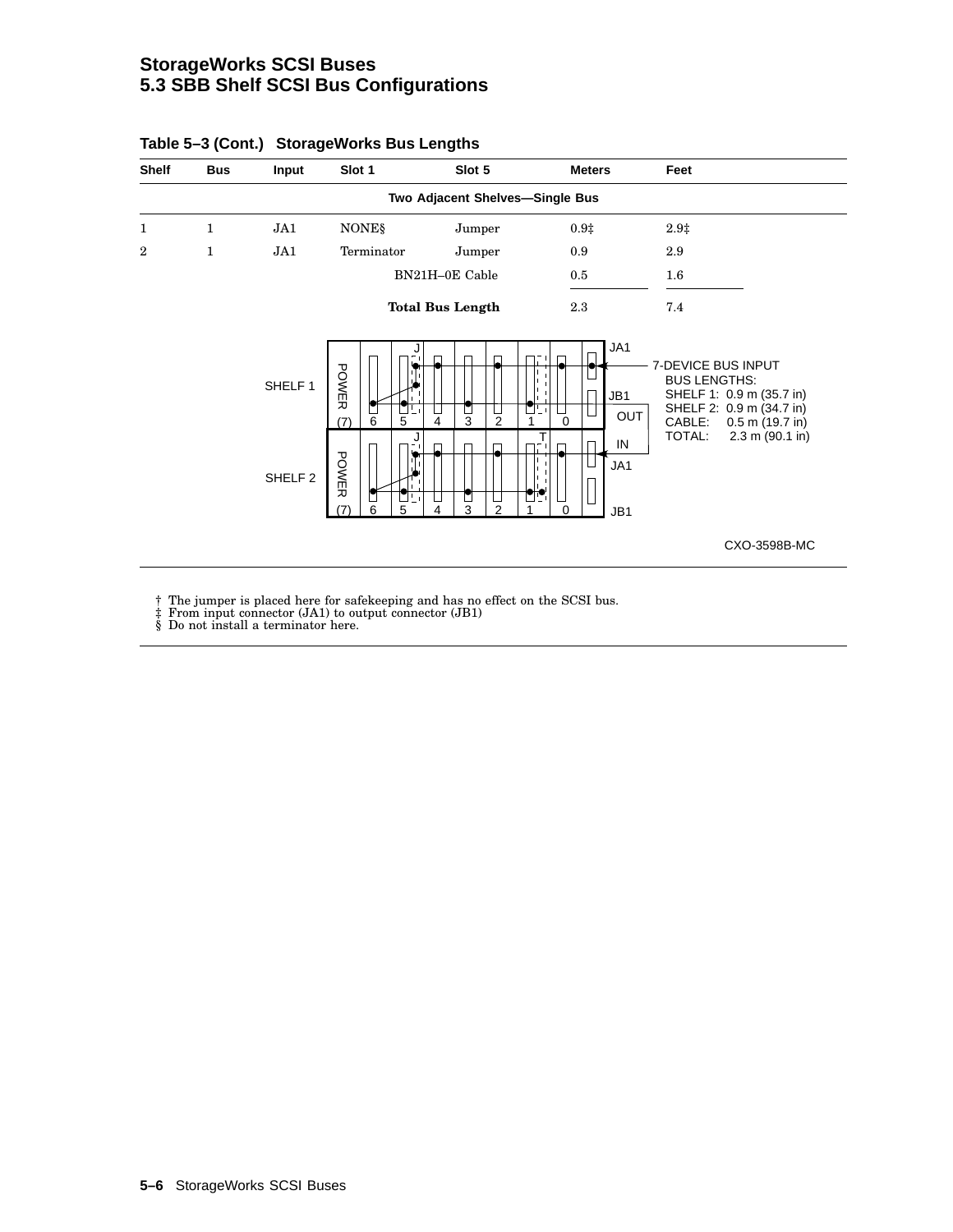# **5.4 SBB Shelf with a Single SCSI Bus**

Use the following procedure to configure a single SBB shelf for seven devices on a single SCSI bus (see Figure 5–3):

- 1. Turn off the shelf power by disconnecting the power cable from the shelf power supplies.
- 2. Remove the blowers as described in Section 3.2.
- 3. Discharge any static buildup by momentarily touching a finger to a blank space on the backplane.
- 4. Make sure that the SHELF\_OK jumpers are installed correctly on either the backplane or on both the terminator board and the jumper board as described in Chapter 2.
- 5. Install the BA35X–MC jumper board in the backplane connector behind slot 5.
- 6. Install the BA35X–MB terminator board in the backplane connector behind slot 1.
- 7. Connect the SCSI cable to the upper connector.
- 8. Replace the blowers as described in Section 3.2.
- 9. Turn on the power and verify that all the devices are active.

### **Figure 5–3 Single SCSI Bus**



CXO-3596B-MC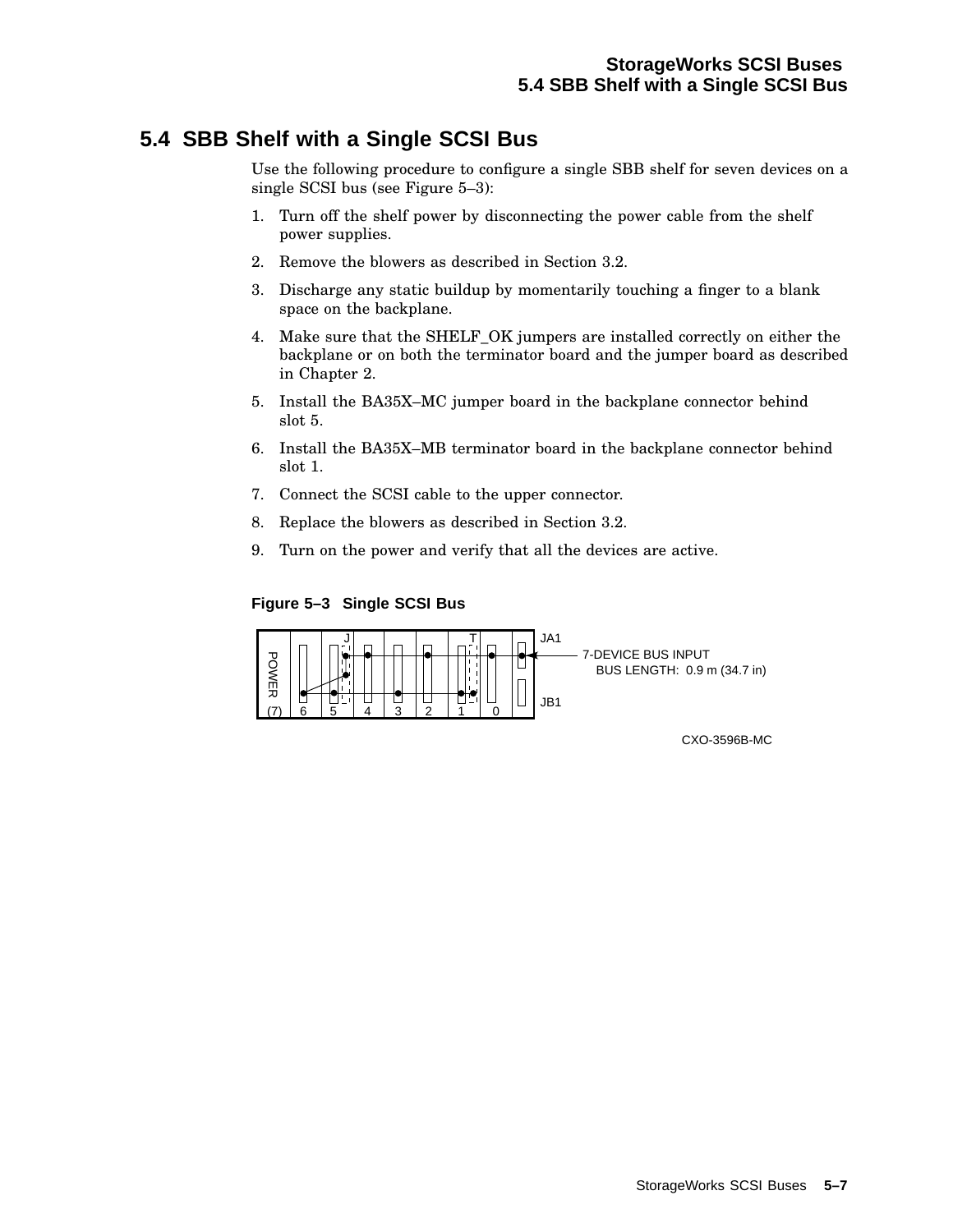## **5.5 SBB Shelf with Two SCSI Buses**

Use the following procedure to configure an SBB shelf for two SCSI buses, one with three devices and one with four devices, as shown in Figure 5–4:

- 1. Turn off the shelf power by disconnecting the power cable from the shelf power SBBs.
- 2. Remove the blowers as described in Section 3.2.
- 3. Discharge any static buildup by momentarily touching a finger to a blank space on the backplane.
- 4. Make sure that the SHELF\_OK jumpers are installed correctly on either the backplane or on both the terminator board and the jumper board as described in Chapter 2.
- 5. Install the BA35X–MB terminator board in the backplane connector behind slot 5.
- 6. Install the unused BA35X–MC jumper board in the backplane connector behind slot 1.
- 7. Connect the SCSI cable for device addresses 0, 2, and 4 to the upper connector.
- 8. Connect the SCSI cable for device addresses 1, 3, 5, and 6 to the lower connector.
- 9. Replace the blowers as described in Section 3.2.
- 10. Turn on the power and verify that all the devices are active.

**Figure 5–4 SBB Shelf SCSI Buses**



CXO-3597B-MC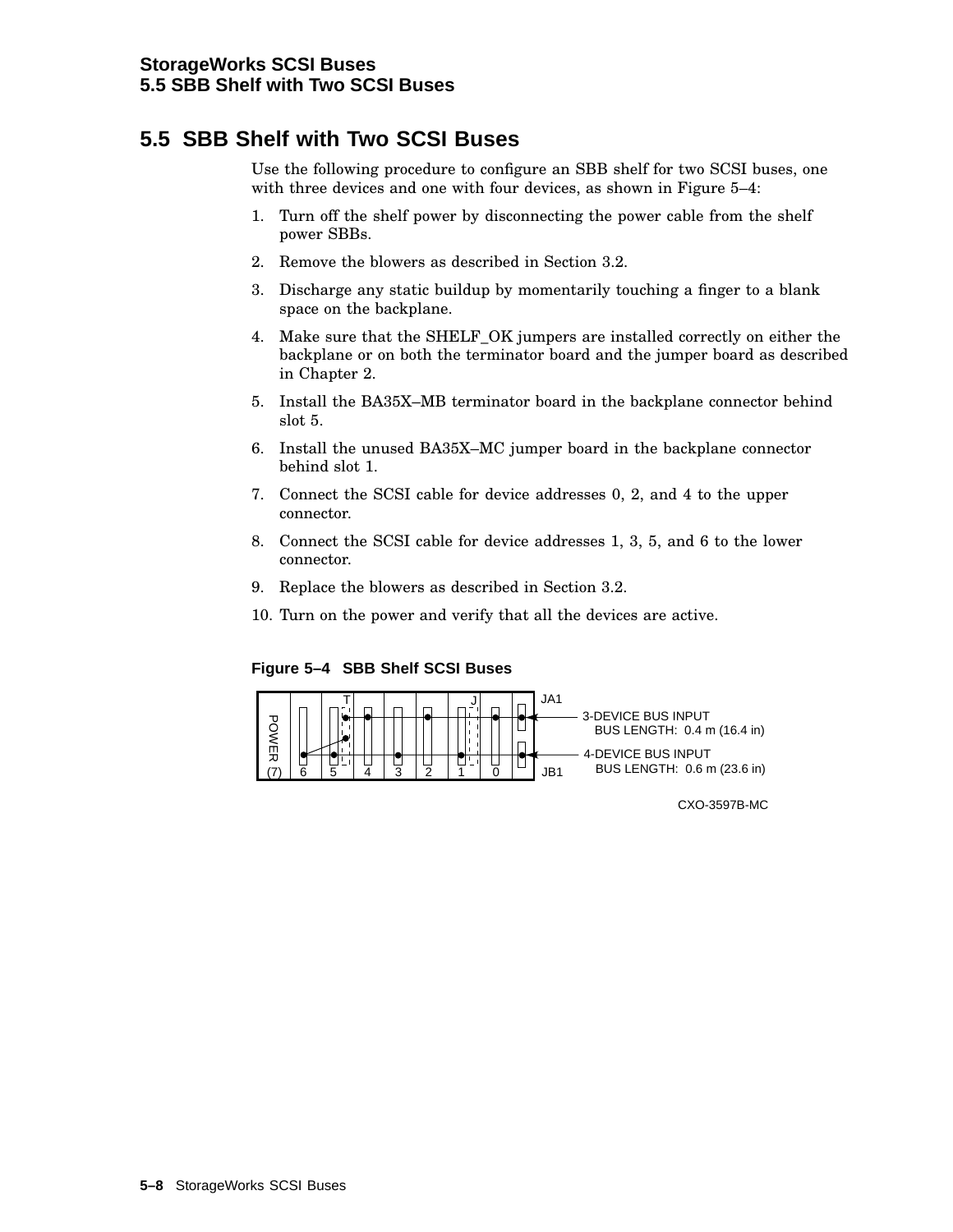# **5.6 Multiple SBB Shelves with a Single SCSI Bus**

Use the following procedure to configure two SBB shelves with seven devices on one SCSI bus, as shown in Figure 5–5:

**Note**

The maximum number of SBB shelves on a single SCSI bus is two. A maximum of seven storage SBBs can be installed in both shelves.

- 1. Turn off the shelf power by disconnecting the power cable from the shelf power SBBs.
- 2. Remove the blowers as described in Section 3.2.
- 3. Discharge any static buildup by momentarily touching a finger to a blank space on the backplane.
- 4. Make sure that the SHELF\_OK jumpers are installed correctly on either the backplane or on both the terminator board and the jumper board as described in Chapter 2.
- 5. On the upper shelf, install the BA35X–MC jumper board in the backplane connector behind slot 5.
- 6. On the lower shelf, install the BA35X–MC jumper board in the backplane connector behind slot 5.
- 7. On the lower shelf, install the BA35X–MB terminator board in the backplane connector behind slot 1.
- 8. Connect a BN21H-0E SCSI cable between the lower connector on the upper shelf and the upper connector on the lower shelf.
- 9. Ensure that each device has a different SCSI bus address.
- 10. Replace the blowers as described in Section 3.2.
- 11. Turn on the power and verify that all the devices are active.

### **Figure 5–5 Single SCSI Bus on Two SBB Shelves**



CXO-3598B-MC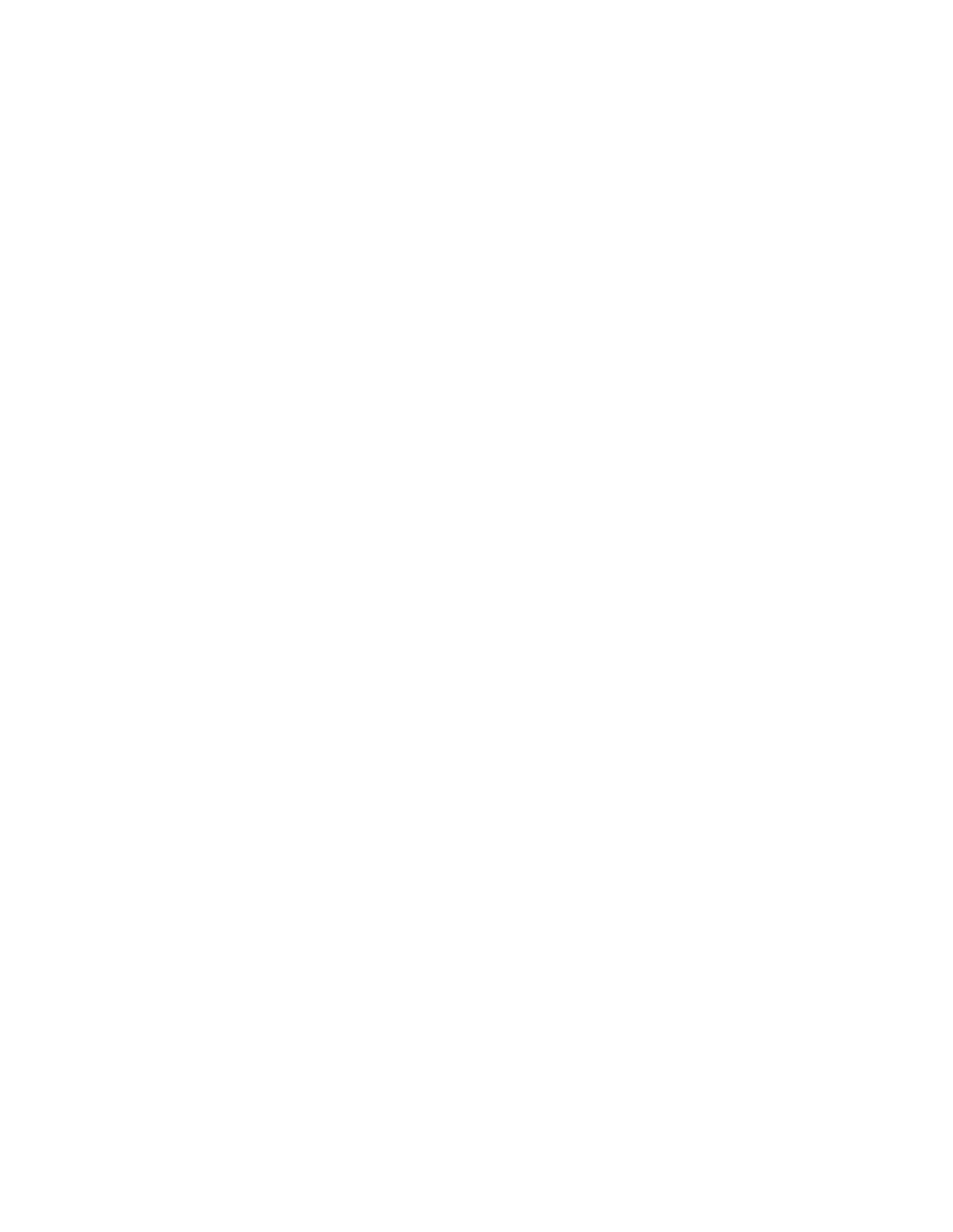# **SCSI Bus Signal Converters**

**Note**

The discussion of the **DWZZA**-series **SCSI bus signal converters** in this chapter is limited to the models, applications, cables, and configurations applicable to the SBB shelves. The capabilities and use of these converters in other environments or with other SCSI systems is not within the scope of this manual.

The SBB shelf SCSI buses are 8-bit, single-ended, SCSI–2 buses. Some controllers and hosts, or their SCSI adapters, use a 16-bit, **differential SCSI bus**. Singled-ended and differential buses are incompatible. The SCSI protocol will disable these buses when they are connected together.

SCSI bus signal converters permits connecting these buses together *without* modifying the SCSI devices. For an SBB shelf the DWZZA-series SCSI bus signal converters are used to establish compatibility between the host SCSI bus and the SBB bus and extend the length of the SCSI bus.

Two SCSI bus signal converters are used with StorageWorks products—the DWZZA–AA and the DWZZA–VA. Electrically and operationally these models are identical. The primary differences are as follows:

- The DWZZA–AA is a desktop model with a self-contained power supply that can be connected to an SBB shelf or a DWZZA–VA converter. The DWZZA–AA has two female cable connectors—a 68-pin, high-density and a 50-pin, low-density.
- The DWZZA–VA is and installed in slot 0 of an SBB shelf. It has a single female cable connector—a 68-pin, high-density.

The DWZZA–VA input connector is a 68-pin, differential connector. There is no provision for connecting a 50-pin, single-ended connector to the DWZZA–VA.

In this chapter, SCSI buses are either a single-ended or a differential **physical bus** or a single-ended physical bus connected to a differential physical bus by a SCSI bus signal converter, a **logical bus**.

**Note**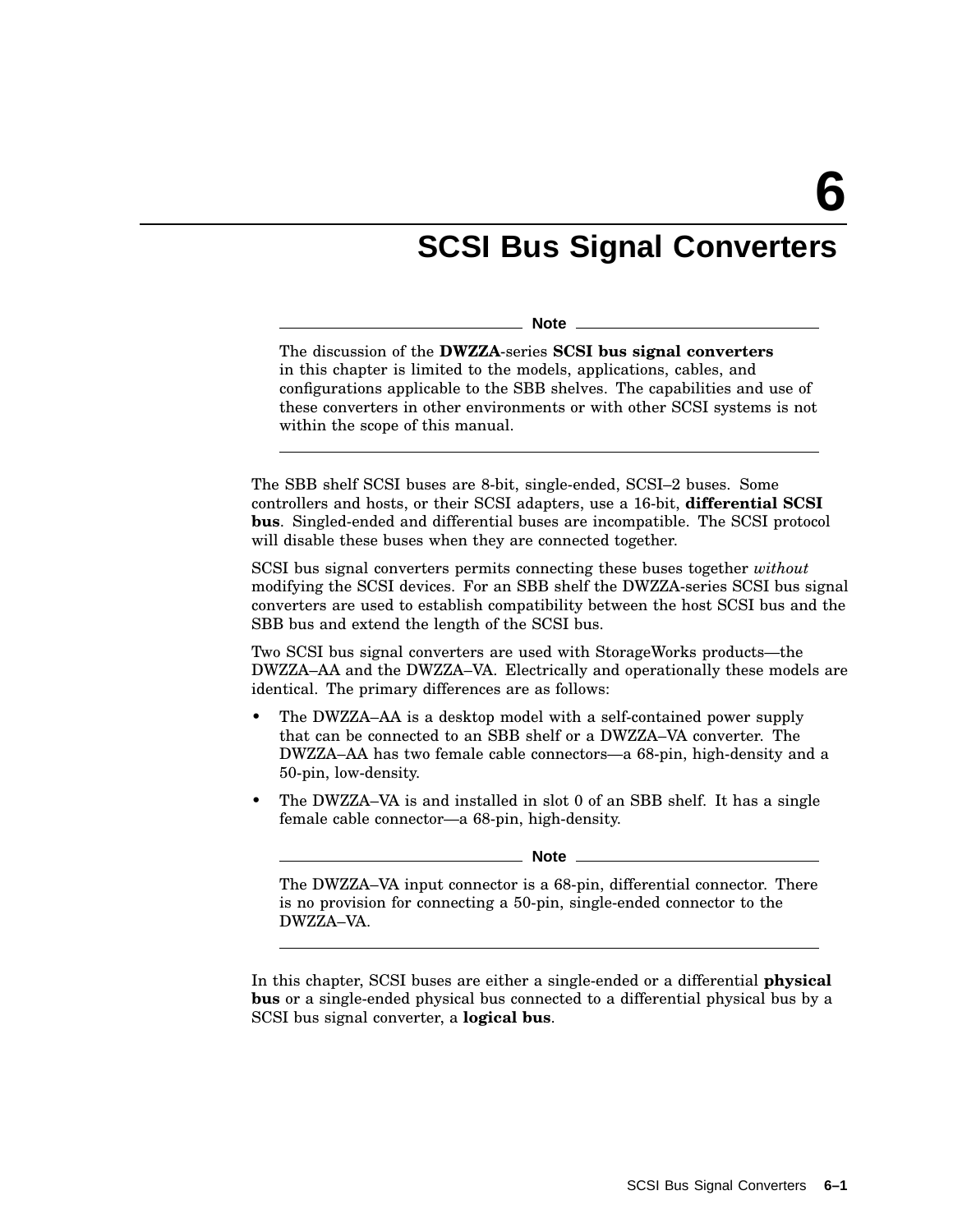# **6.1 DWZZA Description**

The following is a list of the features and functions of the DWZZA SCSI bus signal converters:

• Converts two physical buses (a single-ended bus and a differential bus) into a single logical bus.

**Note**

The 16-bit differential host or controller bus must be operating in the 8-bit mode.

- The length of the logical bus is equal to the length of the two physical buses.
- The logical bus has a total of eight device addresses (0 through 7).
- The converter does not use a SCSI device address.
- Establishes a physical connection between a 16-bit, differential bus operating in the 8-bit mode and an 8-bit, single-ended SCSI device (communication between the host and the SBB are 8-bit).
- Data transfers at rates of up to 10 million transfers per seconds (10  $Megabytes/second<sup>1</sup>)$  are supported.
- The converter operation is transparent to both buses.

## **6.2 Installing SCSI Bus Signal Converters**

The manner in which SCSI bus signal converters are installed is primarily based upon the SCSI host.

**Note** 2008

Unless otherwise stated, the DWZZA signal converters are installed in the **end-bus** position. This requires that both the differential bus and the single-ended bus be terminated within the DWZZA.

As shown in Figure 6–1 you would connect a host to the SBB shelf as follows:

- When using a single-ended host, you can connect the host SCSI controller or adapter directly to the SBB shelf with a single ended cable. No DWZZA is required for this configuration.
- A differential host operating in the 8-bit mode can be connected directly to the DWZZA.
- To create a logical bus longer than the single-ended physical bus, you would install *two* DWZZAs, a DWZZA–AA, and a DWZZA–VA.
	- The desktop model, the DWZZA–AA, is connected to the host with a 50-conductor, single-ended (**SCSI–A**) cable, such as a BC09D or BN21H.

<sup>1</sup> This rate is supported *only* when at least one device supports the 10 MB/s transfer rate and the bus has been designed as a fast bus.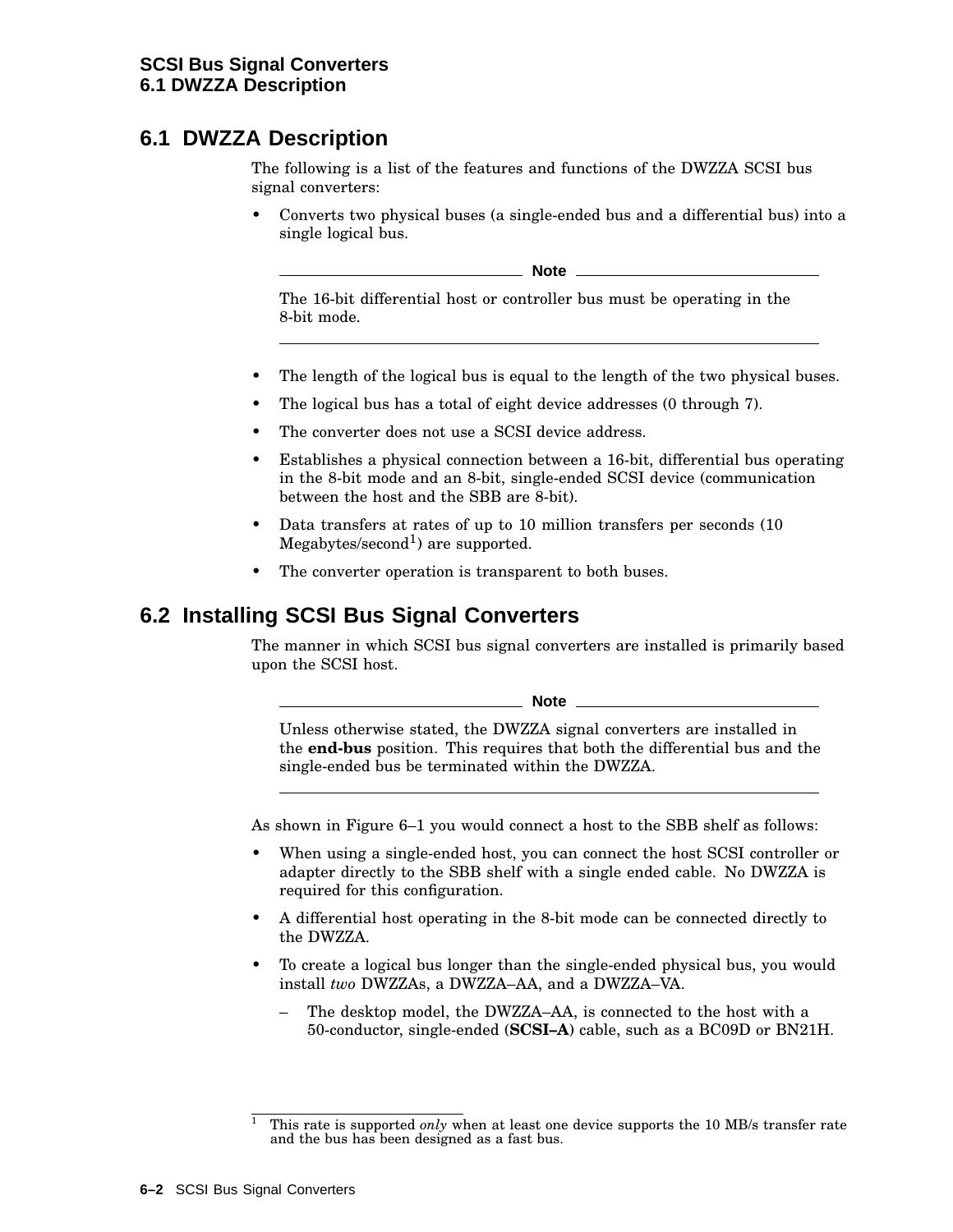

**Figure 6–1 Typical SCSI Bus Signal Converter End-Bus Cabling**

– The desktop model is connected to the DWZZA–VA using a 68-conductor, differential (**SCSI–P**) cable, such as a BN21K or BN21L.

With a SCSI bus signal converter you can extend the maximum length of the SCSI bus. This distance is measured from the terminator on the SCSI host to the terminator on the SBB shelf. This length includes the following:

- The distance from the host terminator to the host SCSI cable connector
- The length of all cables
- The distance from the SBB shelf input connector *or* the DWZZA–VA connector to the shelf terminator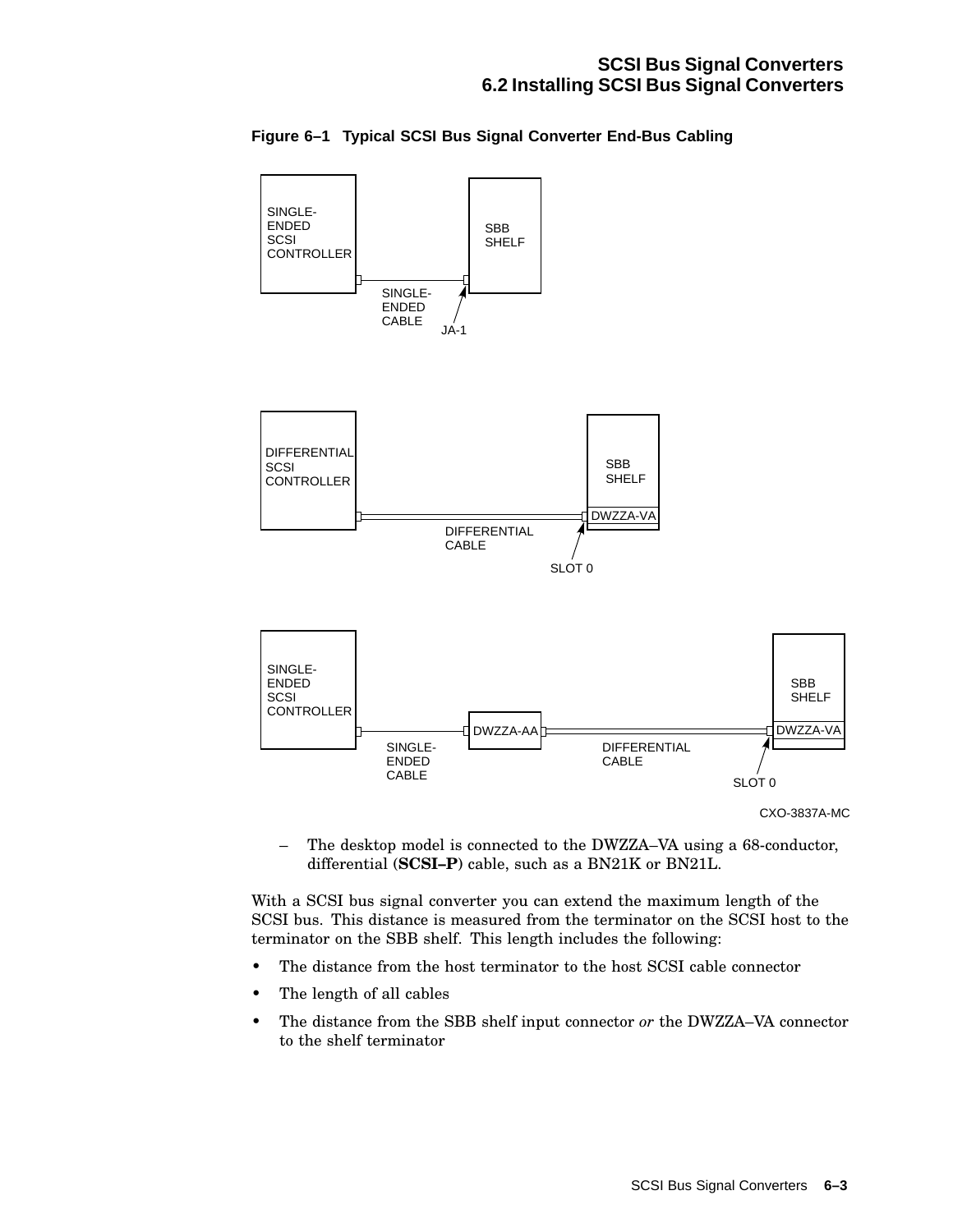### **SCSI Bus Signal Converters 6.2 Installing SCSI Bus Signal Converters**

Table 6–1 lists the maximum bus lengths using the end-bus configuration for all DWZZAs.

| <b>SCSI Bus</b><br><b>DWZZAs</b> |      | <b>SCSI Bus Length</b> |              |                          |                                       | Cable                                |          |                              |
|----------------------------------|------|------------------------|--------------|--------------------------|---------------------------------------|--------------------------------------|----------|------------------------------|
| Type                             | MB/s | -VA                    | -AA          | <b>SBB Shelft</b>        | Cable-Host <sup>+</sup>               | Maximum§                             | Type     | Order No.                    |
|                                  |      |                        |              |                          | No SCSI Bus Signal Converters         |                                      |          |                              |
| Fast                             | 10   | $\mathbf{0}$           | $\mathbf{0}$ | $0.9 \text{ m}$ (3.0 ft) | $2.1 \text{ m}$ (6.9 ft)              | $9.8 \text{ ft}$<br>3m(              | SE       | BC09D, BN21H                 |
| Slow                             | 5    | 0                      | $\mathbf{0}$ | $0.9 \text{ m}$ (3.0 ft) | $5.1 \text{ m}$ (16.7 ft)             | 6 m (19.7 ft)                        | SE       | BC09D, BN21H                 |
|                                  |      |                        |              |                          | <b>Differential SCSI Host</b>         |                                      |          |                              |
|                                  |      |                        |              |                          | One SCSI Bus Signal Converter         |                                      |          |                              |
| Fast                             | 10   | $\mathbf{1}$           | $\mathbf{0}$ | 3 m (9.8 ft)             | $23(75.5)$ ft)                        | $26 \text{ m}$ ( $85.3 \text{ ft}$ ) | DF       | BN21K, BN21L                 |
| Slow                             | 5    | 1                      | $\mathbf{0}$ | $6 \text{ m}$ (19.7 ft)  | $23(75.5)$ ft)                        | $29 \text{ m}$ ( $95.1 \text{ ft}$ ) | DF       | BN21K, BN21L                 |
|                                  |      |                        |              |                          | <b>Single-Ended SCSI Host</b>         |                                      |          |                              |
|                                  |      |                        |              |                          | <b>Two SCSI Bus Signal Converters</b> |                                      |          |                              |
| Fast                             | 10   | 1                      | 1            | 3 m (9.8 ft)             | $26 \text{ m}$ ( $85.3 \text{ ft}$ )  | $29 \text{ m}$ ( $95.1 \text{ ft}$ ) | SE<br>DF | BC09D, BN21H<br>BN21K, BN21L |
| Slow                             | 5    | $\mathbf{1}$           | $\mathbf{1}$ | $6 \text{ m}$ (19.7 ft)  | $29 \text{ m}$ ( $95.1 \text{ ft}$ )  | $35 \text{ m}$ (114.8 ft)            | SE<br>DF | BC09D, BN21H<br>BN21K, BN21L |

#### **Table 6–1 StorageWorks SCSI Buses**

#### **Legend:**

†—First shelf input connector to last shelf terminator.

‡—Host terminator to SBB shelf input connector or SBB shelf DWZZA–VA input connector.

§—Host terminator to SBB shelf terminator.

**SE**—SCSI–A SCSI cable, 50-conductor.

**DF**—SCSI–P SCSI cable, 68-conductor.

In the end-bus configuration, all the cables are terminated in the converter as well as at the host and the SBB shelf. Note that this configuration effectively starts a new bus at each connection.

For example, when using a single-ended and no converters, the maximum length of the single-ended SCSI bus from the host terminator to the SBB shelf terminator is 6 meters (19.7 ft). By using two converters, the maximum distance from the host terminator to the SBB shelf terminator would theoretically be 37 meters (121.4 feet). However, the actual maximum length when using approved cables is as shown in Table 6–1.

- The maximum bus length from the host terminator to the desktop converter 50-pin connector can be either 3 meters (9.8 ft) or 6 meters (19.7 ft) depending upon the bus speed.
- The maximum cable length from desktop converter 68-pin connector to the SBB shelf converter 68-pin connector is 23 meters (75.5 ft).
- The maximum bus length from the SBB shelf converter backplane connector to the shelf terminator can be either 3 meters (9.8 ft) or 6 meters (19.7 ft) depending upon the bus speed.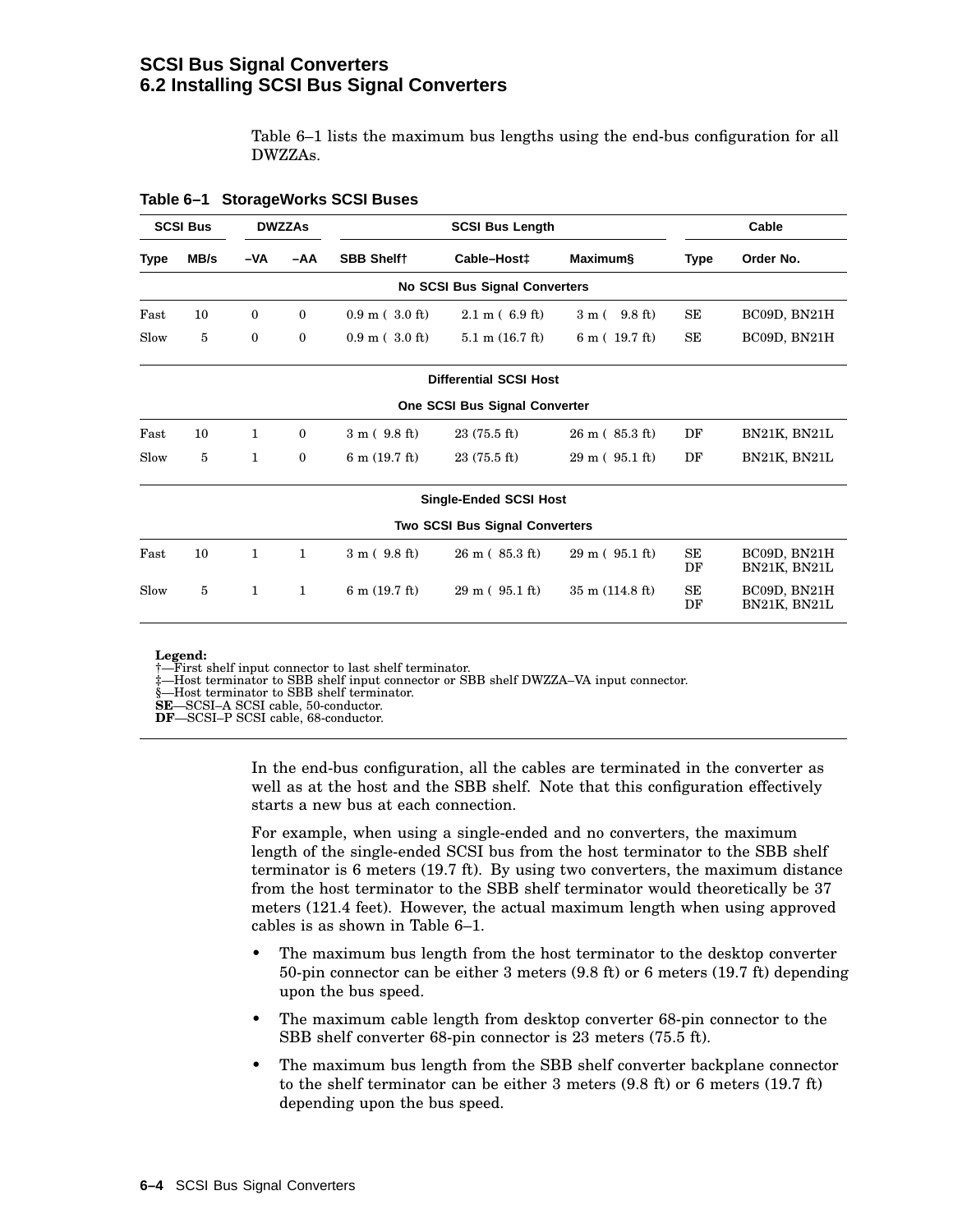### **SCSI Bus Signal Converters 6.2 Installing SCSI Bus Signal Converters**

**Note**

Maximum SCSI bus length is not the same as maximum cable length. The longest StorageWorks BN21K or BN21L SCSI–P cable is 23 meters. Do not use a longer SCSI–P cable.

### **6.3 SCSI Cables**

The *StorageWorks Family Configuration Guide* describes SCSI cables in detail. The particular cable used with a SCSI bus signal converter depends upon the following:

- The bus type
	- A DWZZA–AA has both a 68-pin, high-density, differential connector and a 50-pin, low-density, single-ended connector.
	- A DWZZA–VA has only one cable connector, a 68-pin, high-density, differential connector for connecting to a host or controller. The DWZZA– VA single-ended SCSI bus is routed to the SBB shelf through the 96-pin connector on the rear of the DWZZA–VA
- The maximum allowable bus length
- The cable connector clearance. In some cases you *must* use a right-angle connector because there is not enough clearance to use a straight connector.

DWZZA compatible cable types are listed in Table 6–2.

| <b>Bus Connector</b><br><b>Cable Type</b>                |          | <b>Connectors</b>                                                                                    |  |  |  |
|----------------------------------------------------------|----------|------------------------------------------------------------------------------------------------------|--|--|--|
| DWZZA-VA SBB SCSI Bus Signal Converter Compatible Cables |          |                                                                                                      |  |  |  |
| Single-ended                                             | N/A      | The single-ended connector is a 96-pin connector that mates with the SBB<br>shelf connector.         |  |  |  |
| Differential                                             | BN21K-23 | One 68-pin, high-density, straight, connector and one 68-pin, high-density,<br>right-angle connector |  |  |  |
| Differential<br>$BN21L-23$                               |          | Two 68-pin, high-density, right-angle connectors                                                     |  |  |  |
|                                                          |          | DWZZA-AA Desktop SCSI Bus Signal Converter Compatible Cables                                         |  |  |  |
| Single-ended<br>(Low-density host)                       | BC06P    | Two 50-pin, low-density, straight connectors with bale locks.                                        |  |  |  |
| Single-ended<br>(High-density host)                      | BC09D    | 50-pin, high-density, straight connector and 50-pin, low-density, straight<br>connector              |  |  |  |

Differential BN21K–23 One 68-pin, high-density, straight connector and one 68-pin, high-density, right-angle connector

Differential BN21L–23 Two 68-pin, high-density, right-angle connectors

**Table 6–2 SCSI Cable Types**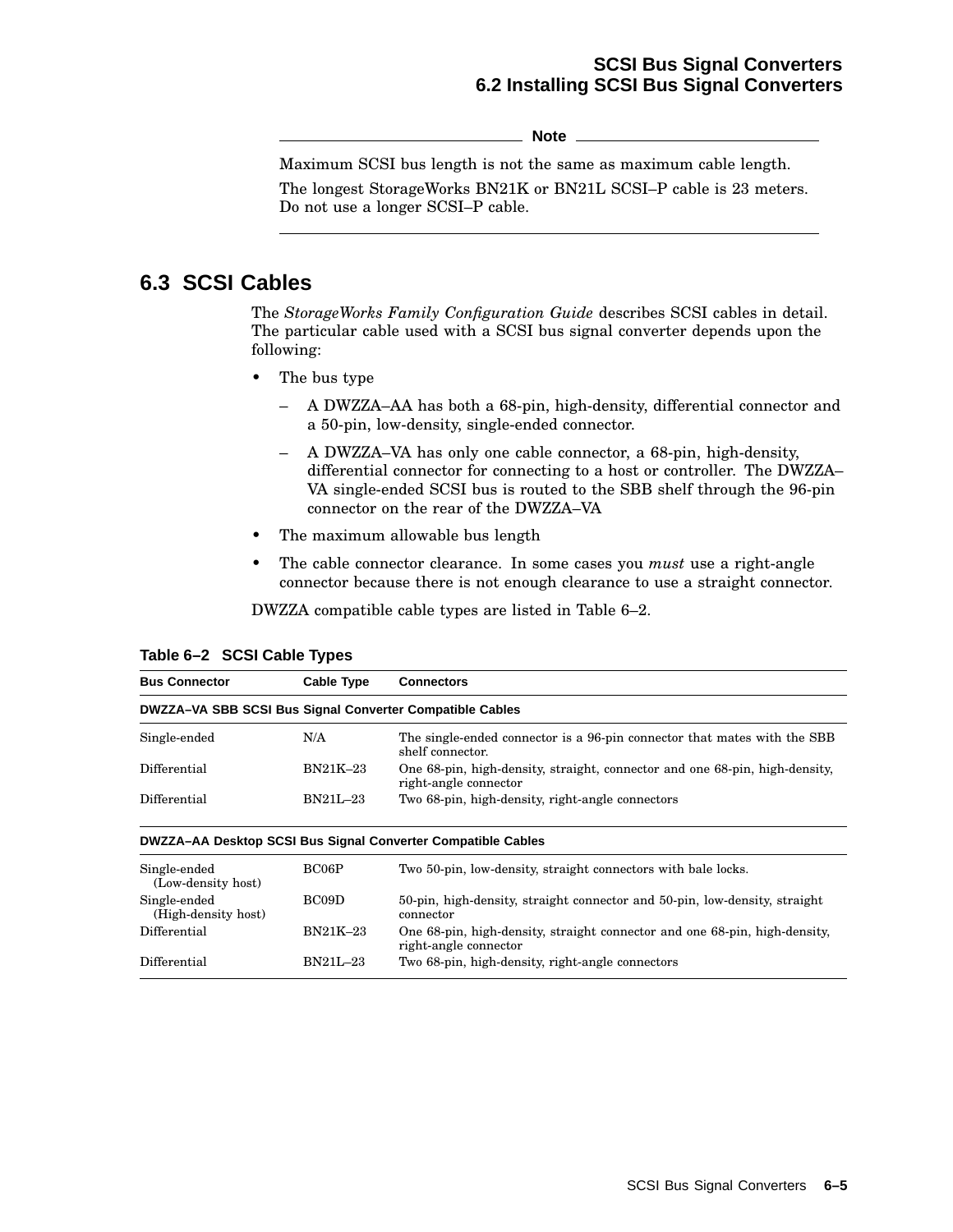# **6.4 Terminating SCSI Buses**

All SCSI buses are terminated at the physical ends of the bus or cable. This is true even when using a SCSI bus signal converter. Both DWZZA SCSI bus signal converters supply terminator power (TERMPOWER) to the SCSI terminators. TERMPOWER is current limited by self-resetting fuses.

The following sections describe the procedures for configuring a DWZZA for either end-bus (see Section 6.4.1) or **mid-bus** (see Section 6.4.2) operation.

**CAUTION**

Removing the DWZZA SCSI bus signal converter or disconnecting the SCSI cable when the power is on can cause the SCSI bus to malfunction.

### **6.4.1 End-Bus SCSI Bus Signal Converter Terminators**

Use the following procedure to install the single-ended and differential terminators when the DWZZA-series SCSI bus signal converter is installed in the end-bus position.

**CAUTION**

To prevent damage, the SBB bezel should be removed as few times as possible and *minimal* pressure used when pushing down on the mounting tabs.

 $\_$  CAUTION  $\_$ 

Do not attempt the following procedure unless you have taken proper precautions against electrostatic discharge (ESD). When you remove the cover from any enclosure or device, wear an ESD grounding wrist strap.

- 1. Turn off the power.
- 2. Disconnect the SCSI cables.
- 3. Remove either the SBB bezel and cover or the desktop cover.
- 4. Install jumper J2, the single-ended SCSI–2 bus termination (see Figure 6–2), to terminate the single-ended bus.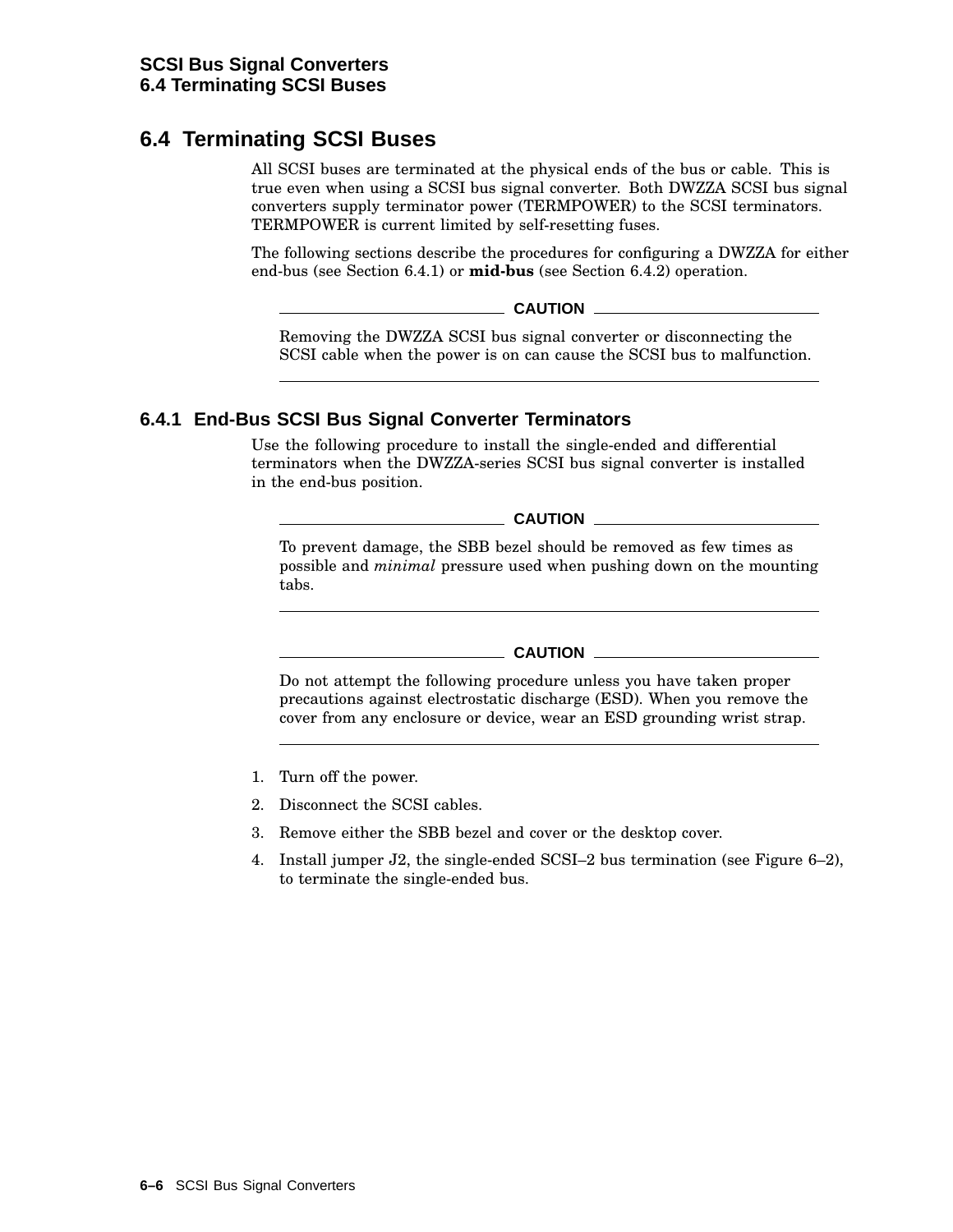

#### **Figure 6–2 End-Bus DWZZA Bus Terminators**

CXO-3836A-MC

- 5. Terminate the SCSI–P cable by installing the five resistor single-inlinepackages (SIPs).
- 6. Replace the SBB cover and bezel or replace the desktop cover.
- 7. Label the SBB bezel or the desktop cover with the status of both the differential terminator and the single-ended terminator as either "IN" or "OUT."
- 8. Install the SBB, in the shelf, connect the SCSI cable, and apply power to the shelf.
- 9. Observe the system to determine if the SCSI bus and devices are functioning properly.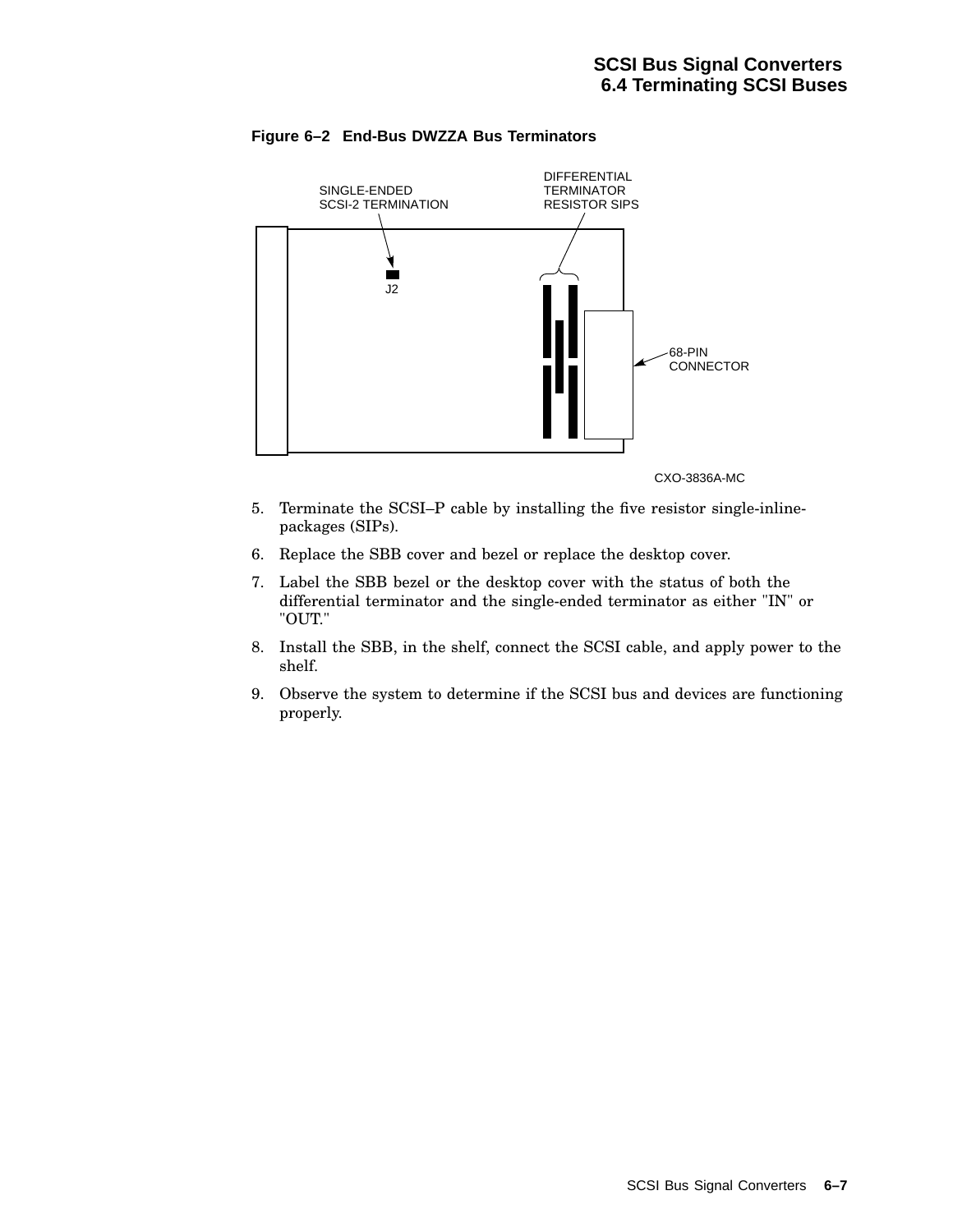### **SCSI Bus Signal Converters 6.4 Terminating SCSI Buses**

### **6.4.2 Mid-Bus SCSI Bus Signal Converter Terminators**

The SBB shelf SCSI bus signal converter, a DWZZA can be placed in the mid-bus position using an H885–AA trilink connector (see Figure 6–3). Use the following procedure to configure the differential connector for mid-bus operation.

### **Figure 6–3 H885–A Trilink Connector**



#### **Note**

Normally, this procedure is only completed during initial installation of the SCSI bus signal converter.

#### **CAUTION** \_

Do not attempt the following procedure unless you have taken proper precautions against electrostatic discharge (ESD). When you remove the cover from any enclosure or device, wear an ESD grounding wrist strap.

- 1. Turn off the power.
- 2. Disconnect the SCSI cables.
- 3. Remove either the SBB bezel and cover or the desktop cover.
- 4. Install jumper J2, the single-ended SCSI–2 bus termination (see Figure 6–4), to terminate the single-ended bus.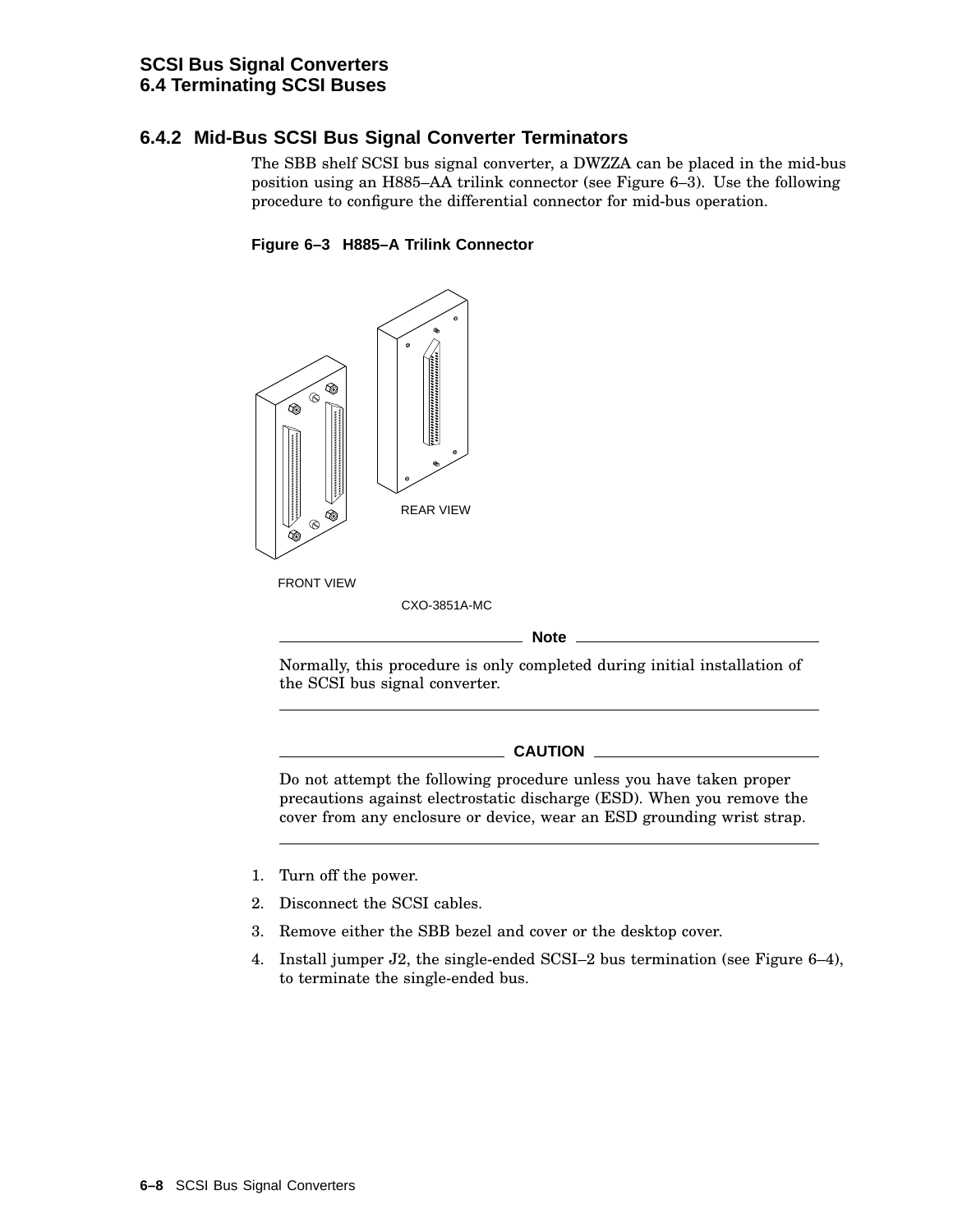

#### **Figure 6–4 Mid-Bus DWZZA Bus Terminators**

- 5. Remove the five differential bus resistor SIPs.
- 6. Replace the SBB cover and bezel or replace the desktop cover.
- 7. Install the H885–AA trilink connector in the differential connector (see Figure 6–5).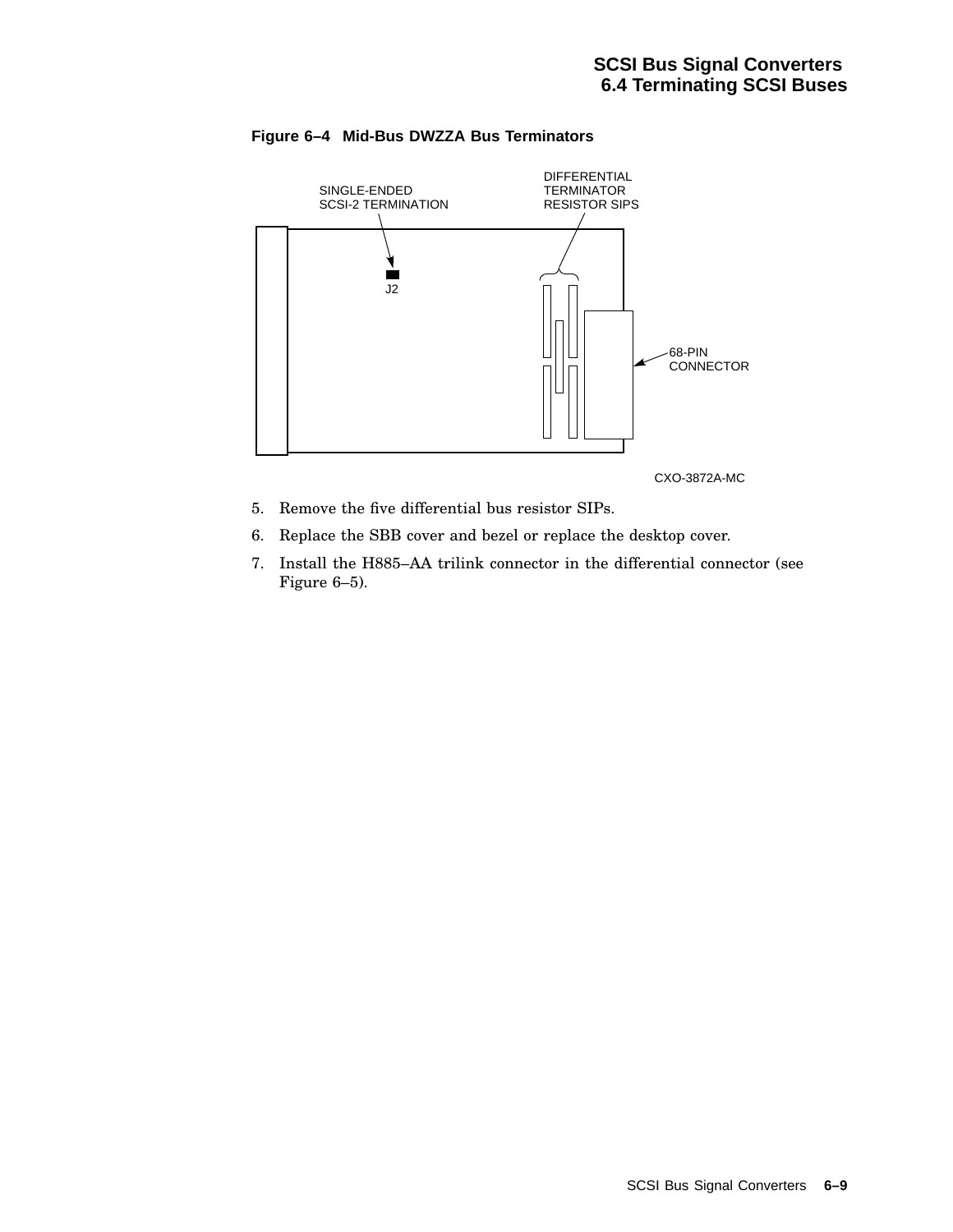



- 8. Connect the input SCSI–P cable from the host or the desktop converter to the trilink connector.
- 9. Connect a SCSI–P cable from the trilink connector to the input connector on the second DWZZA–VA.
- 10. Ensure that the differential bus is terminated on the last DWZZA on the bus (see Section 6.4.1).
- 11. Label the SBB bezels with the status of both the differential terminator and the single-ended terminator as either "IN" or "OUT."
- 12. Install the SBB DWZZA signal converter, connect the SCSI cable, and apply power to the shelf.
- 13. Observe the system to determine if the SCSI bus and devices are functioning properly.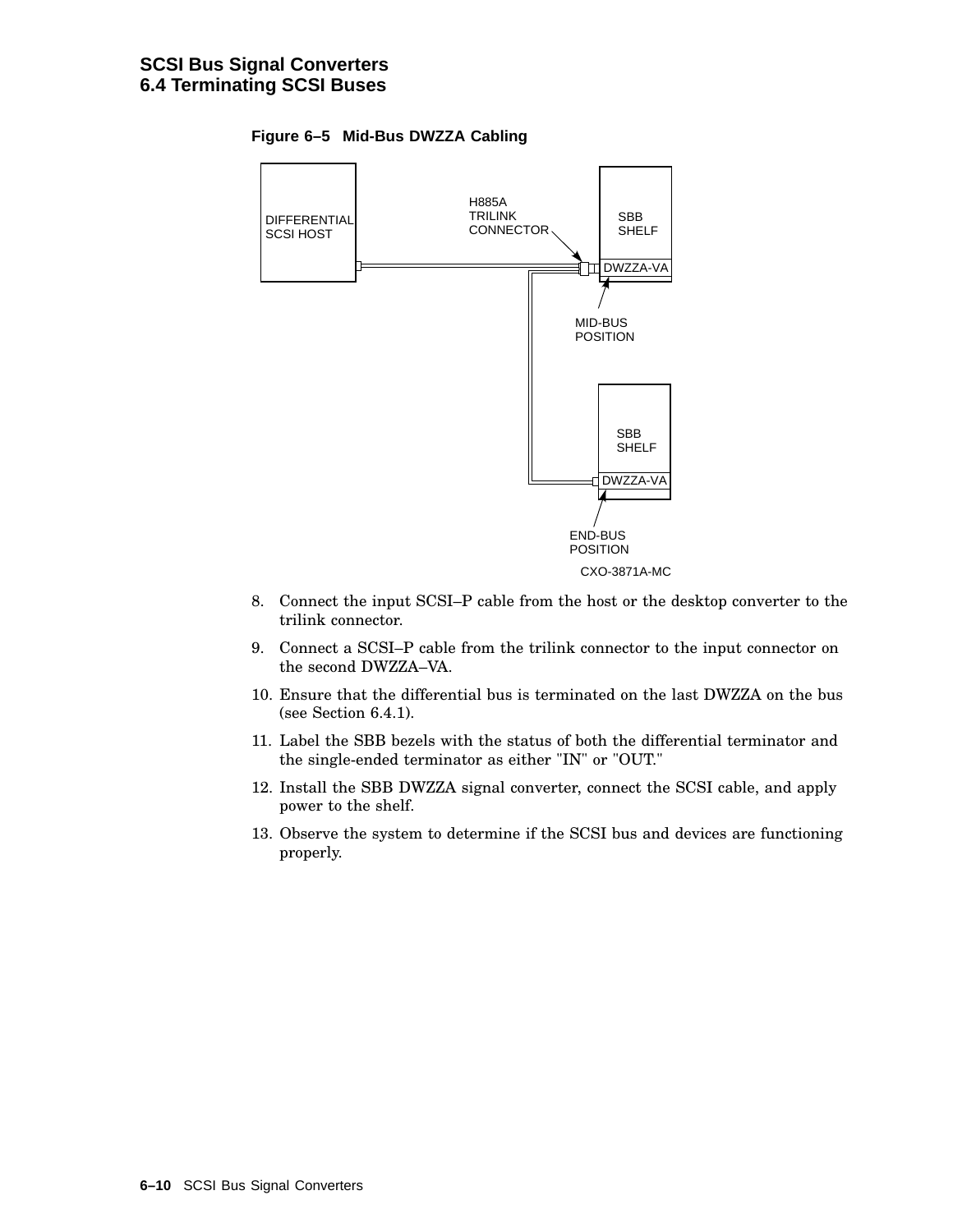**A**

# **StorageWorks Product Specifications**

This appendix chapter describes the physical and environmental specifications for the StorageWorks products. See the *Digital Systems and Options Catalog* for the operating specifications for storage devices, controllers, and host computers.

### **A.1 Input Power Requirements**

The input power requirements for a StorageWorks enclosure are determined by the number of shelves, the enclosure power distribution units, the fans, and other features.

### **A.2 Power Units**

Each StorageWorks shelf requires an ac or dc power unit. The power unit type is determined by the enclosure power system, either ac or –48 V dc.

All shelves can have a redundant power unit to ensure that a power unit failure does not disable the shelf. In most cases, battery backup units (BBUs) can be combined with the shelf power unit to provide extended system data integrity. See the following table and *StorageWorks Family User's Guide* for more information about the power units.

Table A-4 contains the specifications for the BA35X–HA, the BA35X–HB, and the BA35X–HC StorageWorks power units.

| <b>Specifications</b>     | BA35X-HA                                | BA35X-HB                                | BA35X-HC                                      |
|---------------------------|-----------------------------------------|-----------------------------------------|-----------------------------------------------|
| Power unit type           | AC input                                | DC input                                | Battery backup                                |
| Input voltage range       | $90 - 264$ V ac                         | $36 - 72$ V dc                          | N/A                                           |
| Nominal input voltage     | $110$ V ac                              | 48 V dc                                 | $12$ V dc $\ddagger$                          |
| Autoranging feature       | Yes                                     | Yes                                     | No                                            |
| Output voltages           | 12 V <sub>dc</sub><br>5 V <sub>dc</sub> | 12 V <sub>dc</sub><br>5 V <sub>dc</sub> | $12 \text{ V}$ dc<br>5 V dc                   |
| Output power <sup>†</sup> | 131 W                                   | 131 W                                   | 200 W peak power for<br>16, 32, or 64 seconds |

**Table A–1 StorageWorks Power Units**

† Sequential device spin-up at 4-second interval mandatory.

‡ Charging voltage.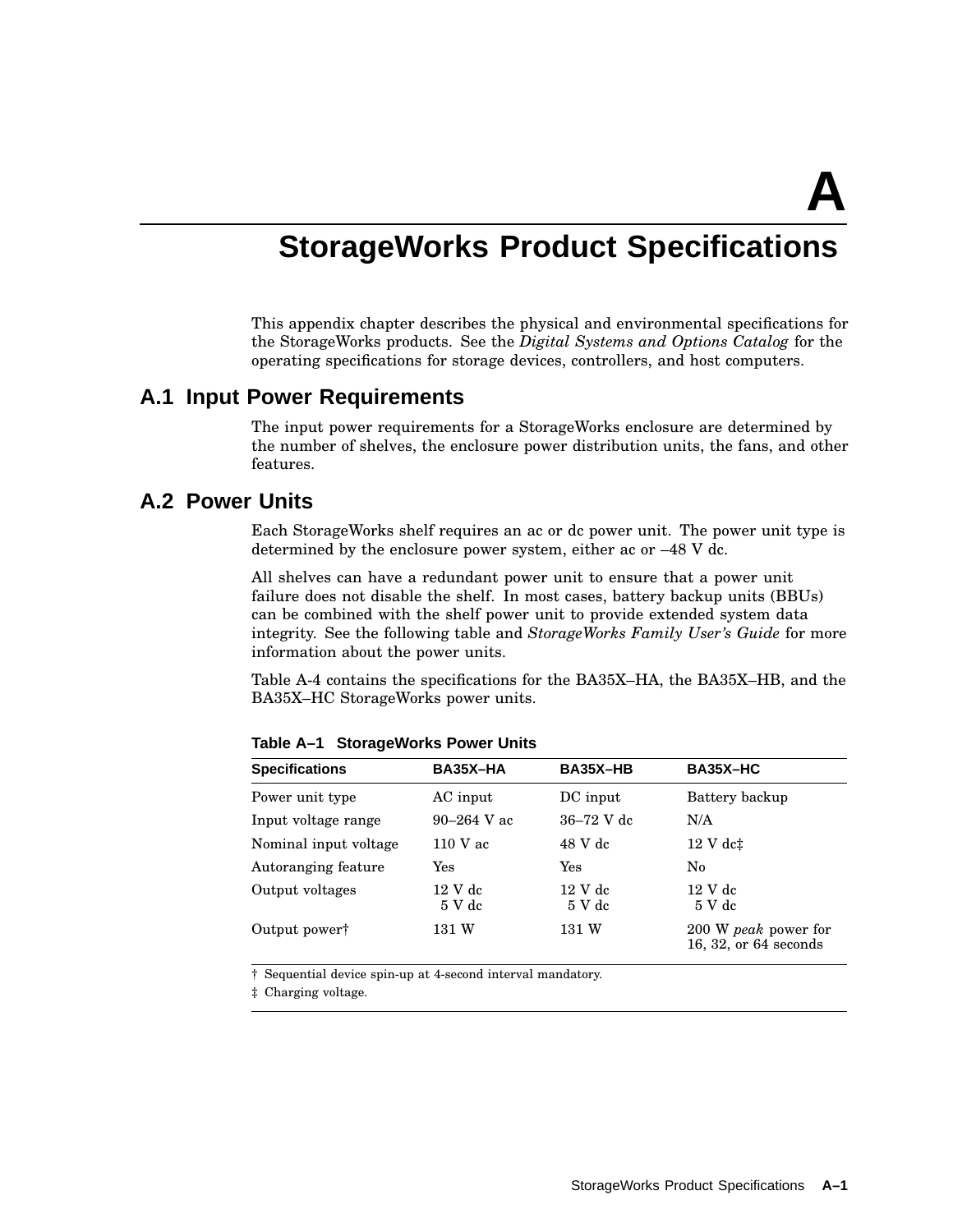# **A.3 Physical Specifications**

Table A–2 lists the physical specifications of the cabinets, StorageWorks shelves, and StorageWorks building blocks (SBBs).

**Note**

The depth specifications in Table A–2 do not include the service area requirements, which are as follow:

- The data center cabinet requires both front and rear service areas of 762 millimeters (30 inches).
- Deskside expansion enclosures are portable and should be positioned to provide a front or rear service area of 762 millimeters (30 inches).
- Desktop expansion enclosures do not require a service area.

#### **Table A–2 StorageWorks Cabinet Physical Specifications**

| <b>Description</b>                  | Height<br>mm (in) | Width<br>$mm$ (in) | Depth<br>$mm$ (in) | Capacity† |  |  |  |  |
|-------------------------------------|-------------------|--------------------|--------------------|-----------|--|--|--|--|
| <b>StorageWorks Enclosures</b>      |                   |                    |                    |           |  |  |  |  |
| SW500-series data center cabinet    | 1070 (42.1)       | 600 (23.6)         | 875 (34.5)         | 10        |  |  |  |  |
| SW800-series data center cabinet    | 1700 (66.6)       | 800 (31.5)         | 875 (34.5)         | 24        |  |  |  |  |
| Deskside expansion enclosure        | 578 (22.75)       | 203(8.0)           | 400 (15.75)        | 1         |  |  |  |  |
| Deskside expansion enclosure‡       | 578 (22.75)       | 356 (14.0)         | 400 (15.75)        | N/A       |  |  |  |  |
| Desktop expansion enclosure         | 60(2.4)           | 432 (17.0)         | 400 (15.7)         | N/A       |  |  |  |  |
| <b>StorageWorks Shelves</b>         |                   |                    |                    |           |  |  |  |  |
| BA350–EA controller and SBB shelf   | 300 (11.8)        | 445 (17.5)         | 350 (13.8)         |           |  |  |  |  |
| BA350-LA SBB shelf                  | 150(5.9)          | 445 (17.5)         | 350 (13.8)         |           |  |  |  |  |
| BA350-SA SBB shelf                  | 150(5.9)          | 445 (17.5)         | 350 (13.8)         |           |  |  |  |  |
| BA350-MA controller shelf           | 150(5.9)          | 445 (17.5)         | 350 (13.8)         |           |  |  |  |  |
| <b>StorageWorks Building Blocks</b> |                   |                    |                    |           |  |  |  |  |
| 3½-inch SBB                         | 121(4.8)          | 51(2.0)            | 216(8.5)           |           |  |  |  |  |
| 5¼-inch SBB                         | 121(4.8)          | 152(6.0)           | 267 (10.5)         |           |  |  |  |  |
| $\pm$ DAGEO CA CDD $\pm$ 1.         |                   |                    |                    |           |  |  |  |  |

† BA350–SA SBB shelves.

‡ StorageWorks RAID Array 110 Subsystem configuration.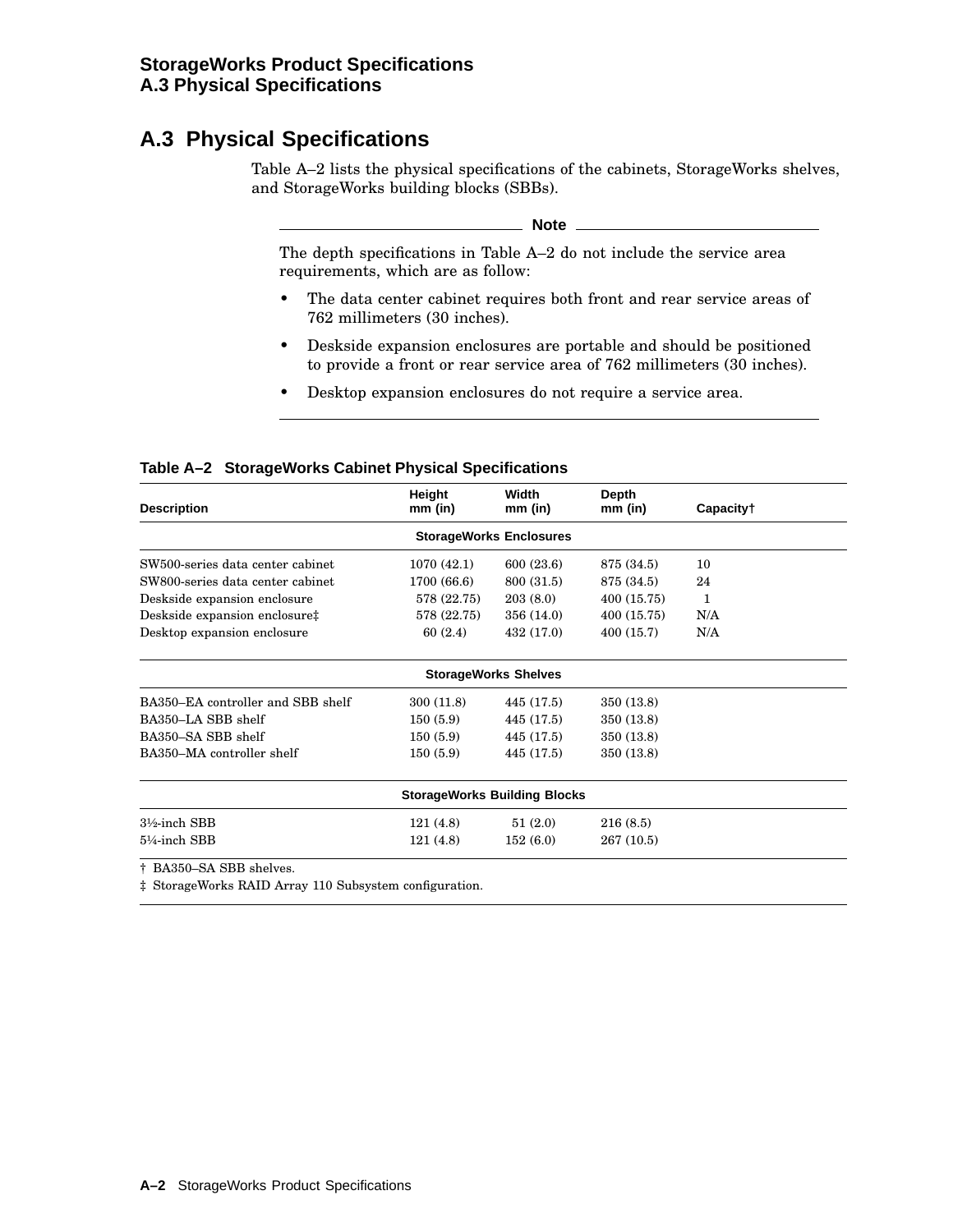# **A.4 Environmental Specifications**

The StorageWorks product line environmental specifications listed in Table A–3 are the same as for other Digital storage devices.

| <b>Condition</b>                                    | <b>Specification</b>                                                                                                                                                                                        |  |  |  |  |
|-----------------------------------------------------|-------------------------------------------------------------------------------------------------------------------------------------------------------------------------------------------------------------|--|--|--|--|
| <b>Optimum Operating Environment</b>                |                                                                                                                                                                                                             |  |  |  |  |
| Temperature<br>Rate of change<br>Step change        | +18 $\degree$ to +24 $\degree$ C (+65 $\degree$ to +75 $\degree$ F)<br>$3^{\circ}$ C $(5.4^{\circ}F)$<br>$3^{\circ}$ C $(5.4^{\circ}F)$                                                                     |  |  |  |  |
| Relative humidity                                   | 40% to 60% (noncondensing) with a step change of 10% or less<br>(noncondensing)                                                                                                                             |  |  |  |  |
| Altitude                                            | From sea level to $2400$ m $(8000$ ft)                                                                                                                                                                      |  |  |  |  |
| Air quality                                         | Maximum particle count .5 micron or larger, not to exceed 500,000<br>particles per cubic ft of air                                                                                                          |  |  |  |  |
| Inlet air volume                                    | .026 cubic m per second (50 cubic ft per minute)                                                                                                                                                            |  |  |  |  |
| <b>Maximum Operating Environment (Range)</b>        |                                                                                                                                                                                                             |  |  |  |  |
| Temperature                                         | +10 $\degree$ to +35 $\degree$ C (+50 $\degree$ to +95 $\degree$ F)<br>Derate 1.8°C for each 1000 m (1.0°F for each 1000 ft) of altitude<br>Maximum temperature gradient 11°C/hr (20°F/hr) ±2°C/hr (4°F/hr) |  |  |  |  |
| Relative humidity                                   | 10% to 90% (noncondensing)<br>Maximum wet bulb temperature: $28^{\circ}$ C (82 $^{\circ}$ F)<br>Minimum dew point: $2^{\circ}C$ (36 $^{\circ}F$ )                                                           |  |  |  |  |
| Maximum Nonoperating or Storage Environment (Range) |                                                                                                                                                                                                             |  |  |  |  |
| Temperature<br>Nonoperating<br><b>Storage</b>       | +18 $\degree$ to +29 $\degree$ C (+65 $\degree$ to +85 $\degree$ F)<br>$-40^{\circ}$ to +66°C ( $-40^{\circ}$ to +151°F)                                                                                    |  |  |  |  |
| Relative humidity<br>Nonoperating<br><b>Storage</b> | $10\%$ to 90% (noncondensing)<br>8% to 95% in original shipping container (noncondensing);<br>otherwise, $50\%$ (noncondensing)                                                                             |  |  |  |  |
| Altitude                                            | From $-300$ m $(-1000$ ft) to $+3600$ m $(+12,000$ ft) MSL                                                                                                                                                  |  |  |  |  |

**Table A–3 Environmental Specifications**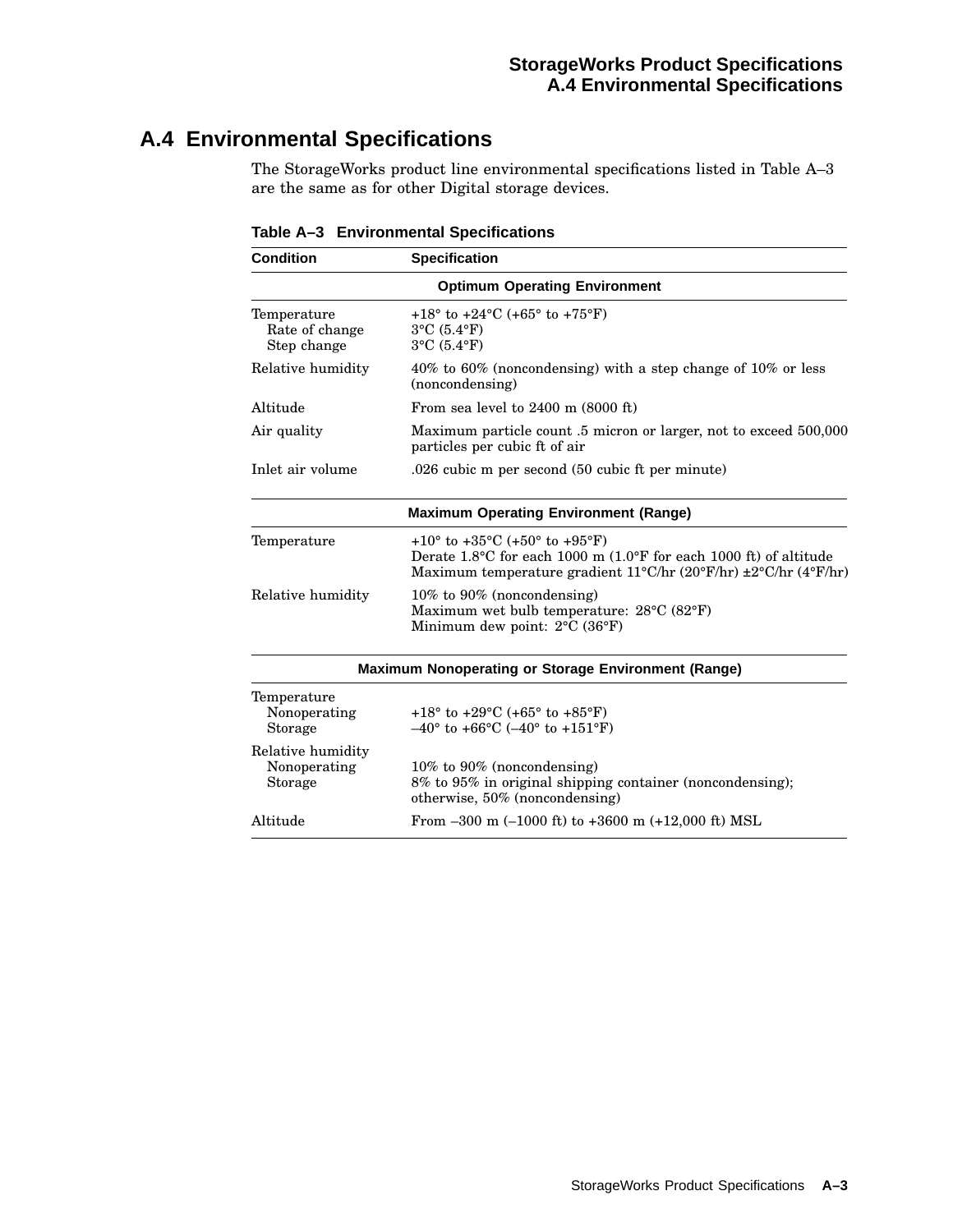# **A.5 Environmental Stabilization**

To ensure proper operation of Digital storage devices, the SBB temperature must be within 18–29°C (65–85°F). Table A–4 specifies the time required to thermally stabilize SBBs based on the ambient shipping temperature.

#### **CAUTION**

Always stabilize storage devices in the operating environment prior to installation or operation. Otherwise, the media or associated electronics may be damaged when power is applied to the unit.

#### **If condensation is visible on the outside of the storage device:**

Stabilize the device and the SBB in the operating environment for 6 hours or until the condensation is no longer visible, whichever is longer. Do not insert the storage device into the shelf until it is fully stabilized.

#### **If condensation is not visible on the outside of the storage device:**

Thermally stabilize the device for the amount of time specified in Table A–4.

| <b>Ambient</b>                                                                                     | <b>Ambient</b>                                                                                     | <b>Minimum</b>                                                             |  |
|----------------------------------------------------------------------------------------------------|----------------------------------------------------------------------------------------------------|----------------------------------------------------------------------------|--|
| <b>Temperature</b>                                                                                 | Temperature                                                                                        | <b>Stabilization</b>                                                       |  |
| Range °C                                                                                           | Range °F                                                                                           | Time                                                                       |  |
| 66<br>$60$ to<br>50 to 59<br>40t<br>49<br>30 to 39<br>18 to 29<br>10 to 17<br>9<br>0 <sub>to</sub> | 140 to 151<br>122 to 139<br>104 to 121<br>86 to 103<br>65 to 85<br>50 to 64<br>$32 \text{ to } 49$ | 3 hours<br>2 hours<br>1 hour<br>30 minutes<br>None<br>30 minutes<br>1 hour |  |
| $-10$ to $-1$                                                                                      | 14 to 31                                                                                           | 2 hours                                                                    |  |
| $-20$ to $-11$                                                                                     | $-4$ to 13                                                                                         | 3 hours                                                                    |  |
| $-30$ to $-21$                                                                                     | $-22$ to $-5$                                                                                      | 4 hours                                                                    |  |
| $-40$ to $-31$                                                                                     | $-40$ to $-21$                                                                                     | 5 hours                                                                    |  |

#### **Table A–4 Thermal Stabilization Specifications**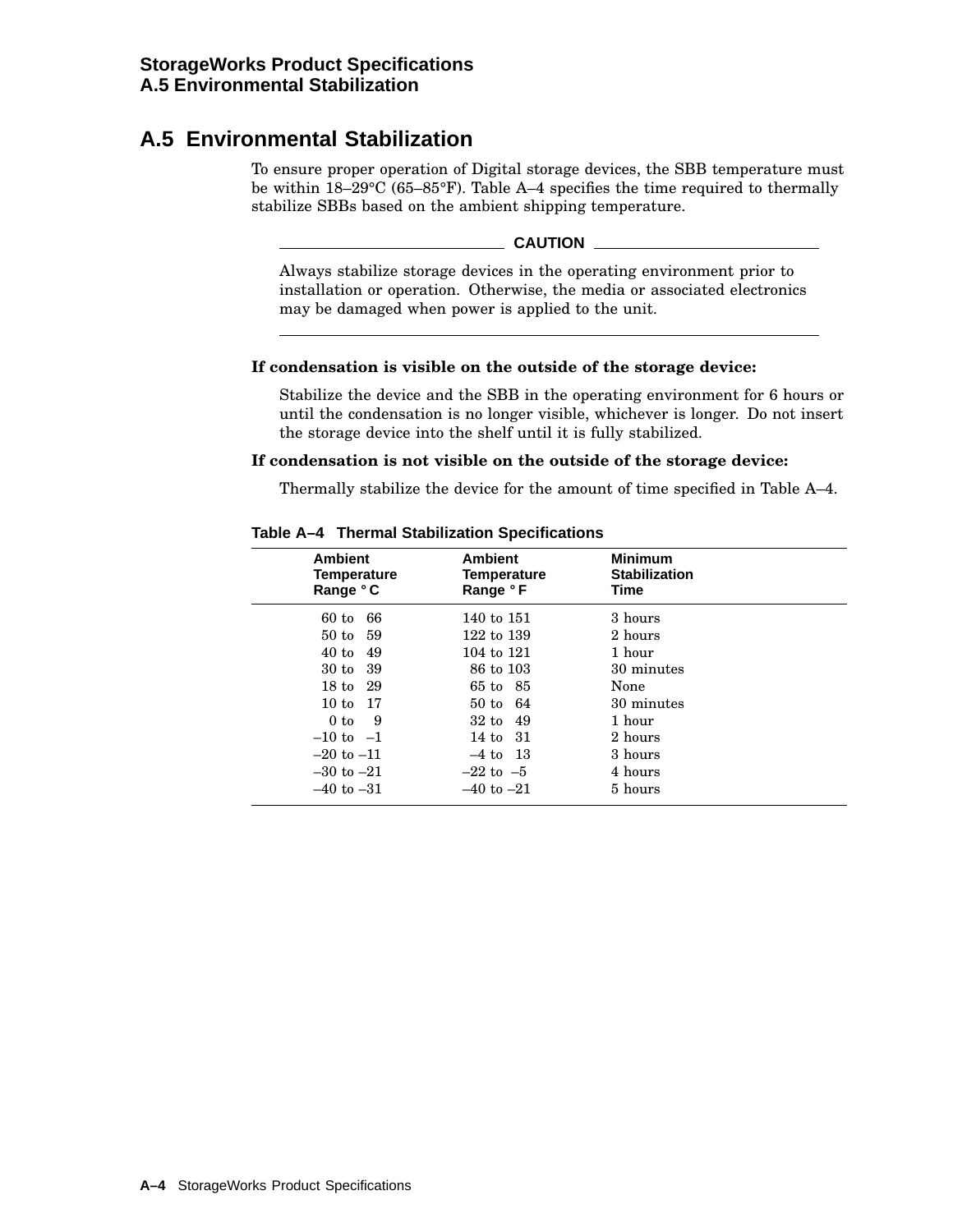# **Glossary**

#### **ac distribution**

The method of distributing ac power in a cabinet.

#### **adapter**

See *SCSI signal bus converter*.

#### **ANSI**

American National Standards Institute

#### **Battery backup unit**

See *BBU*.

#### **BBU**

Battery backup unit. StorageWorks power unit option that extends power availability after the loss of primary ac power or a power supply to protect against the corruption or loss of data.

#### **Note**

The BBU does not provide power for the operation of a storage device. It only provides power for protecting data.

#### **building block shelf**

See *SBB*.

#### **cold-swap**

A method of device replacement that requires that power be removed from one or more shelves in a cabinet thereby affecting other devices therein. User applications that are not dependent upon the devices being swapped are impacted as a result. This method is used when conditions preclude the use of a warm-swap or hot-swap method. Normally, this method is only used when installing or upgrading a StorageWorks subsystem.

See also *warm-swap* and *hot-swap*.

#### **controller**

A hardware/firmware device that manages communications on behalf of host systems over the SCSI bus to devices, such as the HSC–series, HSJ–series, and HSZ–series controllers. Controllers typically differ by the type of interface to the host and provide functions beyond what the devices support.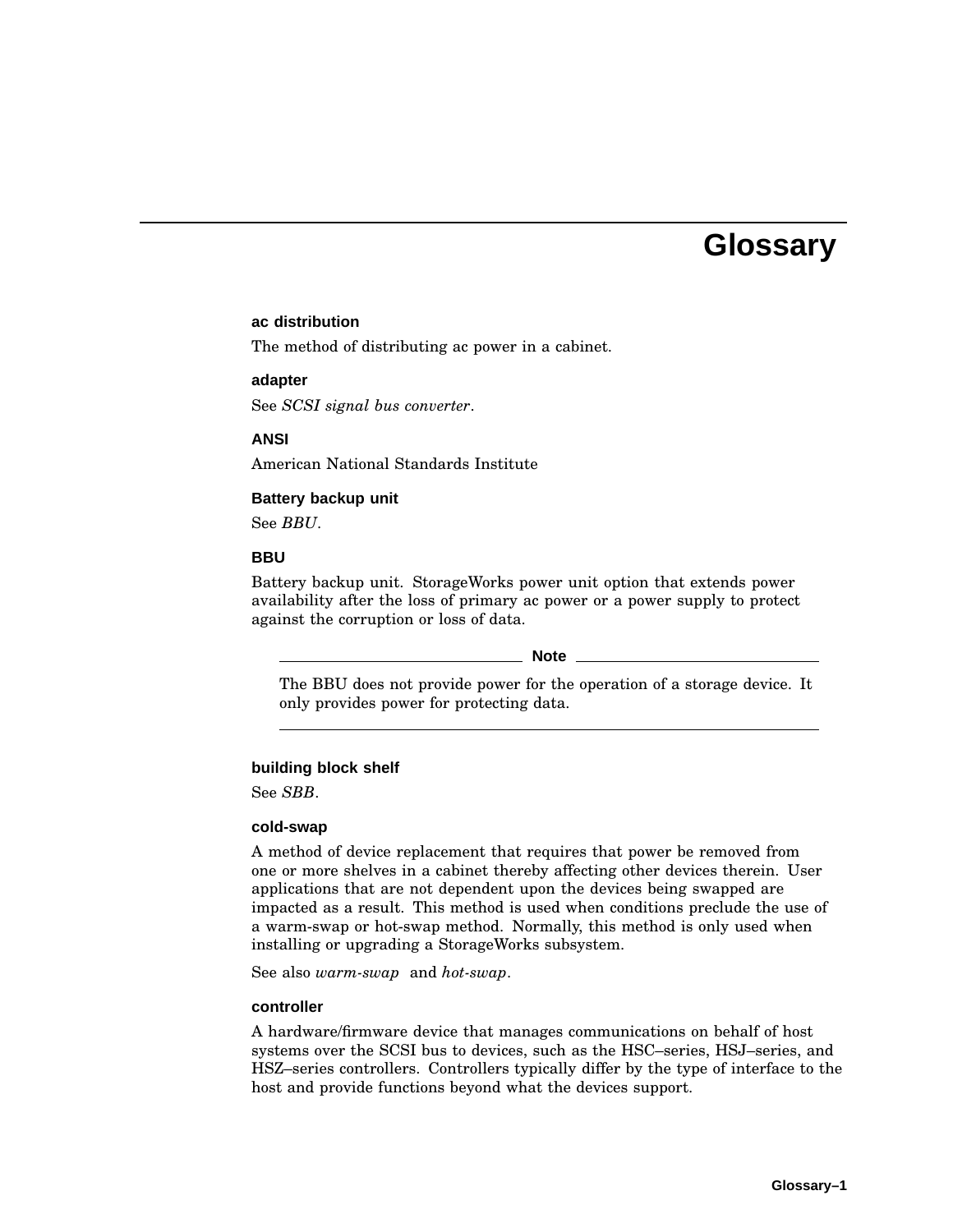#### **controller and SBB shelf**

A generic reference to a StorageWorks shelf that can contain both controller SBBs and storage SBBs, for example, a BA350–EA shelf.

#### **controller shelf**

Any StorageWorks shelf that contains *only* ] controllers and cache memories, for example, a BA350–MA shelf.

#### **deskside expansion unit**

The StorageWorks floor mounted stand stand that encloses a BA350–SA SBB shelf. Two units are used to enclose a BA350–EA controller and SBB shelf.

#### **differential SCSI bus**

A signal's level is determined by the potential difference between two wires. A differential bus is more robust and less subject to electrical noise than is a single-ended bus.

#### **disk**

A storage device supporting random access to fixed size blocks of data.

#### **DWZZA**

The StorageWorks compatible SCSI bus signal converter.

See *SCSI bus signal converter*.

#### **electromagnetic interference**

See *EMI*.

#### **electrostatic discharge**

See *ESD*.

#### **EMI**

Electromagnetic interference. The impairment of a signal by an electromagnetic disturbance.

#### **ESD**

Electrostatic discharge. The discharge of a potentially harmful static electric voltage as a result of improper grounding.

#### **full-height**

(1) In the storage industry, a device of conventional dimensions. (2) A single device mounted in an 5¼-inch SBB. Full-height devices have an order number suffix of "VA."

#### **half-height**

(1) In the storage industry, a device of conventional dimensions, except for height. (2) A device that occupies only one-half of a 5¼-inch SBB. The first half-height device is always mounted in the lower (bottom) part of the SBB. The second device in an SBB is mounted in the upper (top) part of the SBB.

#### **host**

The primary or controlling computer or any such (in a multiple computer network) to which storage is attached.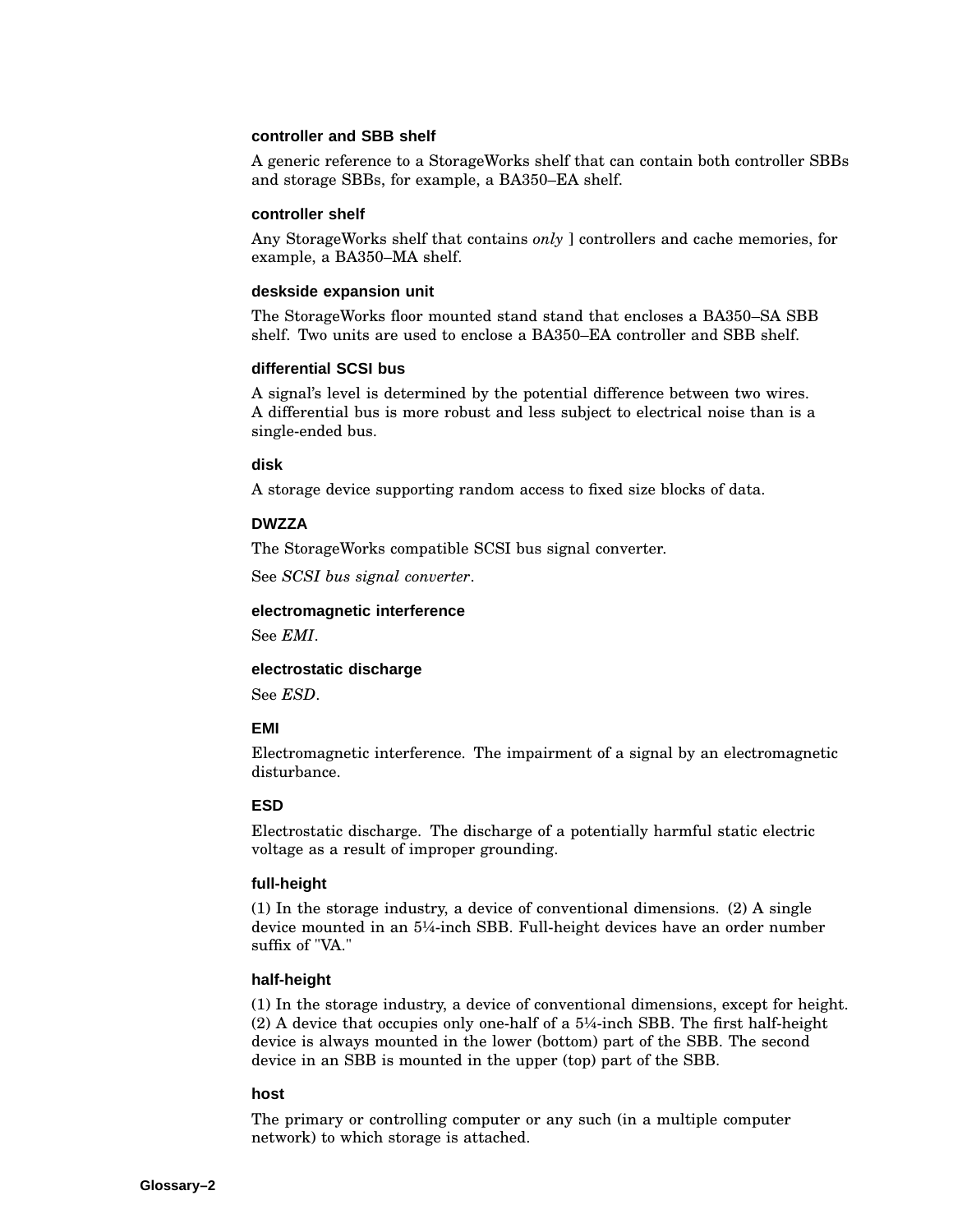#### **hot-swap**

A method of device replacement whereby the complete system remains on line and active during device removal or insertion. The device being removed or inserted is the only device that cannot perform operations during this process. User applications that are not dependent upon the device being swapped are not impacted.

See also *cold-swap* and *warm-swap*.

#### **logical bus**

A single-ended, physical bus connected to a differential, physical bus by a SCSI bus signal converter.

#### **physical bus**

Two SCSI terminators separated by a cables, connectors, and backplane circuitry.

#### **RAID**

Redundant Array of Independent Disks

#### **SBB**

StorageWorks building block. The basic building block of the StorageWorks product line. Any device conforming to shelf mechanical and electrical standards installed in either a 3½-inch or 5¼-inch carrier is considered to be an SBB, whether it be a storage device, a power supply, or other device.

#### **SBB shelf**

The common name for any StorageWorks shelf that contains only power supply and storage SBBs.

#### **SCSI**

Small Computer System Interface. This ANSI interface defines the physical and electrical parameters of a parallel I/O bus used to connect computers and a maximum of seven devices. The StorageWorks subsystem implementation uses SCSI–2, for the synchronous transfer of 8-bit data at rates of up to 10 MB/s.

#### **SCSI bus signal converter**

Sometimes referred to as an adapter. (1) A connecting device that permits the attachment of accessories or provides the capability to mount or link units. (2) The device that connects a 16-bit, differential SCSI bus operating in the 8-bit mode to an 8-bit, single-ended SCSI bus.

#### **SCSI busing connection**

A connection in the SCSI bus between two terminators such as the SBB shelf SCSI input connector.

#### **SCSI device**

A host computer adapter, a peripheral controller, or an intelligent peripheral that can be attached to the SCSI bus.

#### **SCSI device ID**

The bit-significant representation of the SCSI addressing referring to one of the signal lines numbered 0 through 7. Also referred to as *target ID*.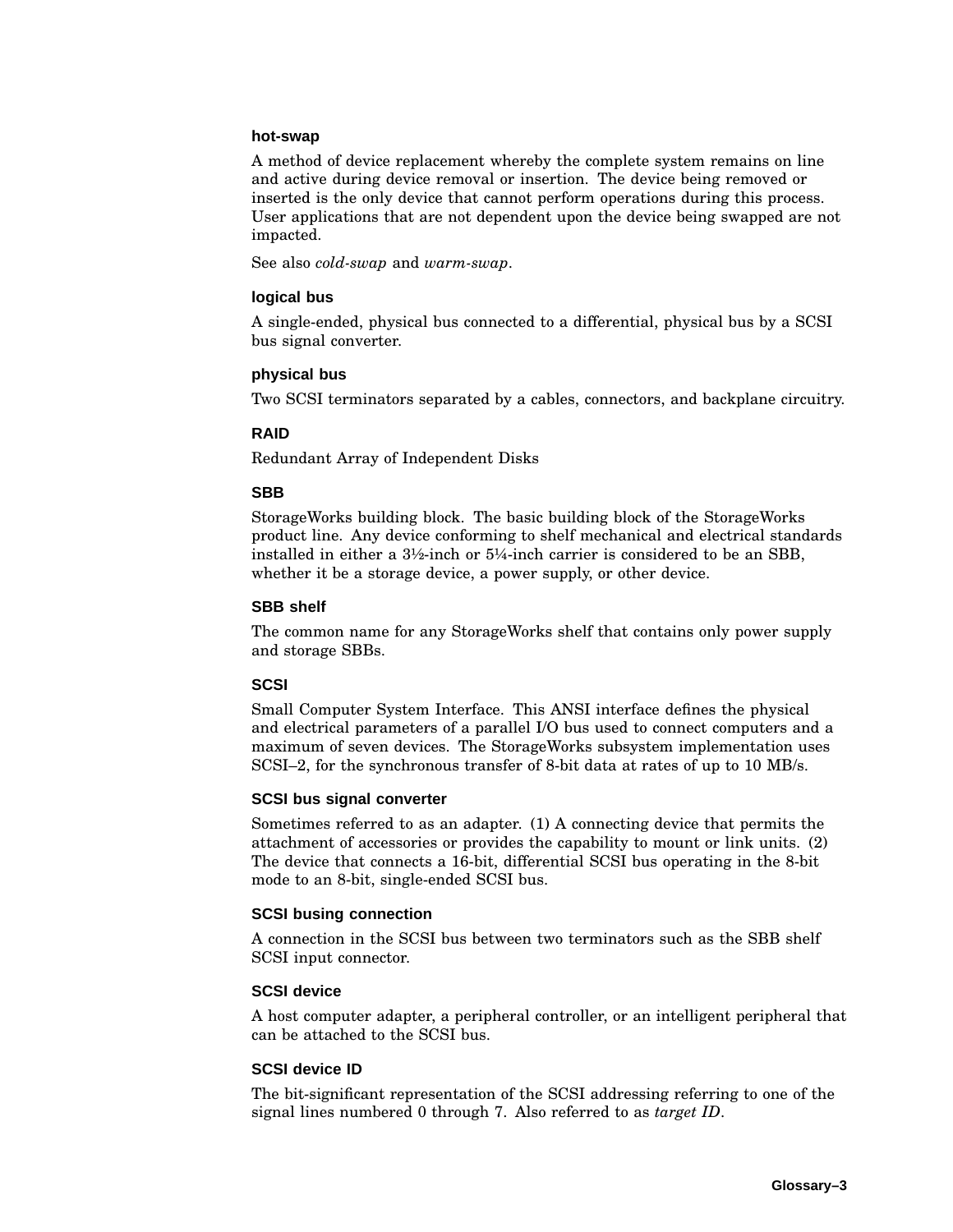#### **SCSI device-side device address**

The eight device addresses (target IDs) assigned to the SCSI controller and the devices it controls.

See also *SCSI host-side device address*.

#### **SCSI end-bus position**

The physical location of a controller, a SCSI bus controller, or a device that contains the bus terminator.

#### **SCSI host-side device address**

The eight device addresses (target IDs) assigned to the host device and the SCSI controllers and the devices it controls.

See also *SCSI device-side device address*.

#### **SCSI mid-bus**

The physical location of a controller or a device that the SCSI bus passes through enroute to the controller or device that contains the SCSI bus termination.

#### **SCSI–A cable**

A 50-conductor (25 twisted pair) cable used for single-ended, SCSI–2 bus connections.

#### **SCSI–P cable**

A 68-conductor (34 twisted pairs) cable used for differential bus connections.

#### **single-ended SCSI bus**

Each signal's logic level is determined by the voltage of a single wire in relation to ground.

#### **Small Computer System Interface**

See *SCSI*.

#### **StorageWorks**

The Digital set of enclosure products that allows customers to design and configure their own storage subsystem. Components include power, packaging, and interconnections in a StorageWorks shelf. SBBs and array controllers are integrated therein to form storage subsystems. System-level enclosures to house the shelves and standard mounting devices for SBBs are also included.

#### **StorageWorks building block**

See *SBB*.

#### **tape**

A storage device supporting sequential access to variable sized data records.

#### **tape controller**

See *controller*.

#### **target**

A SCSI device that performs an operation requested by an initiator.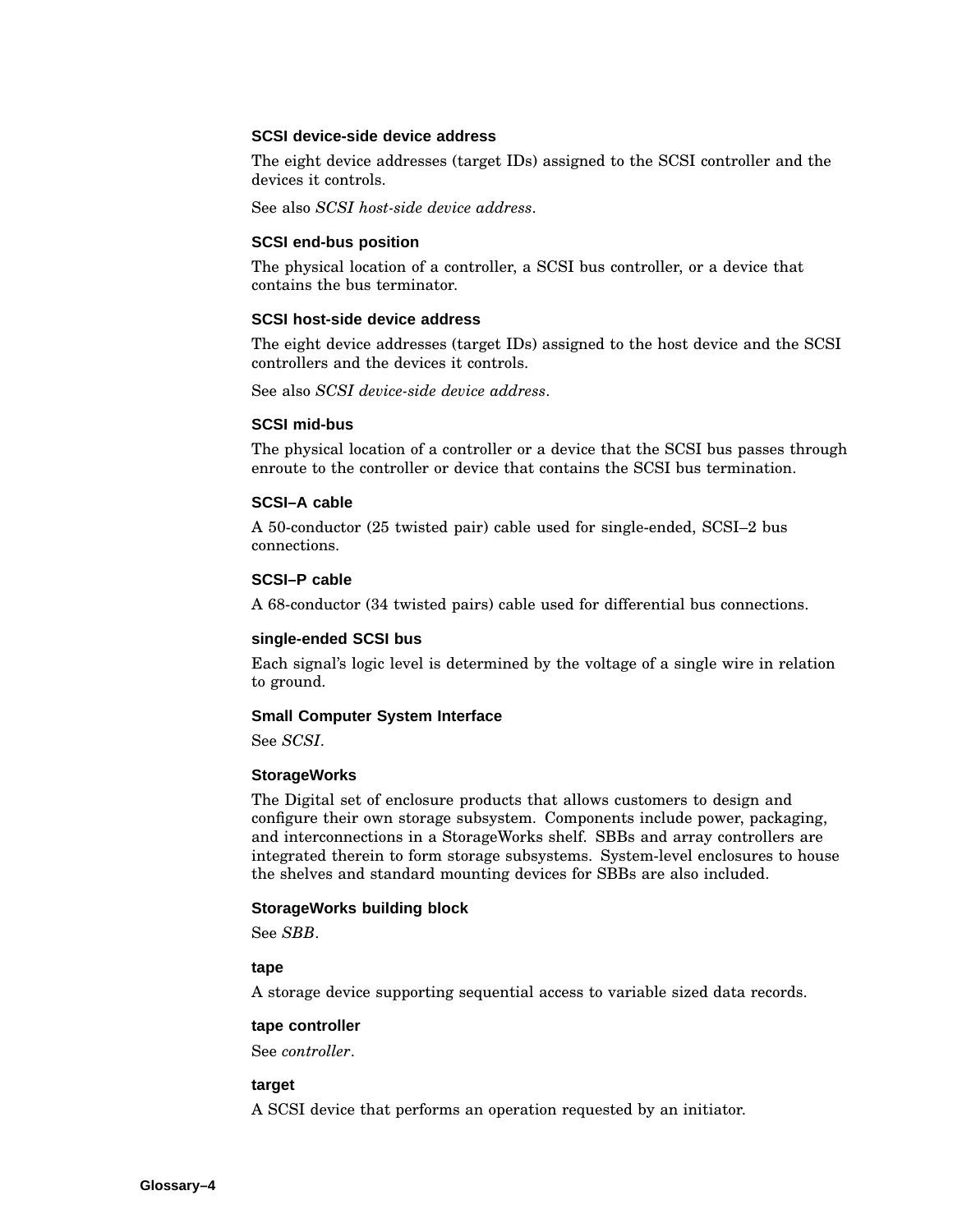#### **target ID**

See *SCSI device ID*.

#### **warm-swap**

A method of device replacement whereby the complete system remains on line during device removal or insertion. Activity may be suspended or paused for a brief period of time during device insertion or removal. No booting or loading of code is permitted except on the device being inserted. User applications that are not dependent upon the devices on the *affected SCSI bus* are not noticeably impacted.

See also *cold-swap* and *hot-swap*.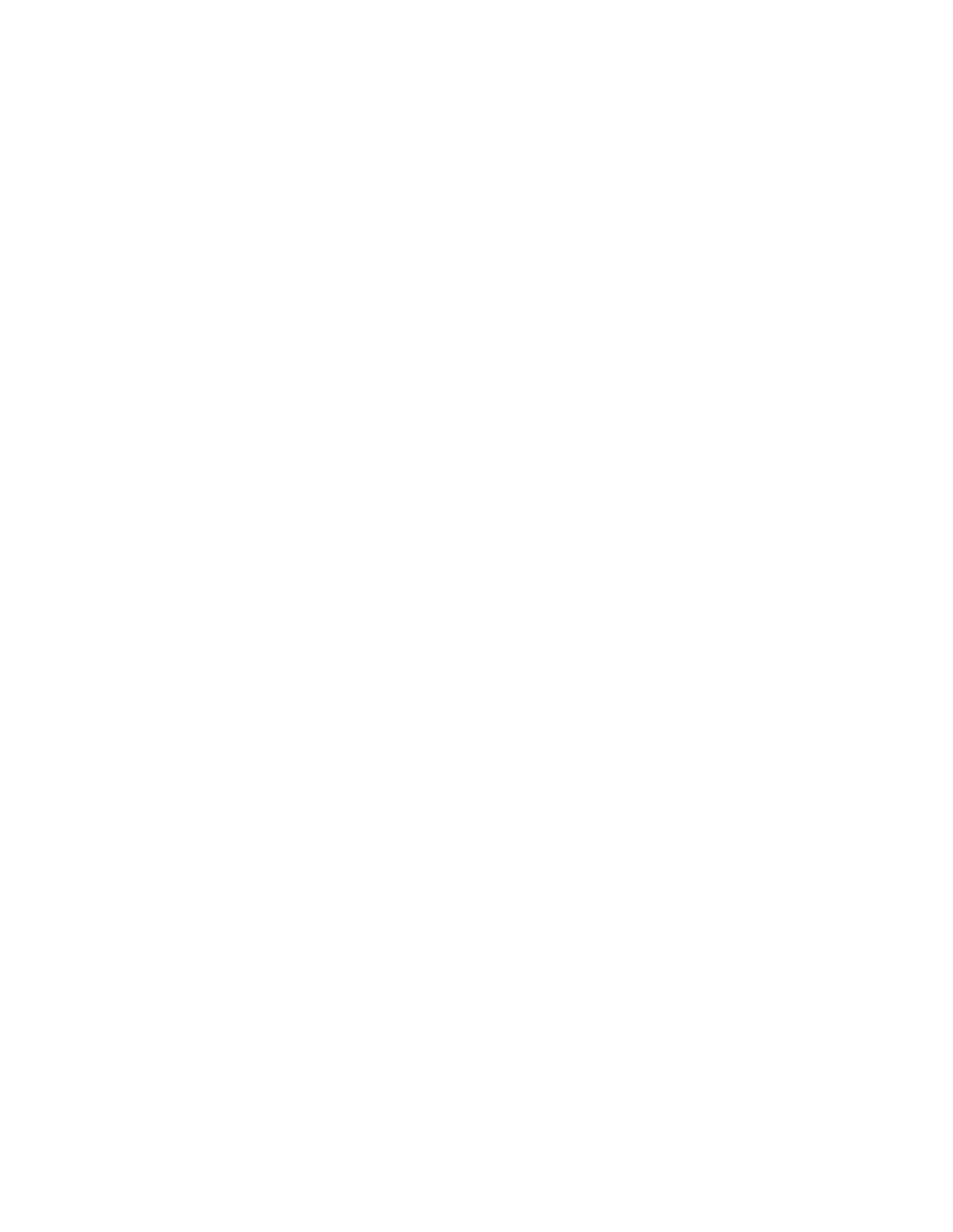# **Index**

#### **B**

BA35X–HA power supply specifications, A–1 BA35X–HB power supply specifications, A–1 Battery backup unit See BBU BBU replacing, 4–6 Blowers replacing, 3–4

## **C**

Configuration rules multiple SBB shelves, 5–9 single SCSI bus, 5–7 single SCSI bus, multiple shelves, 5–9 two SCSI buses, 5–8

## **D**

Device ID DWZZA–VA SCSI bus signal converter, 6–2 DWZZA SCSI bus signal converter disassembly, 6–6, 6–8 DWZZA SCSI bus signal converters, 6–1 DWZZA–VA SCSI bus signal converter device ID, 6–2 power supply, 6–6 SCSI cables, 6–5

## **E**

Environmental specifications, A–3 Environmental stabilization, A–4

#### **L**

LEDs See Storage SBB LEDs

#### **P**

Physical specifications cabinets, A–2 SBBs, A–2 shelves, A–2 Power requirements, A–1 Power supplies BA35X–HA, A–1 BA35X–HB, A–1 specifications, A–1 Power supply DWZZA–VA SCSI bus signal converter, 6–6

## **R**

Removing SBBs procedure for, 3–2 Replacement shelf, 3–5 Replacing SBBs cold-swap method, 3–2 hot-swap method, 3–2 procedure for, 3–2 warm-swap method, 3–2

## **S**

SBBs specifications, A–2 SCSI bus description, 5–1 length, 5–5 single shelf single bus, 5–5 two buses, 5–5 two shelves single bus, 5–5 SCSI bus configuration terminators, 6–6 SCSI bus configuration, single bus procedure, 5–7 SCSI bus configuration, single bus, multiple shelves procedure, 5–9